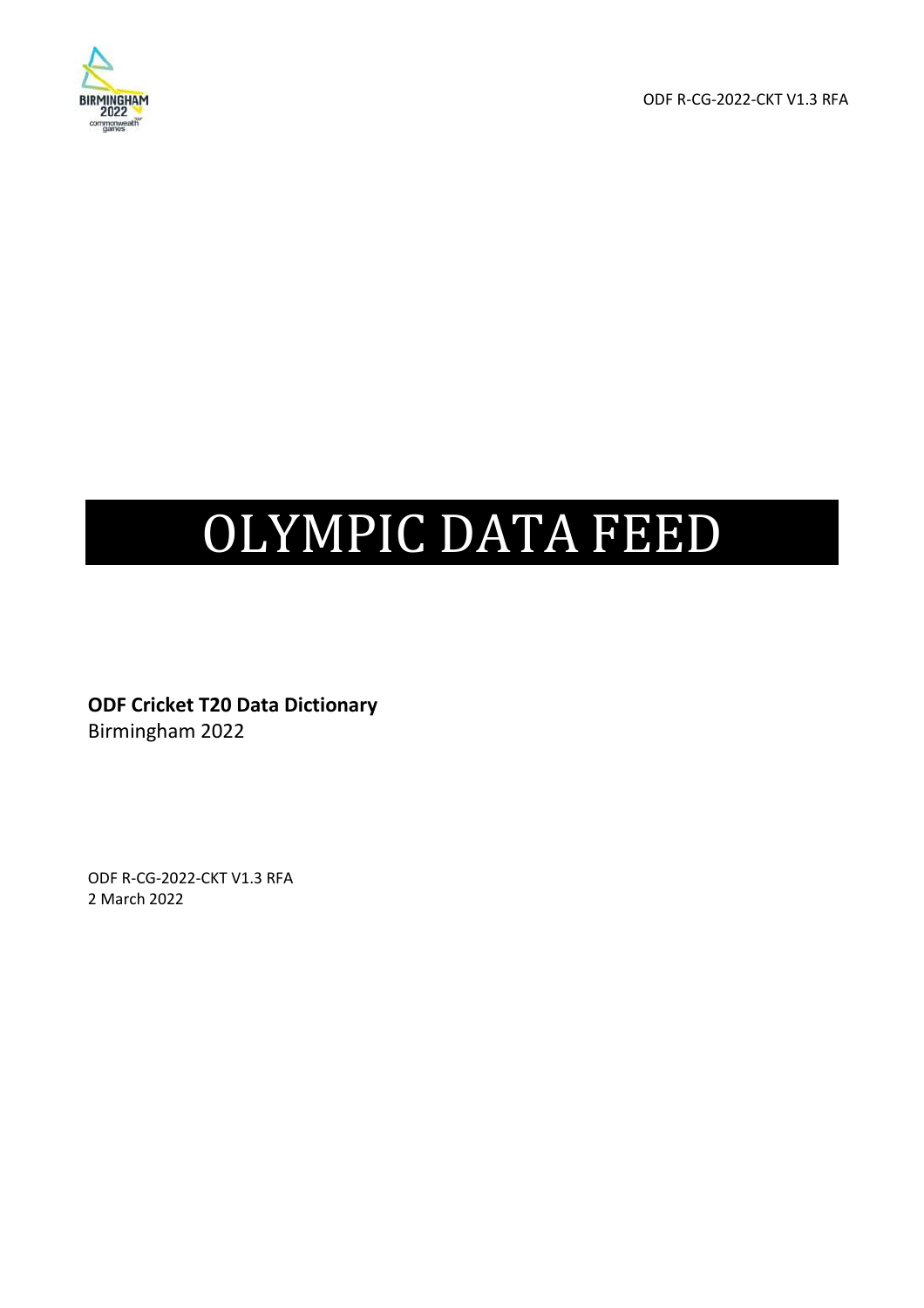

#### **License**

The document accompanying this license and the information contained therein (the Document), whether in a paper or electronic format, is made available to you subject to the terms stated below. By using and/or copying all or part of the Document, you (the licensee) agree that you will comply with the following terms and conditions.

- 1. You may, on a non-exclusive basis, use the Document only on the condition that you abide by the terms of this license. Subject to this condition and other terms and restrictions contained herein, the Document and the information contained therein may be used (i) to further develop the standards described in the Document for use in relation with the Olympic and Paralympic Games and/or (ii) to develop similar standards for other events than the Olympic and Paralympic Games (both (i) and (ii) are hereinafter designated as the Permitted Use, and works further developing these standards for the Olympic and Paralympic Games or developing similar standards for other events are hereinafter referred to as Derivative Works), and copies of the Document or of Derivative Works may be made and distributed for the purpose of the Permitted Use, PROVIDED THAT the COPYRIGHT and references to the IOC appearing in the Document and the TERMS OF THIS LICENSE are included on ALL such COPIES, and further PROVIDED THAT you do not charge any fee or any other monetary compensation for the distribution of the Document to others. The copyright and other intellectual property rights in the Document remain vested in the IOC and the IOC remains entitled to assert his copyright or other intellectual property rights in the Document against any person or entity who does not comply with the terms of this License.
- 2. A copy of any Derivative Work shall be provided to the IOC free of charge. Moreover, the IOC is granted a worldwide, perpetual, unrestricted, royalty-free non-exclusive license to use any Derivative Work for the further development of the standards made by or for the IOC in relation to the Olympic and Paralympic Games (these standards and the documents describing them are hereinafter referred to as Further Standards) and to make or have made all kinds of exploitation of the Further Standards, with the right to grant sub-licenses.
- 3. Except if reproduced in the Document, the use of the name and trademarks of the IOC is strictly prohibited, including, without limitation, for advertising, publicity, or in relation to products or services and their names. Any use of the name or trademarks of the IOC, whether registered or not, shall require the specific written prior permission of the IOC.
- 4. NO WARRANTY, EXPRESSED OR IMPLIED, IS MADE REGARDING THE ACCURACY, ADEQUACY, COMPLETENESS, RELIABILITY OR USEFULNESS OF ANY INFORMATION CONTAINED IN THE DOCUMENT. The Document and the information contained herein are provided on an "as is" basis. THE IOC DISCLAIMS ALL WARRANTIES OF ANY KIND, EXPRESS OR IMPLIED, INCLUDING, BUT NOT LIMITED TO, ANY WARRANTY OF NON-INFRINGEMENT OF PROPRIETARY RIGHTS, MERCHANTABILITY, OR FITNESS FOR A PARTICULAR PURPOSE. IN NO EVENT SHALL THE IOC BE LIABLE TO ANYONE FOR DAMAGES OF ANY KIND ARISING FROM OR RELATING TO YOUR ACQUISITION, USE, DUPLICATION, DISTRIBUTION, OR EXPLOITATION OF THE DOCUMENT OR ANY PORTION THEREOF, INCLUDING BUT NOT LIMITED TO, COMPENSATORY DAMAGES, LOST PROFITS, LOST DATA OR ANY FORM OF SPECIAL, INCIDENTAL, DIRECT, INDIRECT, CONSEQUENTIAL OR PUNITIVE DAMAGES, WHETHER BASED ON BREACH OF CONTRACT OR WARRANTY, TORT OR OTHERWISE. THE IOCFURTHER DISCLAIMS ANY LIABILITY FOR ANY DAMAGE CAUSED WHEN THE DOCUMENT IS USED IN A DERIVATIVE WORK. The IOC further disclaims any liability regarding the existence or inexistence of any intellectual property or other rights that might be claimed by third parties with respect to the implementation or use of the technology or information described in the Document.

The same conditions as those described in this Section shall apply mutatis mutandis to the license granted to the IOC on the Derivative Works in Section 2 above.

- 5. This License is perpetual subject to your conformance to its terms and conditions. The IOC may terminate this License immediately upon your breach of any of its terms and, upon such termination you will cease all use, duplication, distribution, and/or exploitation in any manner of the Document.
- 6. This License is governed by the laws of Switzerland. You agree that any disputes arising from or relating to this License will be resolved in the courts of Lausanne, Switzerland.

IF YOU DO NOT AGREE TO THESE TERMS YOU MUST CEASE ALL USE OF THE DOCUMENT NOW.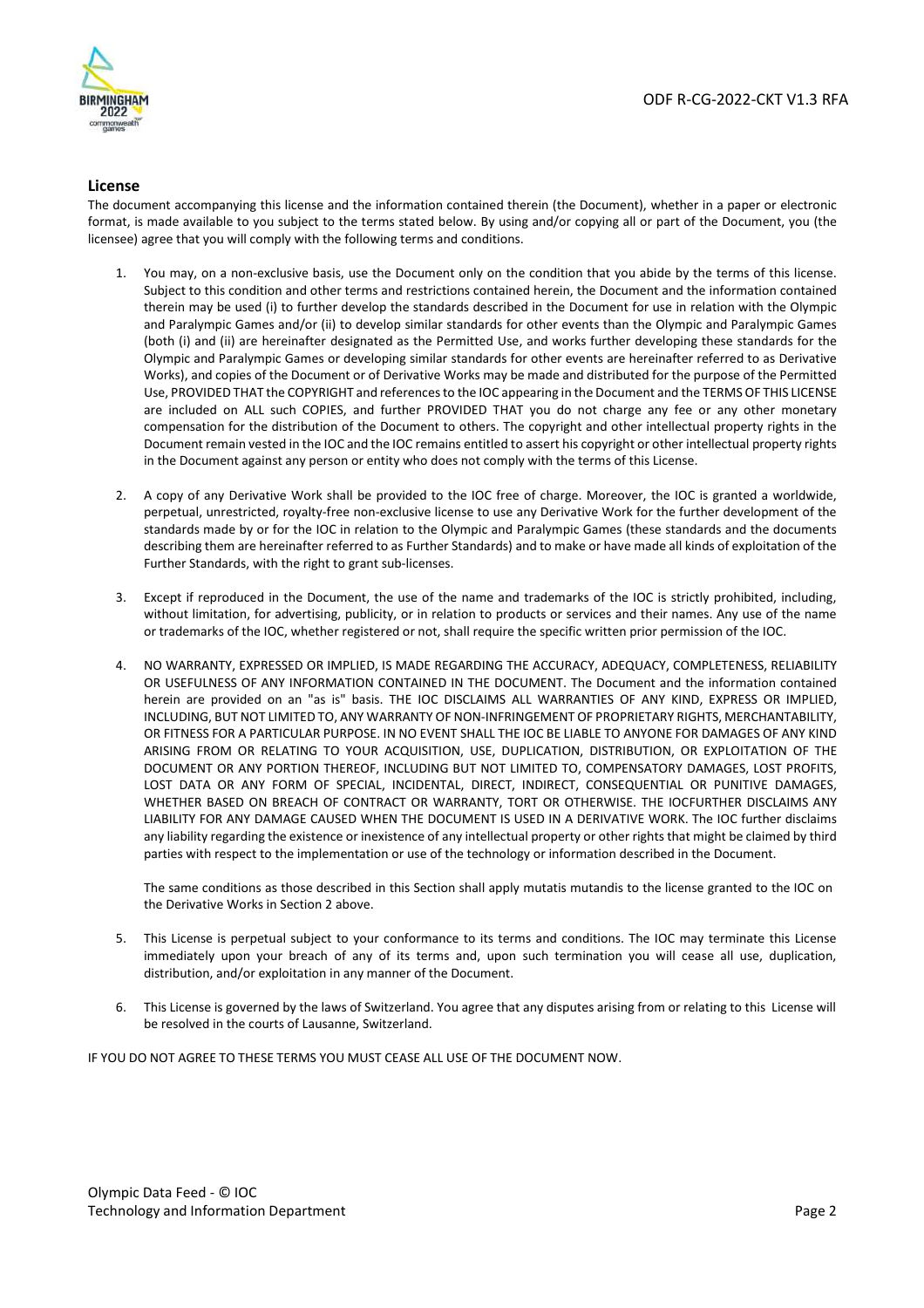

# **1 Introduction**

## **1.1 This document**

This document includes the ODF Cricket T20 Data Dictionary. This Data Dictionary refines the messages described in the ODF General Messages Interface Document specifically for Cricket T20.

## **1.2 Objective**

The objective of this document is to provide a complete and formal definition of the ODF Cricket T20 Data Dictionary, with the intention that the information message producer and the message consumer can successfully interchange the information as the Cricket T20 competition is run.

## **1.3 Main Audience**

The main audience of this document is the IOC as the ODF promoter, ODF users such as the World News Press Agencies, Rights Holding Broadcasters and International Sports Federations.

## **1.4 Glossary**

The following abbreviations are used in this document.

| <b>Acronym</b> | <b>Description</b>              |
|----------------|---------------------------------|
| IF             | International Federation        |
| IOC            | International Olympic Committee |
| <b>NOC</b>     | National Olympic Committee      |
| <b>ODF</b>     | Olympic Data Feed               |
| <b>RSC</b>     | <b>Results System Codes</b>     |
| <b>WNPA</b>    | World News Press Agencies       |

## **1.5 Related Documents**

| <b>Document Title</b>                  | <b>Document Description</b>                                                                 |
|----------------------------------------|---------------------------------------------------------------------------------------------|
| <b>ODF General Principles Document</b> | The document explains the environment and general principles for ODF.                       |
|                                        | ODF General Messages Interface Document   The document describes the ODF General Messages   |
| <b>ODF Common Codes</b>                | The document describes the ODF Common codes used across all ODF<br>documents.               |
| <b>ODF Sport Codes</b>                 | The document describes the ODF Sport codes used across all ODF<br>documents                 |
| <b>ODF Header Values</b>               | The document details the header values which show which RSCs are used<br>in which messages. |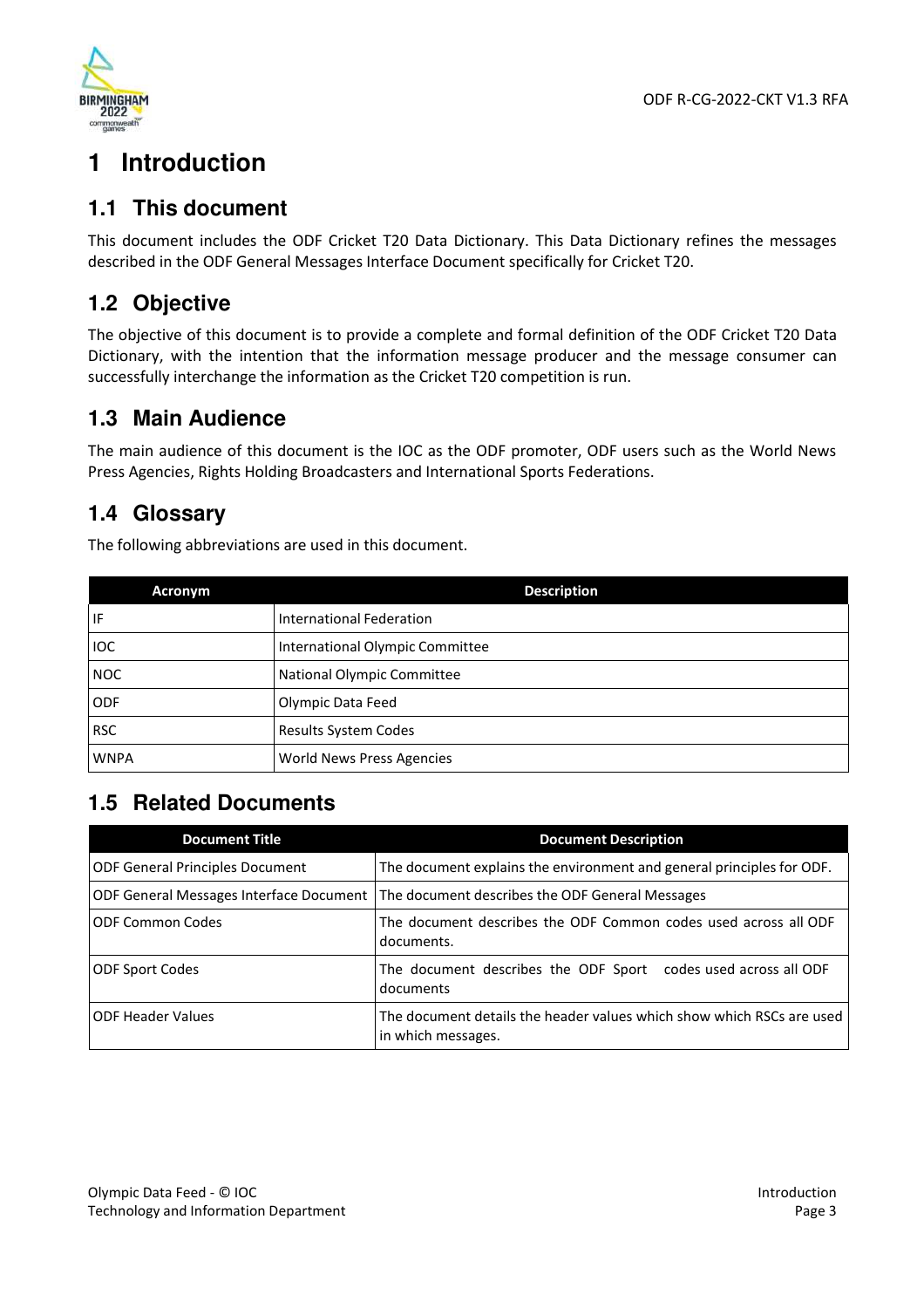

# **2 Messages**

## **2.1 Applicable Messages**

The following table is a full list of all ODF messages and describes the list of messages used in Cricket T20.

- The column "Message type" indicates the DocumentType that identifies a message
- The column "Message name" is the message name identified by the message type
- The column "Message extended" indicates whether a particular message has extended definition in regards to those that are general for all sports. If one particular message is not extended, then it should follow the general definition rules.

| <b>Message Type</b>                      | <b>Message Name</b>                         | <b>Message</b><br>extended |
|------------------------------------------|---------------------------------------------|----------------------------|
| DT_SCHEDULE / DT_SCHEDULE_UPDATE         | Competition schedule / update               | X                          |
| DT_PARTIC / DT_PARTIC_UPDATE             | List of participants by discipline / update | X                          |
| DT_PARTIC_NAME                           | <b>Participant Names</b>                    |                            |
| DT_PARTIC_TEAMS / DT_PARTIC_TEAMS_UPDATE | List of teams / update                      | X                          |
| DT MEDALS                                | <b>Medal standings</b>                      |                            |
| DT RESULT                                | <b>Event Unit Start List and Results</b>    | X                          |
| DT PLAY BY PLAY                          | Play by Play                                | X                          |
| DT_POOL_STANDING                         | Pool Standings                              | X                          |
| DT BRACKETS                              | <b>Brackets</b>                             | X                          |
| DT STATS                                 | <b>Statistics</b>                           | X                          |
| DT_RANKING                               | <b>Event Final Ranking</b>                  | X                          |
| DT_COMMUNICATION                         | <b>Official Communication</b>               |                            |
| DT_MEDALLISTS                            | <b>Event's Medallists</b>                   |                            |
| DT_MEDALLISTS_DISCIPLINE                 | Medallists by discipline                    |                            |
| DT_LOCAL_OFF                             | Discipline/venue stop transmission          |                            |
| DT_LOCAL_ON                              | Discipline/venue start transmission         |                            |
| DT KA                                    | <b>Keep Alive</b>                           |                            |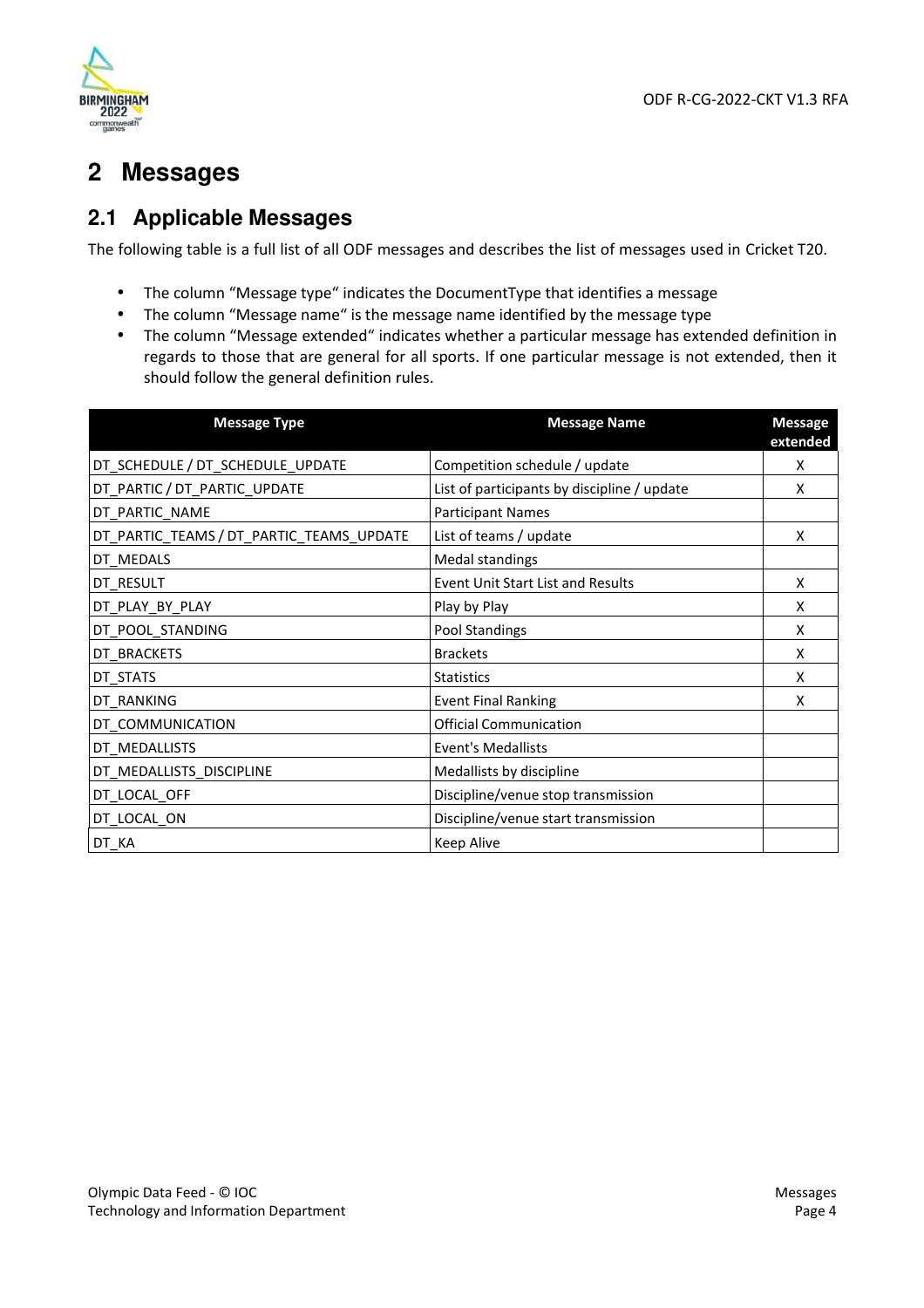

## **2.2 Messages**

#### **2.2.1 Competition schedule / Competition schedule update**

#### **2.2.1.1 Description**

The DT\_SCHEDULE message contains the complete schedule for Cricket as well as status for each competition unit and is then updated from OVR via the schedule update (DT\_SCHEDULE\_UPDATE) message.

All RSC codes for Cricket from the CC @Unit code set which have the 'schedule' flag set to 'Y' or 'S' must be included in DT\_SCHEDULE messages regardless of status (those without times must be sent as UNSCHEDULED). All scheduled sessions must also be included.

The arrival of a new DT\_SCHEDULE message resets all the previous schedule information for that discipline. A DT SCHEDULE UPDATE message only changes the Sessions and Units included in the message.

The StartList component of the message is only included in the case that the Unit Type is HTEAM and at least one of the competitors is known – athletes are not listed.

#### **2.2.1.2 Header Values**

| <b>Attribute</b>    | Value                               | <b>Comment</b>                                                                                                                                                                  |
|---------------------|-------------------------------------|---------------------------------------------------------------------------------------------------------------------------------------------------------------------------------|
| CompetitionCode     | CC @Competition                     | Unique ID for competition                                                                                                                                                       |
| <b>DocumentCode</b> | CC @Discipline                      | Full RSC at the discipline level                                                                                                                                                |
| DocumentType        | DT SCHEDULE /<br>DT SCHEDULE UPDATE | Competition schedule bulk / update                                                                                                                                              |
| Version             | 1V                                  | Version number associated to the message's content.<br>Ascendant number                                                                                                         |
| FeedFlag            | "P"-Production<br>"T"-Test          | Test message or production message.                                                                                                                                             |
| Date                | Date                                | Refer to the ODF header definition                                                                                                                                              |
| Time                | Time                                | Time up to milliseconds when the message is generated,<br>expressed in the local time zone where the message was<br>produced.                                                   |
| LogicalDate         | Date                                | Logical Date of events. This is the same as the physical day except<br>when the unit or message transmission extends after midnight.<br>See full explanation in ODF Foundation. |
| Source              | SC @Source                          | Code indicating the system which generated the message.                                                                                                                         |

#### **2.2.1.3 Trigger and Frequency**

The competition schedule will be sent as a bulk message (DocumentType="DT\_SCHEDULE") when available before the Games and then sent multiple times until a date to be confirmed after which only update messages will be sent (DocumentType="DT\_SCHEDULE\_UPDATE") by OVR. There is no automatic triggering and this (DT\_SCHEDULE) message must not be sent after the transfer of control to OVR.

An update message should be sent when:

- There is a change to the time of a session
- A new session is added or a session is cancelled
- There is a change to the time of a schedule item (match, meeting)
- The venue, location, session or other details change for a session or schedule item
- The start list changes for a match

When the ScheduleStatus changes for a match (GETTTING READY, LIVE, SCHEDULED BREAK, etc.)

Olympic Data Feed - © IOC Technology and Information Department List of participants by discipline / List of participants by discipline update Page 5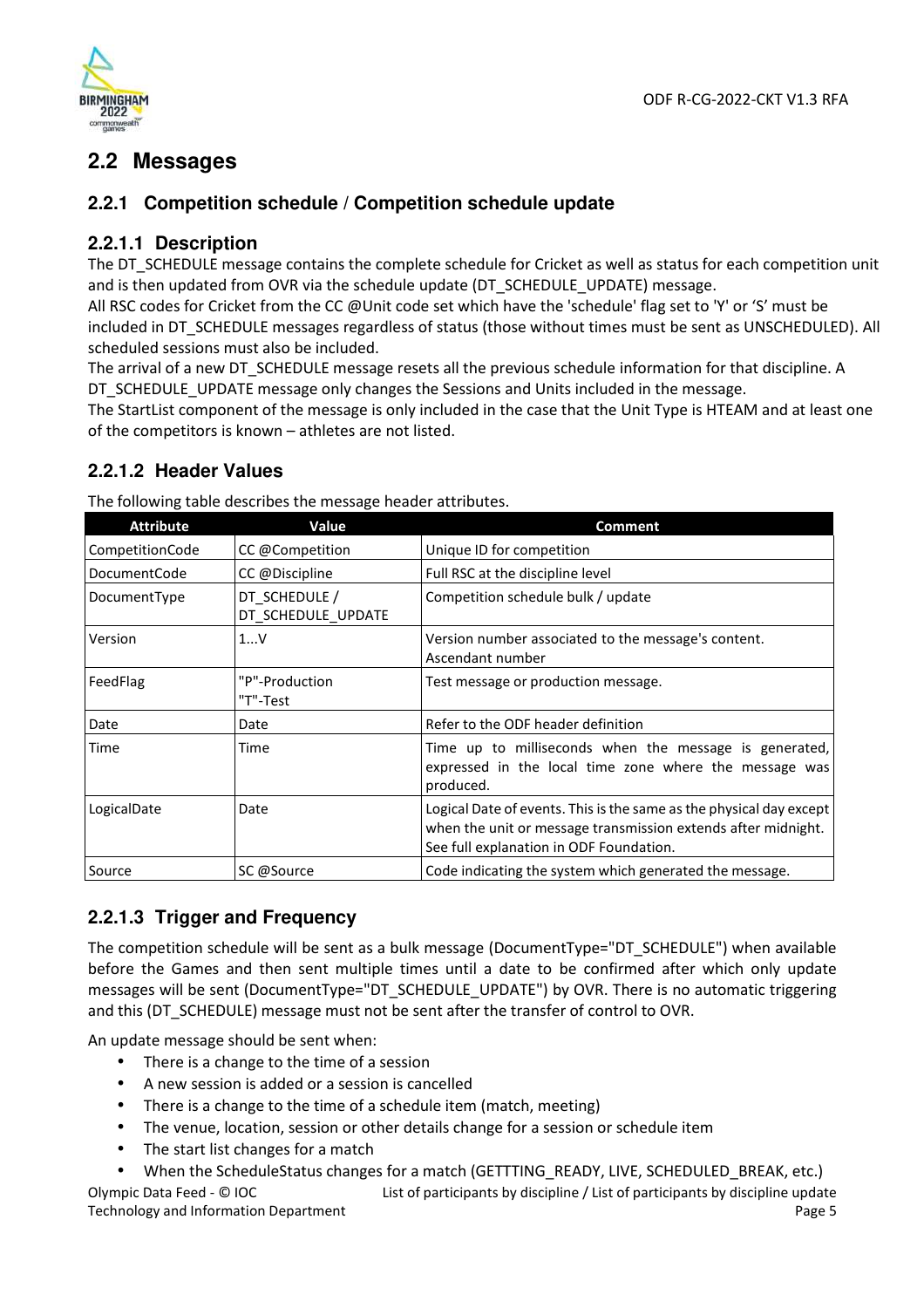

## **2.2.1.4 Message Values**

| <b>Element: Competition (0,1)</b> |     |       |                                                                  |  |
|-----------------------------------|-----|-------|------------------------------------------------------------------|--|
| <b>Attribute</b>                  | M/O | Value | <b>Description</b>                                               |  |
| Gen                               |     | S(20) | Version of the General Data Dictionary applicable to the message |  |
| Sport                             |     | S(20) | Version of the Sport Data Dictionary applicable to the message   |  |
| Codes                             |     | S(20) | Version of the Codes applicable to the message                   |  |

|           | Element: Competition / ExtendedInfos / ExtendedInfo (0,N) |                |              |                                                                 |  |
|-----------|-----------------------------------------------------------|----------------|--------------|-----------------------------------------------------------------|--|
|           | Type                                                      | Code           | Pos          | <b>Description</b>                                              |  |
| <b>CS</b> |                                                           | <b>VERSION</b> | N/A          | Element Expected: Only in DT SCHEDULE message                   |  |
|           | <b>Attribute</b>                                          | M/O            | <b>Value</b> | <b>Description</b>                                              |  |
|           | Value                                                     | M              | S(25)        | Version of the schedule in the competition schedule application |  |
| <b>CS</b> |                                                           | <b>STATUS</b>  | N/A          | Element Expected: Only in DT SCHEDULE message                   |  |
|           | <b>Attribute</b>                                          | M/O            | <b>Value</b> | <b>Description</b>                                              |  |
|           | Value                                                     | M              | S(25)        | Status of the schedule - e.g. DRAFT                             |  |

| <b>Element: Competition /Session (0,N)</b> |     |                    |                                                                                                                                                                                                        |  |
|--------------------------------------------|-----|--------------------|--------------------------------------------------------------------------------------------------------------------------------------------------------------------------------------------------------|--|
| <b>Attribute</b>                           | M/O | Value              | <b>Description</b>                                                                                                                                                                                     |  |
| <b>SessionCode</b>                         | M   | S(10)              | Code of the competition session. Usually in the format<br>DDDn. DDD is the discipline and n is the session number<br>within the discipline. For example, CKT0102 for the<br>second session in Cricket. |  |
| StartDate                                  | м   | DateTime           | Start date. Example: 2006-02-26T10:00:00+01:00                                                                                                                                                         |  |
| EndDate                                    | м   | DateTime           | End date. Example: 2006-02-26T10:00:00+01:00                                                                                                                                                           |  |
| Leadin                                     | O   | m:ss               | Amount of time from session start to first scheduled<br>unit.                                                                                                                                          |  |
| Venue                                      | м   | CC @VenueCode      | Venue where the session takes place                                                                                                                                                                    |  |
| VenueName                                  | M   | S(25)              | Name of venue, taken from Description in Common<br>Codes                                                                                                                                               |  |
| ModificationIndicator                      | 0   | S(1)               | Attribute is mandatory in the DT_SCHEDULE_UPDATE<br>message, must not be sent in DT SCHEDULE.<br>$N = New$ or $U = Update$ .                                                                           |  |
| SessionStatus                              | O   | CC @ScheduleStatus | Only send when the session is cancelled (CANCELLED).<br>All other sessions are assumed to be scheduled. There is<br>no change to running or finished.                                                  |  |
| SessionType                                | 0   | CC @SessionType    | Session type of the Session.                                                                                                                                                                           |  |
| Medal                                      | O   | S(1)               | Send Y if this session includes at least one unit where a<br>medal (any type of medal) is to be decided.                                                                                               |  |
|                                            |     |                    | Do not send if no such unit                                                                                                                                                                            |  |

| Element: Competition / Session / Session Name (1, N)                                                 |                                    |              |                                   |  |  |
|------------------------------------------------------------------------------------------------------|------------------------------------|--------------|-----------------------------------|--|--|
| One SessionName (in English) is mandatory. Other languages may be sent depending on the competition. |                                    |              |                                   |  |  |
| <b>Attribute</b>                                                                                     | M/O<br>Value<br><b>Description</b> |              |                                   |  |  |
| Language                                                                                             | м                                  | CC @Language | Language of the Session Name      |  |  |
| Value                                                                                                |                                    | S(40)        | Name for this competition session |  |  |

Olympic Data Feed - © IOC Technology and Information Department List of participants by discipline / List of participants by discipline update Page 6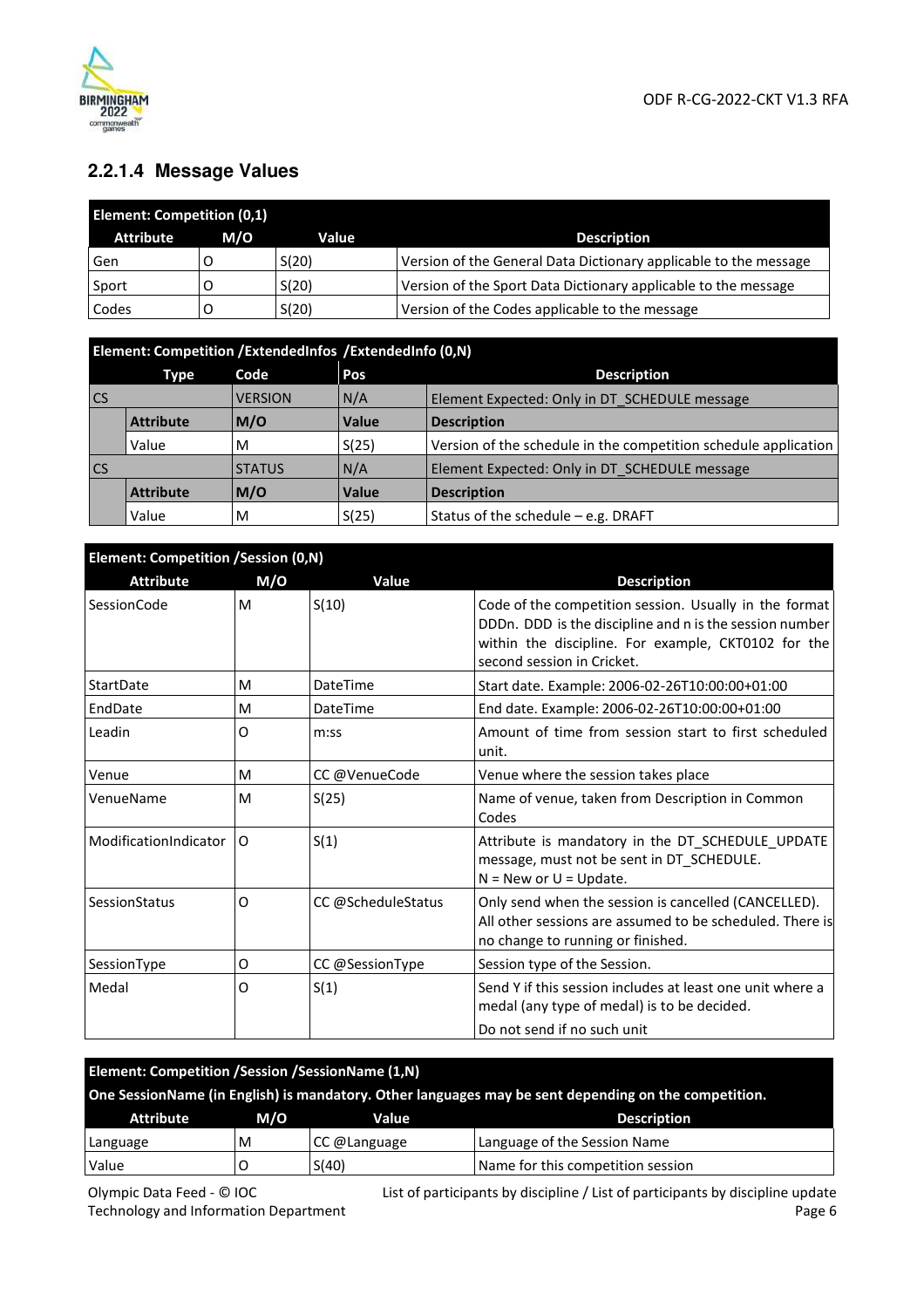



#### **Sample**

<Session Code="CKT0101" StartDate="2016-08-12T10:00:00+01:00" EndDate="2016-08-12T14:00:00+05:00" LeadIn="5:00" Venue="EDG" VenueName="Edgbaston Stadium" >

<SessionName Language="ENG" Value="Cricket T20 Day 1" />

</Session>

| Element: Competition / Unit (0,N) |     |                    |                                                                                                                                                                                                                                                                                                                                                                                            |  |
|-----------------------------------|-----|--------------------|--------------------------------------------------------------------------------------------------------------------------------------------------------------------------------------------------------------------------------------------------------------------------------------------------------------------------------------------------------------------------------------------|--|
| <b>Attribute</b>                  | M/O | Value              | <b>Description</b>                                                                                                                                                                                                                                                                                                                                                                         |  |
| Code                              | м   | CC @Unit           | Phase type for the unit                                                                                                                                                                                                                                                                                                                                                                    |  |
| PhaseType                         | м   | CC @PhaseType      | Phase type for the unit                                                                                                                                                                                                                                                                                                                                                                    |  |
| UnitNum                           | O   | S(15)              | Match number where this item is a match                                                                                                                                                                                                                                                                                                                                                    |  |
| ScheduleStatus                    | M   | CC @ScheduleStatus | <b>Unit Status</b>                                                                                                                                                                                                                                                                                                                                                                         |  |
| StartDate                         | O   | DateTime           | Start date. This attribute may be omitted when the<br>@ScheduleStatus is UNSCHEDULED. For other statuses<br>the StartDate is expected otherwise ordering for display<br>may be incorrect.<br>This is the scheduled Start date and time and will not be<br>updated when an item starts - this time will be updated<br>when an item is rescheduled.<br>Example:<br>2006-02-26T10:00:00+01:00 |  |
| HideStartDate                     | 0   | S(1)               | Send 'Y' if StartDate (scheduled start time) should not be<br>displayed. It may be an estimate or 'fake' time - see<br>General Messages document for details.                                                                                                                                                                                                                              |  |
| EndDate                           | 0   | <b>DateTime</b>    | End date. This attribute may be omitted when the<br>@ScheduleStatus is UNSCHEDULED, POSTPONED or<br>CANCELLED.<br>2006-02-26T10:00:00+01:00<br>Example:                                                                                                                                                                                                                                    |  |
| HideEndDate                       | O   | S(1)               | Send 'Y' if EndDate scheduled end time is not to be<br>displayed.                                                                                                                                                                                                                                                                                                                          |  |
| ActualStartDate                   | O   | DateTime           | This attribute is expected once the item has started -<br>only for competition items.<br>Example:<br>2006-02-26T10:03:22+01:00                                                                                                                                                                                                                                                             |  |
| ActualEndDate                     | 0   | DateTime           | This attribute is expected once the item has finished -<br>only for competition items.<br>Example:<br>2006-02-26T12:43:51+01:00                                                                                                                                                                                                                                                            |  |
| Order                             | O   | Numeric ###0       | If required to sort multiple items that start at the same<br>time. See General Messages for more details.                                                                                                                                                                                                                                                                                  |  |
| Medal                             | O   | SC @UnitMedalType  | Medal indicator.<br>Only send if a medal is awarded in this item.                                                                                                                                                                                                                                                                                                                          |  |
| Venue                             | O   | CC@VenueCode       | Venue where the item takes place. Mandatory unless<br>UNSCHEDULED.                                                                                                                                                                                                                                                                                                                         |  |
| Location                          | O   | CC @Location       | Location where the unit takes place<br>Mandatory unless UNSCHEDULED.                                                                                                                                                                                                                                                                                                                       |  |
| MediaAccess                       | O   | S(6)               | Only applicable for non-competition items.<br>If unit is open to media send "Open", if the unit is closed<br>then send "Closed".                                                                                                                                                                                                                                                           |  |
| SessionCode                       | O   | S(10)              | Code of the competition session which contains this item.                                                                                                                                                                                                                                                                                                                                  |  |
| ModificationIndicator             | O   | N, U               | Attribute is mandatory in the DT_SCHEDULE_UPDATE<br>message.                                                                                                                                                                                                                                                                                                                               |  |

Olympic Data Feed - © IOC Technology and Information Department List of participants by discipline / List of participants by discipline update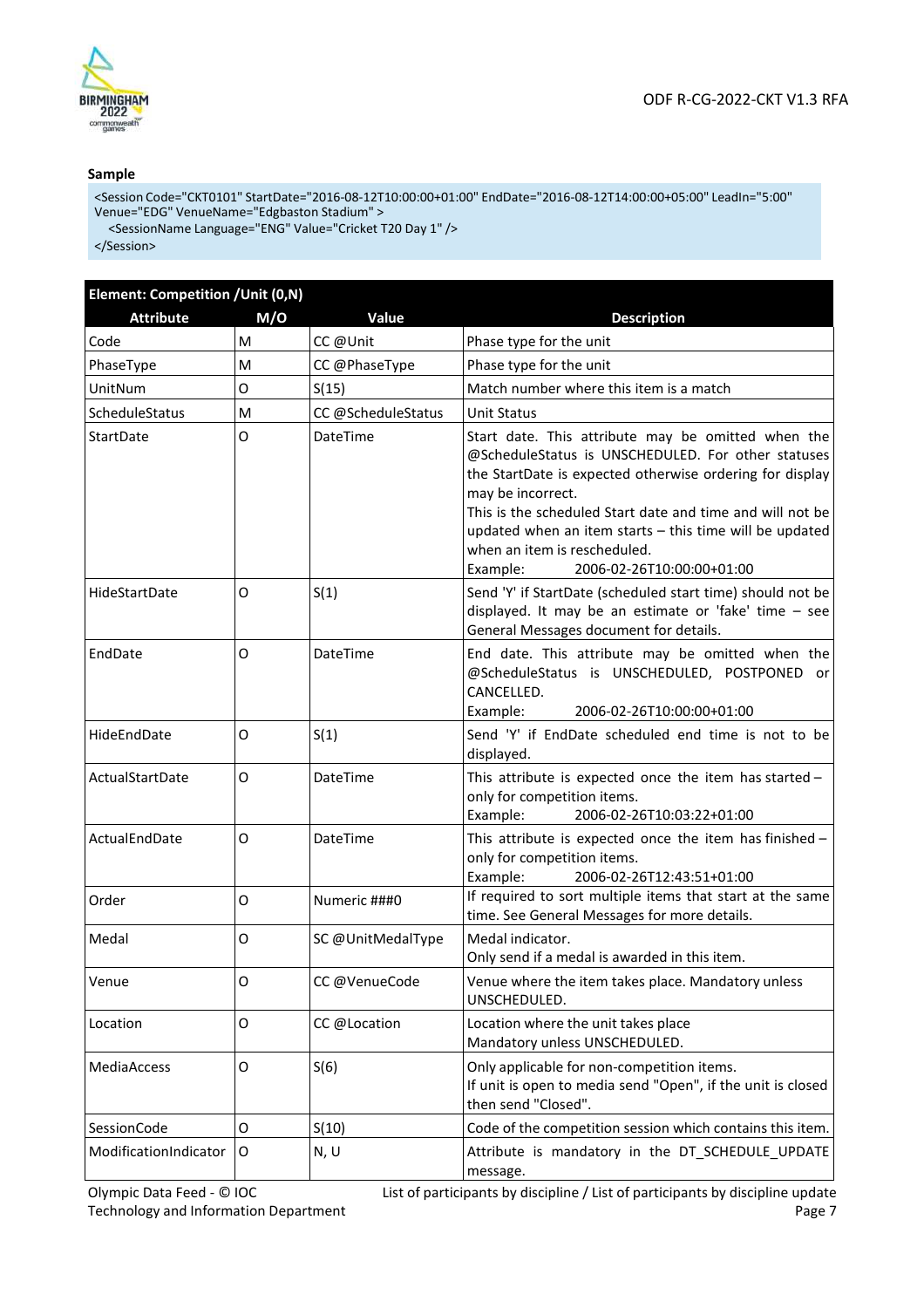

| Element: Competition / Unit (0,N) |     |       |                              |
|-----------------------------------|-----|-------|------------------------------|
| Attribute                         | M/O | Value | <b>Description</b>           |
|                                   |     |       | $IN = New$ or $U = Update$ . |

#### **Element: Competition /Unit /StartText (0,N)**

**This element is only used for Competition Schedules when HideStartDate is 'Y'. In this case, English Language is mandatory.** 

| <b>Attribute</b> | M/O | Value        | <b>Description</b>                                                                                                                                                                                                 |
|------------------|-----|--------------|--------------------------------------------------------------------------------------------------------------------------------------------------------------------------------------------------------------------|
| Language         | M   | CC @Language | Code Language of the @Value                                                                                                                                                                                        |
| Value            | M   | S(20)        | Text to be displayed in the case that StartDate is not to<br>be displayed (e.g. "After M.1" or "Followed by")<br>Using a code set or fixed text will also be directly<br>displayed and allow end user translation. |

| Element: Competition / Unit / ItemName (1,N) |     |              |                                                                                                                |
|----------------------------------------------|-----|--------------|----------------------------------------------------------------------------------------------------------------|
|                                              |     |              | One ItemName (in English) is mandatory. Other languages may be sent depending on the competition.              |
| <b>Attribute</b>                             | M/O | Value        | <b>Description</b>                                                                                             |
| Language                                     | M   | CC @Language | Code Language of the @Value                                                                                    |
| Value                                        | M   | S(40)        | Item Name / Unit Description.                                                                                  |
|                                              |     |              | For competition items show the short description from<br>common codes which matches the Code on <unit>.</unit> |
|                                              |     |              | For non-competition schedules (where the Code is not                                                           |
|                                              |     |              | in common codes) then add a free-text name.                                                                    |

| <b>Element: Competition / Unit / Item Description (0,N)</b> |     |              |                                                     |  |
|-------------------------------------------------------------|-----|--------------|-----------------------------------------------------|--|
| Attribute                                                   | M/O | Value        | <b>Description</b>                                  |  |
| Language                                                    | M   | CC @Language | Code Language of the @Value                         |  |
|                                                             | M   | Free Text    | Item Description for non-competition schedule items |  |

| Element: Competition / Unit / Venue Description (1,1) |     |       |                                                                                         |  |
|-------------------------------------------------------|-----|-------|-----------------------------------------------------------------------------------------|--|
| <b>Attribute</b>                                      | M/O | Value | <b>Description</b>                                                                      |  |
| VenueName                                             | м   | S(25) | Venue name in English. Short description for the Venue<br>code from Common Codes.       |  |
| LocationName                                          | M   | S(30) | Location name in English. Short description for the<br>Location code from Common Codes. |  |

#### **Element: Competition /Unit /StartList /Start (1,N)**

**StartList is only sent in the case that the Unit type is HTEAM and at least one of the competitors is known. (Sent as soon as known for applicable units)** 

| <b>Attribute</b> | M/O | <b>Value</b>   | <b>Description</b>                                                                                                         |
|------------------|-----|----------------|----------------------------------------------------------------------------------------------------------------------------|
| SortOrder        | M   | <b>Numeric</b> | Used to sort competitors for display purposes. 1 for Visitor, 2 for Home.                                                  |
| PreviousWLT      |     | SC @WLT        | Only sent where the competitor is TBD this indicates if the competitor<br>will be the winner or loser of PreviousUnit.     |
| PreviousUnit     |     |                | CC @Unit   Only sent where the competitor is TBD this is the full RSC of the unit<br>where this competitor will come from. |

#### **Always send 2 <Start> elements – use TBD for the Code for the unknown competitor.**

Olympic Data Feed - © IOC Technology and Information Department List of participants by discipline / List of participants by discipline update Page 8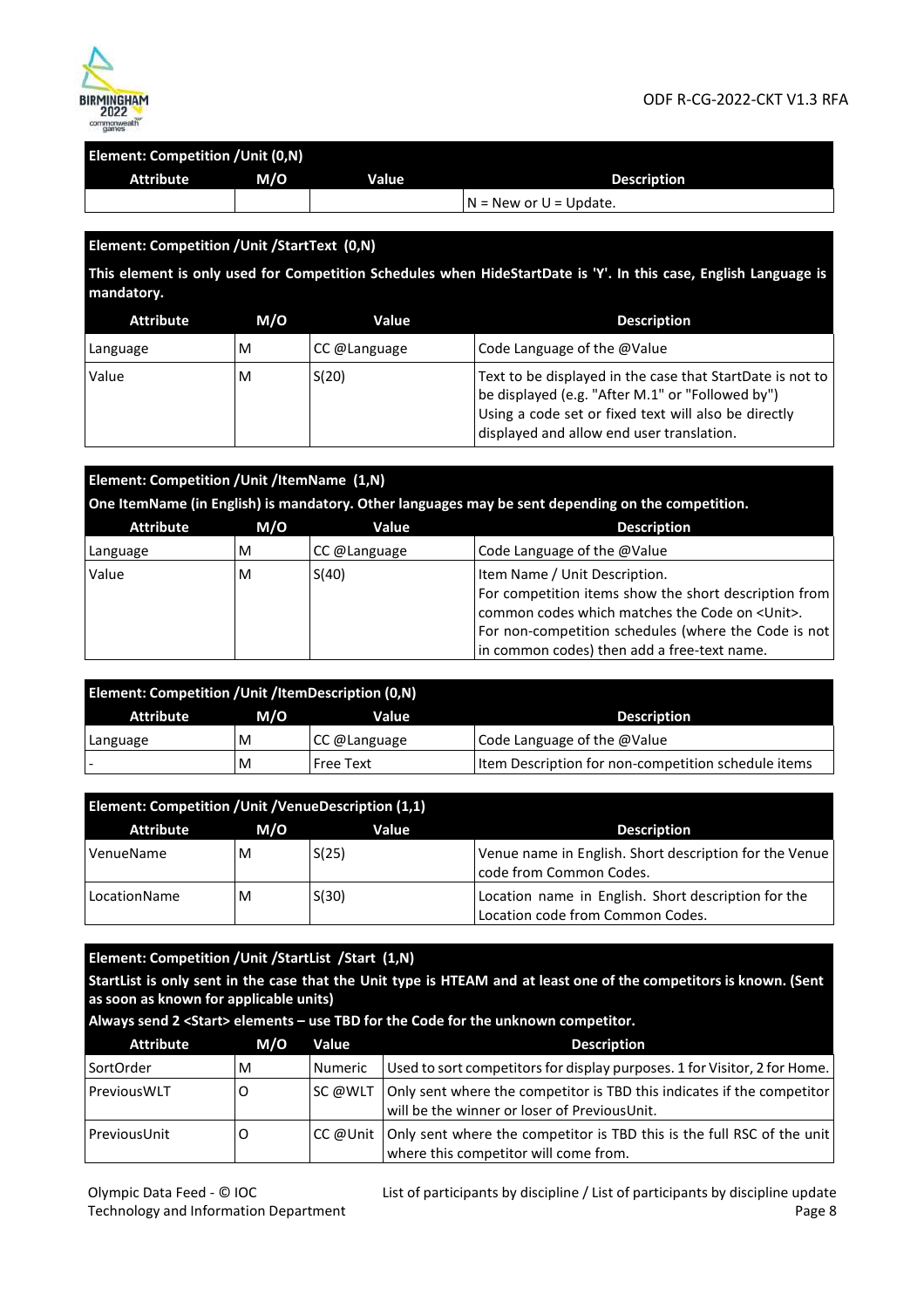

|                  |     | Element: Competition / Unit / Start List / Start / Competitor (1,1) |                                                                                |
|------------------|-----|---------------------------------------------------------------------|--------------------------------------------------------------------------------|
| <b>Attribute</b> | M/O | Value                                                               | <b>Description</b>                                                             |
| Code             | M   | S(20)<br><b>TBD</b>                                                 | Competitor's ID, TBD in case that the competitor is not<br>known at this time. |
| Type             | M   | S(1)                                                                | T for team                                                                     |
| Organisation     | O   | CC @Organisation                                                    | Should be sent when known                                                      |

|                  |                                           | Element: Competition / Unit / StartList / Start / Competitor / Description (0,1) |                                   |  |
|------------------|-------------------------------------------|----------------------------------------------------------------------------------|-----------------------------------|--|
|                  |                                           | Must be sent when the team is known, do not send in the case of TBD.             |                                   |  |
| <b>Attribute</b> | M/O<br><b>Description</b><br><b>Value</b> |                                                                                  |                                   |  |
| TeamName         | M                                         | S(73)                                                                            | Team Name                         |  |
| <b>IFId</b>      |                                           | S(16)                                                                            | Team IF number, send if available |  |

#### **Sample**

```
<Unit Code="CKTWT20---------------GPA-000100--" PhaseType="3" UnitNum="11" ScheduleStatus="SCHEDULED" 
StartDate="2016-08-12T15:00:00+05:00" EndDate="2016-08-12T17:00:00+05:00" Medal="0" Venue="EDG" Location="EDG" 
SessionCode="CKT01" > 
          <ItemName Language="ENG" Value=" Cricket T20 Preliminary Round - Group A - Match 1"/> 
          <VenueDescription VenueName=" Edgbaston Stadium" LocationName=" Edgbaston Stadium"/> 
          <StartList> 
                   <Start SortOrder="1"> 
                             <Competitor Code="CKTWTEAM----ENG01" Type="T" Organisation="ENG"> 
                                      <Description TeamName="England" /> 
                             </Competitor> 
                   </Start> 
                   <Start SortOrder="2"> 
                             <Competitor Code="CKTWTEAM----IND01" Type="T" Organisation="IND"> 
                                      <Description TeamName="United States" /> 
                             </Competitor> 
                   </Start> 
          </StartList> 
</Unit>
```
## **2.2.1.5 Message Sort**

Sort by Session/@SessionCode.

The message is sorted by Unit/@StartDate then by Unit/@Order then Unit/@Code. In case of event unit with no Unit/@StartDate defined they will be listed at the end in Unit/@Code order.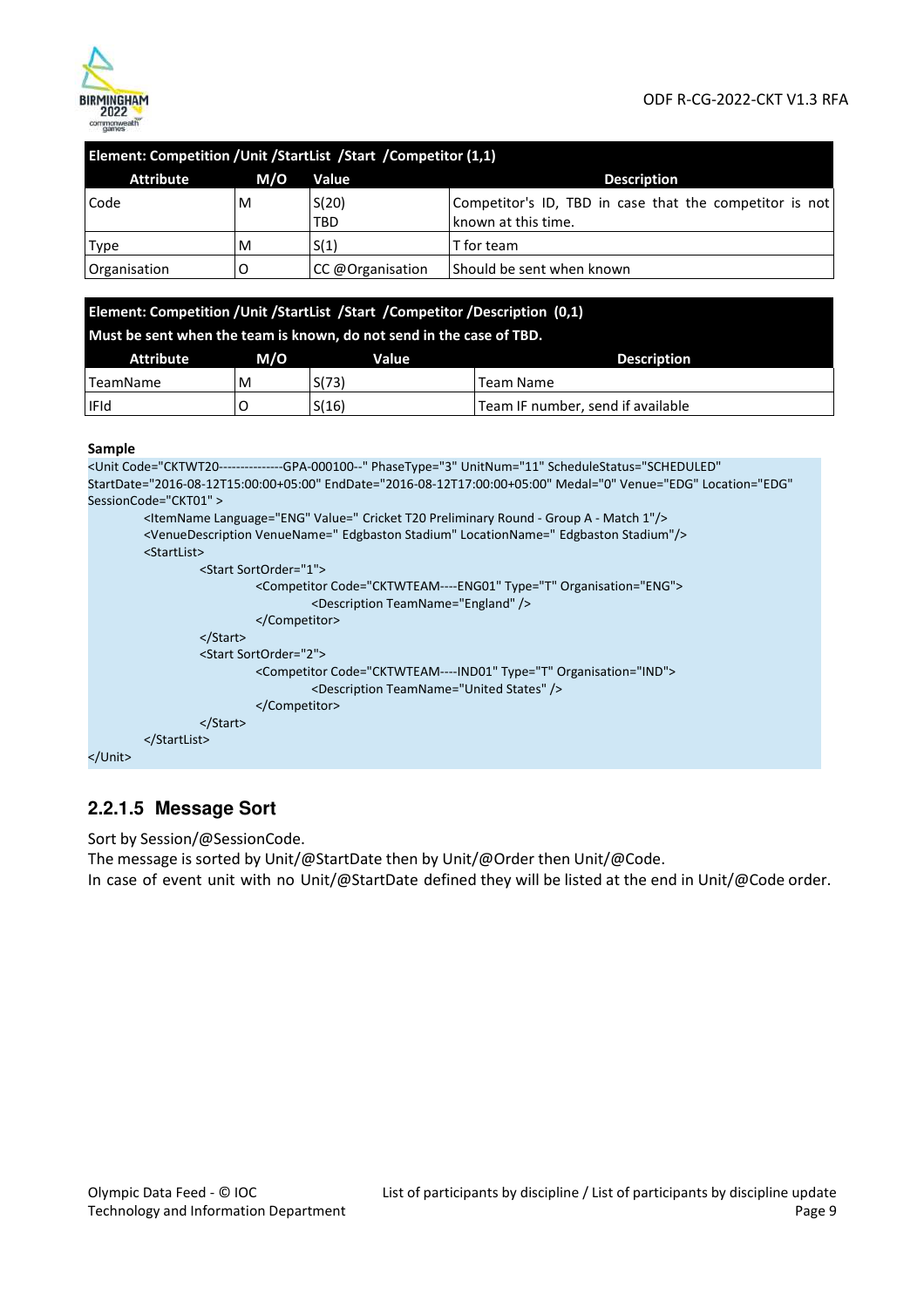

## **2.2.2 List of participants by discipline / List of participants by discipline update**

#### **2.2.2.1 Description**

A participant is considered to be any individual (type athlete, participating or not in the current games) or any official in one or several disciplines or a competitor being part of a team (team member).

Although the participant may participate in more than one event or more than one discipline, this message just contains the information for the discipline of the message, listing the information of all the events for that discipline.

List of participants by discipline (DT\_PARTIC) is a bulk message, provided for each discipline. It is a complete participant information message for one particular discipline. The arrival of this message resets all the previous participants' information for one particular discipline. This message can include a list of current athletes, officials, coaches, guides, technical officials, Reserves and historical athletes regardless of status. List of participants by discipline update (DT\_PARTIC\_UPDATE) is an update message. It is not a complete list of participants' information by discipline message, only the participant data being modified, i.e. if some data of one participant changes, the element Participant for it with all its children and attributes must be sent.

The key of the information updated consists of the following attribute: Participant @Code. Therefore, any new or updated Participant Discipline-Event will be identified by all these attributes.

#### **2.2.2.2 Header Values**

| <b>Attribute</b> | Value                           | <b>Comment</b>                                                                                                                                                                  |
|------------------|---------------------------------|---------------------------------------------------------------------------------------------------------------------------------------------------------------------------------|
| CompetitionCode  | CC @Competition                 | Unique ID for competition                                                                                                                                                       |
| DocumentCode     | CC @Discipline                  | RSC at the discipline level                                                                                                                                                     |
| DocumentType     | DT PARTIC /<br>DT PARTIC UPDATE | List of participants by discipline message                                                                                                                                      |
| Version          | 1.0V                            | Version number associated to the message's content.<br>Ascendant number                                                                                                         |
| FeedFlag         | "P"-Production<br>"T"-Test      | Test message or production message.                                                                                                                                             |
| Date             | Date                            | Date when the message is generated, expressed in the local<br>time zone where the message was produced.                                                                         |
| Time             | Time                            | Time up to milliseconds when the message is generated,<br>expressed in the local time zone where the message was<br>produced.                                                   |
| LogicalDate      | Date                            | Logical Date of events. This is the same as the physical day except<br>when the unit or message transmission extends after midnight.<br>See full explanation in ODF Foundation. |
| Source           | SC @Source                      | Code indicating the system which generated the message.                                                                                                                         |

The following table describes the message header attributes.

#### **2.2.2.3 Trigger and Frequency**

The DT\_PARTIC message is sent as a bulk message before the Games. It is sent several times up to the date of transfer of control to OVR after which only DT\_PARTIC\_UPDATE messages are sent.

The DT\_PARTIC\_UPDATE message is triggered when there is a modification in the data for any individual after the transfer of control to OVR.

Olympic Data Feed - © IOC Technology and Information Department List of participants by discipline / List of participants by discipline update Page 10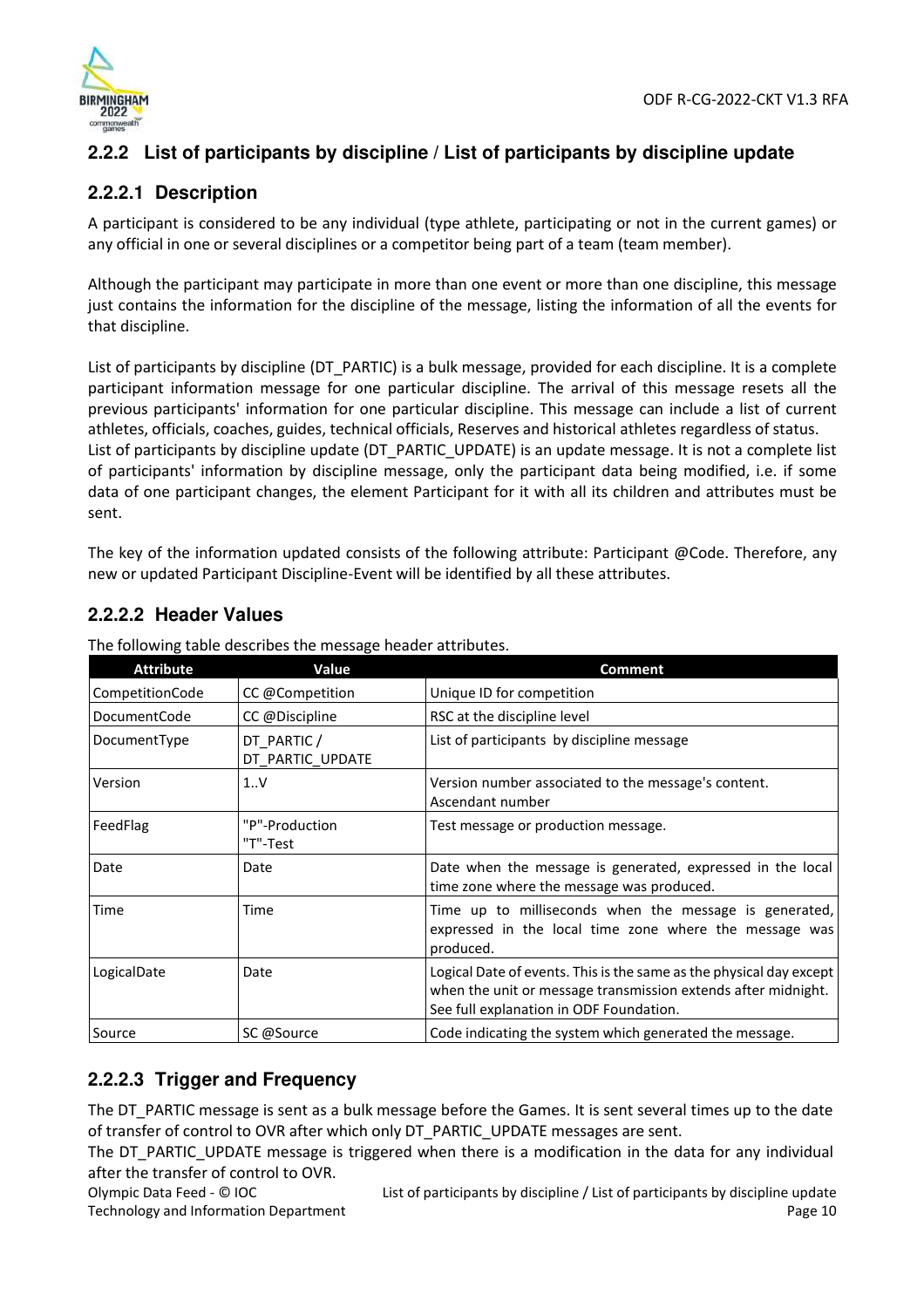

## **2.2.2.4 Message Values**

| <b>Element: Competition (0,1)</b> |     |       |                                                                  |
|-----------------------------------|-----|-------|------------------------------------------------------------------|
| <b>Attribute</b>                  | M/O | Value | <b>Description</b>                                               |
| Gen                               |     | S(20) | Version of the General Data Dictionary applicable to the message |
| Sport                             |     | S(20) | Version of the Sport Data Dictionary applicable to the message   |
| Codes                             |     | S(20) | Version of the Codes applicable to the message                   |

| <b>Element: Competition / Participant (1,N)</b> |             |                                 |                                                                                                                                                                     |
|-------------------------------------------------|-------------|---------------------------------|---------------------------------------------------------------------------------------------------------------------------------------------------------------------|
| <b>Attribute</b>                                | M/O         | Value                           | <b>Description</b>                                                                                                                                                  |
| Code                                            | M           | S(20) with no leading           | Participant's ID.                                                                                                                                                   |
|                                                 |             | zeroes                          | See General Messages for details on individuals with<br>multiple participant ids.                                                                                   |
| Parent                                          | м           | S(20) with no leading<br>zeroes | Participant's parent ID, which is used to link to current<br>information for a participant.<br>@Parent and @Code can only be different if Current =<br>"false".     |
| <b>Status</b>                                   | 0           | CC @ParticStatus                | Participant's accreditation<br>status this<br>attribute<br>is.<br>Mandatory in the case of @Current="true" and it is<br>optional in the case that @Current="false". |
| GivenName                                       | O           | S(25)                           | Given name in WNPA format (mixed case)                                                                                                                              |
| FamilyName                                      | M           | S(25)                           | Family name in WNPA format (mixed case)                                                                                                                             |
| PassportGivenName                               | O           | S(25)                           | Passport Given Name (Uppercase)                                                                                                                                     |
| PassportFamilyName                              | 0           | S(25)                           | Passport Family Name (Uppercase)                                                                                                                                    |
| PrintName                                       | M           | S(35)                           | Print name (family name in upper case + given name in<br>mixed case)                                                                                                |
| PrintlnitialName                                | M           | S(18)                           | Print Initial name (for the given name it is sent just the<br>initial, without dot)                                                                                 |
| TVName                                          | M           | S(35)                           | TV name                                                                                                                                                             |
| TVInitialName                                   | M           | S(18)                           | TV initial name                                                                                                                                                     |
| TVFamilyName                                    | M           | S(25)                           | TV family name                                                                                                                                                      |
| LocalFamilyName                                 | 0           | S(25)                           | Family name in the local language in the appropriate case<br>for the local language (usually mixed case)                                                            |
| LocalGivenName                                  | O           | S(25)                           | Given name in the local language in the appropriate case<br>for the local language (usually mixed case)                                                             |
| Gender                                          | M           | CC @PersonGender                | Participant's gender                                                                                                                                                |
| Organisation                                    | M           | CC @Organisation                | Organisation ID                                                                                                                                                     |
| <b>BirthDate</b>                                | O           | YYYY-MM-DD                      | Date of birth                                                                                                                                                       |
| Height                                          | O           | ##0                             | Height in centimetres                                                                                                                                               |
| Weight                                          | O           | ##0                             | Weight in kilograms                                                                                                                                                 |
| PlaceofBirth                                    | O           | S(75)                           | Place of birth, e.g. town                                                                                                                                           |
| CountryofBirth                                  | O           | CC @Country                     | Country of birth                                                                                                                                                    |
| PlaceofResidence                                | O           | S(75)                           | Place of residence, e.g. town                                                                                                                                       |
| CountryofResidence                              | $\mathsf O$ | CC @Country                     | Country of residence                                                                                                                                                |
| Nationality                                     | $\mathsf O$ | CC @Country                     | Participant's nationality                                                                                                                                           |

List of participants by discipline / List of participants by discipline update Page 11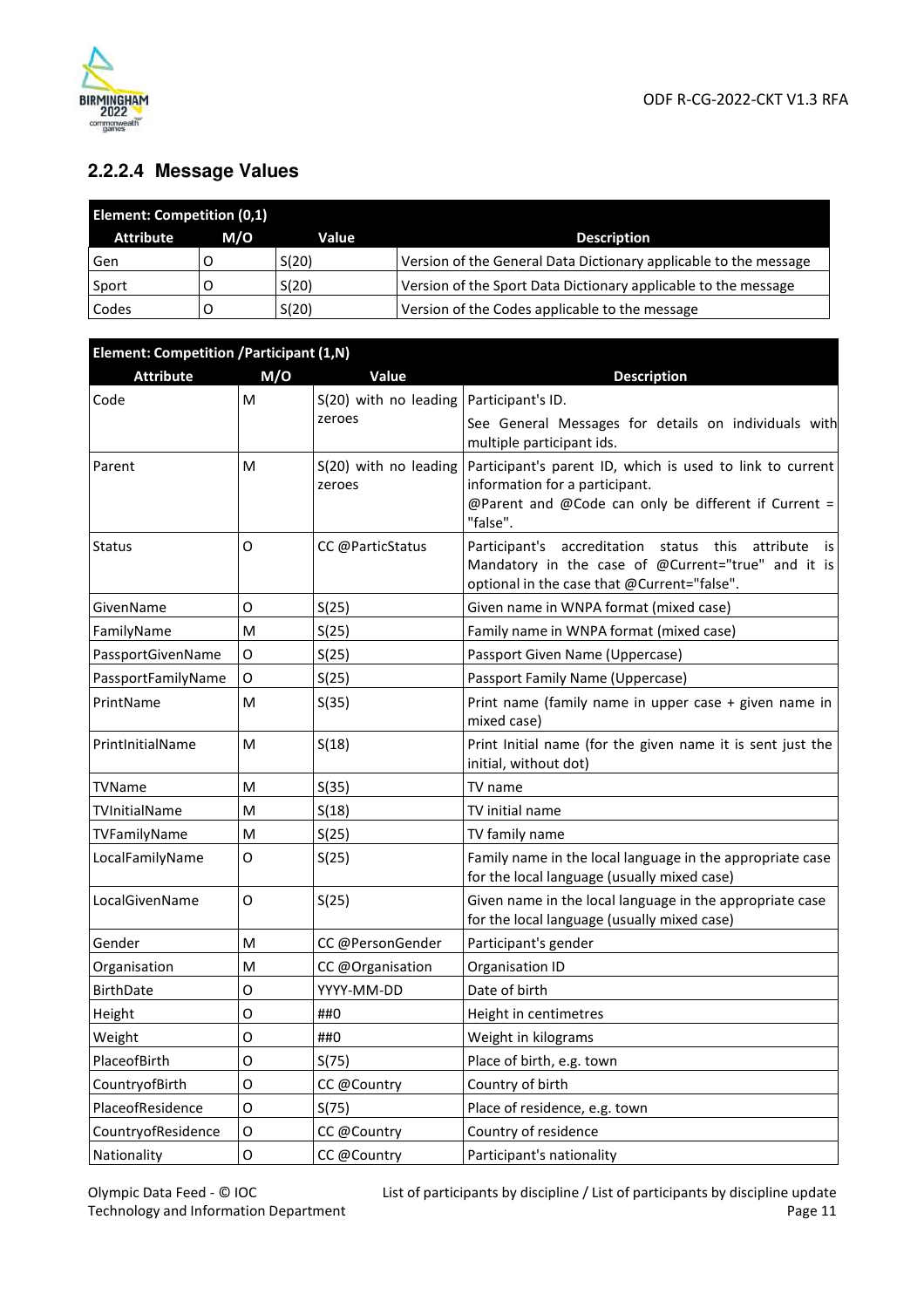

| <b>Element: Competition / Participant (1,N)</b> |     |                     |                                                                                                                                                                                                                                                                                                               |
|-------------------------------------------------|-----|---------------------|---------------------------------------------------------------------------------------------------------------------------------------------------------------------------------------------------------------------------------------------------------------------------------------------------------------|
| <b>Attribute</b>                                | M/O | Value               | <b>Description</b>                                                                                                                                                                                                                                                                                            |
| MainFunctionId                                  | O   | CC @ResultsFunction | Main function in these Games<br>In the Case of Current="true" this attribute is mandatory.                                                                                                                                                                                                                    |
| Current                                         | M   | <b>Boolean</b>      | It defines if a participant is participating in the games<br>(true) or is a Historical participant (false).                                                                                                                                                                                                   |
| OlympicSolidarity                               | 0   | S(1)                | Send Y if the participant is a member of the Solidarity /<br>Scholarship Program else not sent.                                                                                                                                                                                                               |
| ModificationIndicator                           | O   | S(1)                | Attribute is mandatory in the DT_PARTIC UPDATE<br>message – not sent otherwise<br>N-New participant not previously sent (e.g.<br>a late entry)<br>U-Update to an existing participant<br>You cannot delete a participant with an update message,<br>a specific value of the Status attribute is used instead. |

#### **Element: Competition /Participant /Discipline (1,1)**

**All participants will be assigned a discipline based on the DocumentCode of this message. If an athlete or official is assigned to more than one discipline, he/she will be included in the participant message of all disciplines.** 

| <b>Attribute</b> | M/O | Value          | <b>Description</b>                       |
|------------------|-----|----------------|------------------------------------------|
| Code             | M   | CC @Discipline | Full RSC of the discipline               |
| l IFId           |     | S(16)          | IF Identifier – not expected for Cricket |

#### **Element: Competition /Participant /Discipline /RegisteredEvent (0,N) All current athletes will be assigned to one or more events. In some sports, substitutes may not have any associated events. Historical athletes are not registered to any event.**  Attribute M/O Value **Value Description** Event M CC @Event Full RSC of the event Bib O S(3) Shirt number. Example: 8, 10

|        |                   | Example: 8. 10                                                                     |
|--------|-------------------|------------------------------------------------------------------------------------|
| Status | SC @AthleteStatus | Participant status. Send if one of the defined values<br>applies else do not send. |

|              | Element: Competition /Participant /Discipline /RegisteredEvent /EventEntry (0,N) |                 |                       |                                                                                                               |  |  |
|--------------|----------------------------------------------------------------------------------|-----------------|-----------------------|---------------------------------------------------------------------------------------------------------------|--|--|
|              | <b>Type</b>                                                                      | Code            | Pos                   | <b>Description</b>                                                                                            |  |  |
| <b>ENTRY</b> |                                                                                  | <b>POSITION</b> | N/A                   | Element Expected: As soon as it is known                                                                      |  |  |
|              | <b>Attribute</b>                                                                 | M/O             | <b>Value</b>          | <b>Description</b>                                                                                            |  |  |
|              | Value                                                                            | M               | CC @Position          | Position in the Team                                                                                          |  |  |
| <b>ENTRY</b> |                                                                                  | INTERNAT PLAYED | N/A                   | Element Expected: As soon as it is known                                                                      |  |  |
|              | <b>Attribute</b>                                                                 | M/O             | Value                 | <b>Description</b>                                                                                            |  |  |
|              | Value                                                                            | M               | <b>Numeric</b><br>##0 | International Cricket T20 games played before the<br>Games starts. Not updated during the Games. May be<br>0. |  |  |
| <b>ENTRY</b> |                                                                                  | <b>CAPTAIN</b>  | N/A                   | Element Expected: If this participant is the<br>captain – one per team                                        |  |  |
|              | <b>Attribute</b>                                                                 | M/O             | <b>Value</b>          | <b>Description</b>                                                                                            |  |  |
|              | Value                                                                            | M               | S(1)                  | Send "Y" in case the participant is the captain else<br>donot send.                                           |  |  |

List of participants by discipline / List of participants by discipline update Page 12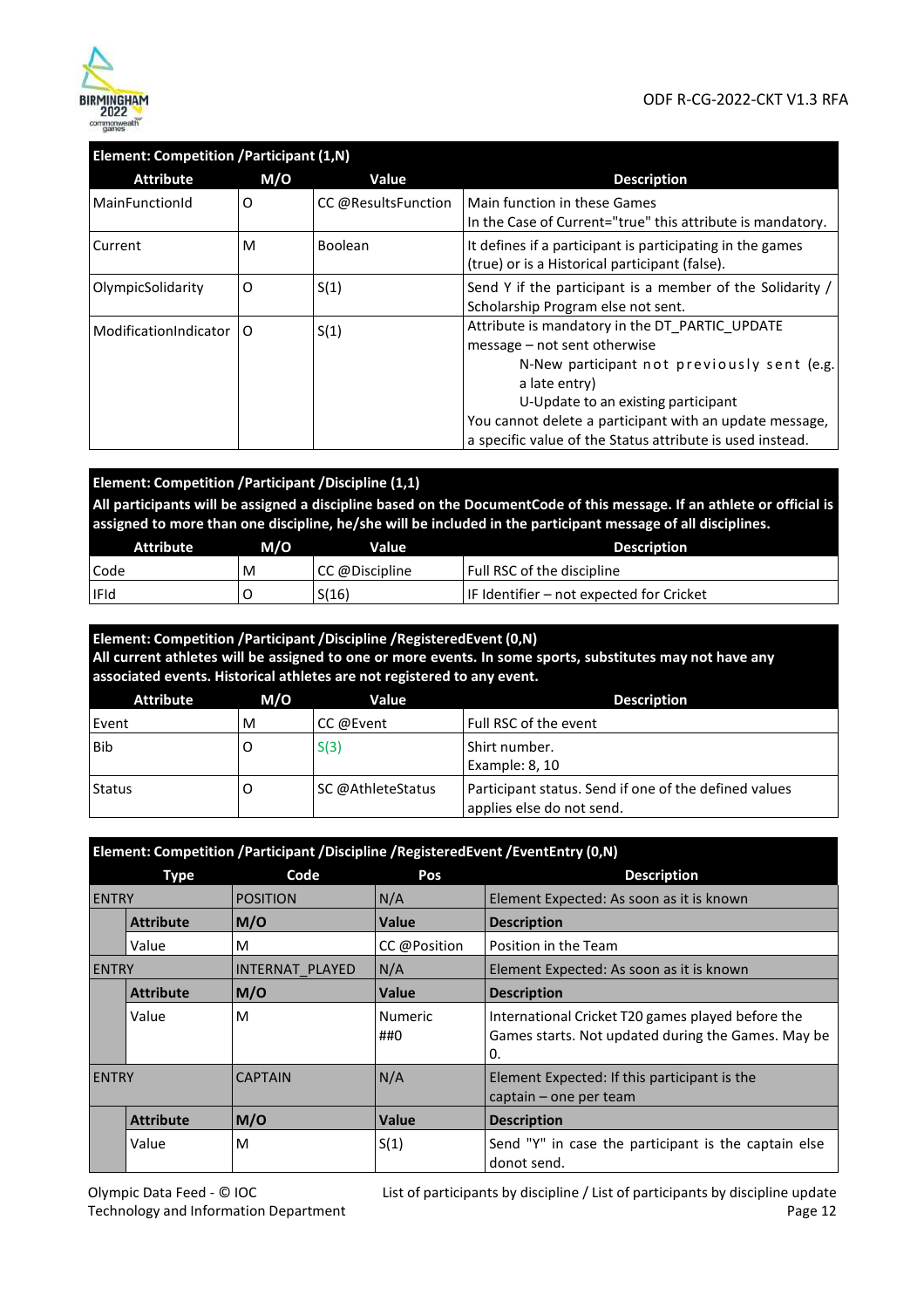

|              |                  | Element: Competition /Participant /Discipline /RegisteredEvent /EventEntry (0,N) |              |                                                                                         |
|--------------|------------------|----------------------------------------------------------------------------------|--------------|-----------------------------------------------------------------------------------------|
|              | <b>Type</b>      | Code                                                                             | Pos          | <b>Description</b>                                                                      |
| <b>ENTRY</b> |                  | <b>VICE CAPTAIN</b>                                                              | N/A          | Element Expected: If this participant is the<br>vice-captain - one per team.            |
|              | <b>Attribute</b> | M/O                                                                              | <b>Value</b> | <b>Description</b>                                                                      |
|              | Value            | M                                                                                | S(1)         | Send "Y" in case the participant is the vice-captain<br>else do not send.               |
| <b>ENTRY</b> |                  | WICKET_KEEPER                                                                    | N/A          | Element Expected: If this participant is a<br>wicket keeper - multiple allowed per team |
|              | <b>Attribute</b> | M/O                                                                              | <b>Value</b> | <b>Description</b>                                                                      |
|              | Value            | M                                                                                | S(1)         | Send "Y" in case the participant is a wicket<br>keeper else do not send.                |
| <b>ENTRY</b> |                  | <b>BATTER TYPE</b>                                                               | N/A          | Element Expected: As soon as known - for all team<br>members                            |
|              | <b>Attribute</b> | M/O                                                                              | Value        | <b>Description</b>                                                                      |
|              | Value            | M                                                                                | SC @Batting  | <b>Batter Type</b>                                                                      |
| <b>ENTRY</b> |                  | <b>BOWLING TYPE</b>                                                              | N/A          | Element Expected: As soon as known – for all team<br>members                            |
|              | <b>Attribute</b> | M/O                                                                              | Value        | <b>Description</b>                                                                      |
|              | Value            | M                                                                                | SC @Bowling  | <b>Bowling Type</b>                                                                     |
| <b>ENTRY</b> |                  | <b>SHIRT NAME</b>                                                                | N/A          | Element Expected: As soon as known - for all<br>team members                            |
|              | <b>Attribute</b> | M/O                                                                              | Value        | <b>Description</b>                                                                      |
|              | Value            | M                                                                                | S(25)        | The shirt name of the player. Mixed case.                                               |

#### **Element: Competition /Participant /Discipline /RegisteredEvent /EventEntry (0,N)**

#### **Sample (General)**

```
< Participant Code="6000526" Parent="6000526" Status="ACTIVE" GivenName="Keddy" FamilyName="Agnes" 
        PrintName="AGNES Keddy" PrintInitialName="AGNES K" TVName="Keddy AGNES" TVInitialName="K. AGNES" 
       TVFamilyName="" Gender="M" Organisation="SEY" BirthDate="1993-09-11" MainFunctionId="AA01" Height="177" 
       Nationality="SEY" Current="true" ModificationIndicator="U"> 
        <Discipline Code="CKT-------------------------------"> 
                 <RegisteredEvent Event="CKTWT20---------------------------" Bib="33"> 
                          <EventEntry Type="ENTRY" Code="POSITION" Value="BTS"/> 
                          <EventEntry Type="ENTRY" Code="CAPTAIN" Value="Y"/>
                          <EventEntry Type="ENTRY" Code="BATTER_TYPE" Value="B"/> 
                          <EventEntry Type="ENTRY" Code="BOWLING_TYPE" Value="LA"/> 
                          <EventEntry Type="ENTRY" Code="SHIRT_NAME" Value="AGNES K."/> 
                 </RegisteredEvent> 
        </Discipline>
```
</Participant>

#### **2.2.2.5 Message Sort**

The message is sorted by Participant @Code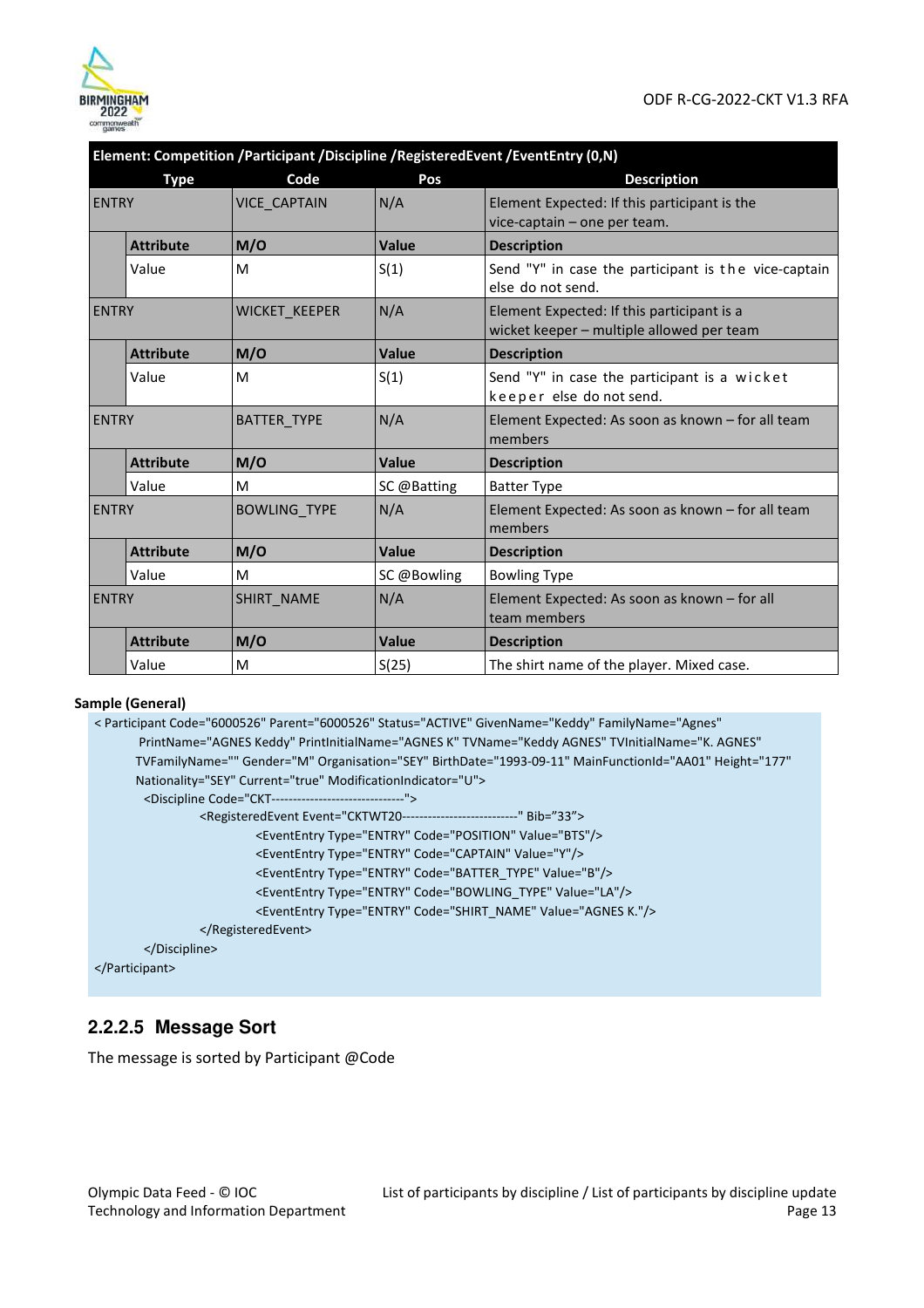

#### **2.2.3 List of teams / List of teams update**

#### **2.2.3.1 Description**

DT\_PARTIC\_TEAMS contains the list of teams related to the current competition.

List of teams (DT\_PARTIC\_TEAMS) is a bulk message by discipline. The list is always complete. The arrival of this message resets all the previous participant teams' information for that discipline. It is assumed that all teams appearing in this list are valid, in the meaning that they are participating or they could participate in one event.

List of teams update (DT\_PARTIC\_TEAMS\_UPDATE) is an update message. It is not a complete list of teams' information message. It only contains the data of a team being modified.

## **2.2.3.2 Header Values**

| <b>Attribute</b> | Value                                       | <b>Comment</b>                                                                                                                          |
|------------------|---------------------------------------------|-----------------------------------------------------------------------------------------------------------------------------------------|
| CompetitionCode  | CC @Competition                             | Unique ID for competition                                                                                                               |
| DocumentCode     | CC @Discipline                              | RSC at the discipline level                                                                                                             |
| DocumentType     | DT_PARTIC_TEAMS /<br>DT PARTIC TEAMS UPDATE | List of participant teams message                                                                                                       |
| Version          | 1V                                          | Version number associated to the message's content.<br>Ascendant number                                                                 |
| FeedFlag         | "P"-Production<br>"T"-Test                  | Test message or production message.                                                                                                     |
| Date             | Date                                        | Date when the message is generated, expressed in the<br>local time zone where the message was produced.                                 |
| Time             | Time                                        | Time up to milliseconds when the message is generated,<br>expressed in the local time zone where the message was<br>produced.           |
| LogicalDate      | Date                                        | Logical Date of events. This is the same as the physical day<br>except when the unit or message transmission extends after<br>midnight. |
| Source           | SC @Source                                  | See full explanation in ODF Foundation.<br>Code indicating the system which generated the message.                                      |

The following table describes the message header attributes.

#### **2.2.3.3 Trigger and Frequency**

The DT\_PARTIC\_TEAMS message is sent as a bulk message before the Games. It is sent several times up to the date of transfer of control to OVR after which only DT\_PARTIC\_TEAMS\_UPDATE messages are sent. The DT\_PARTIC\_TEAMS\_UPDATE message is triggered when there is a modification in the data for any team after the transfer of control to OVR.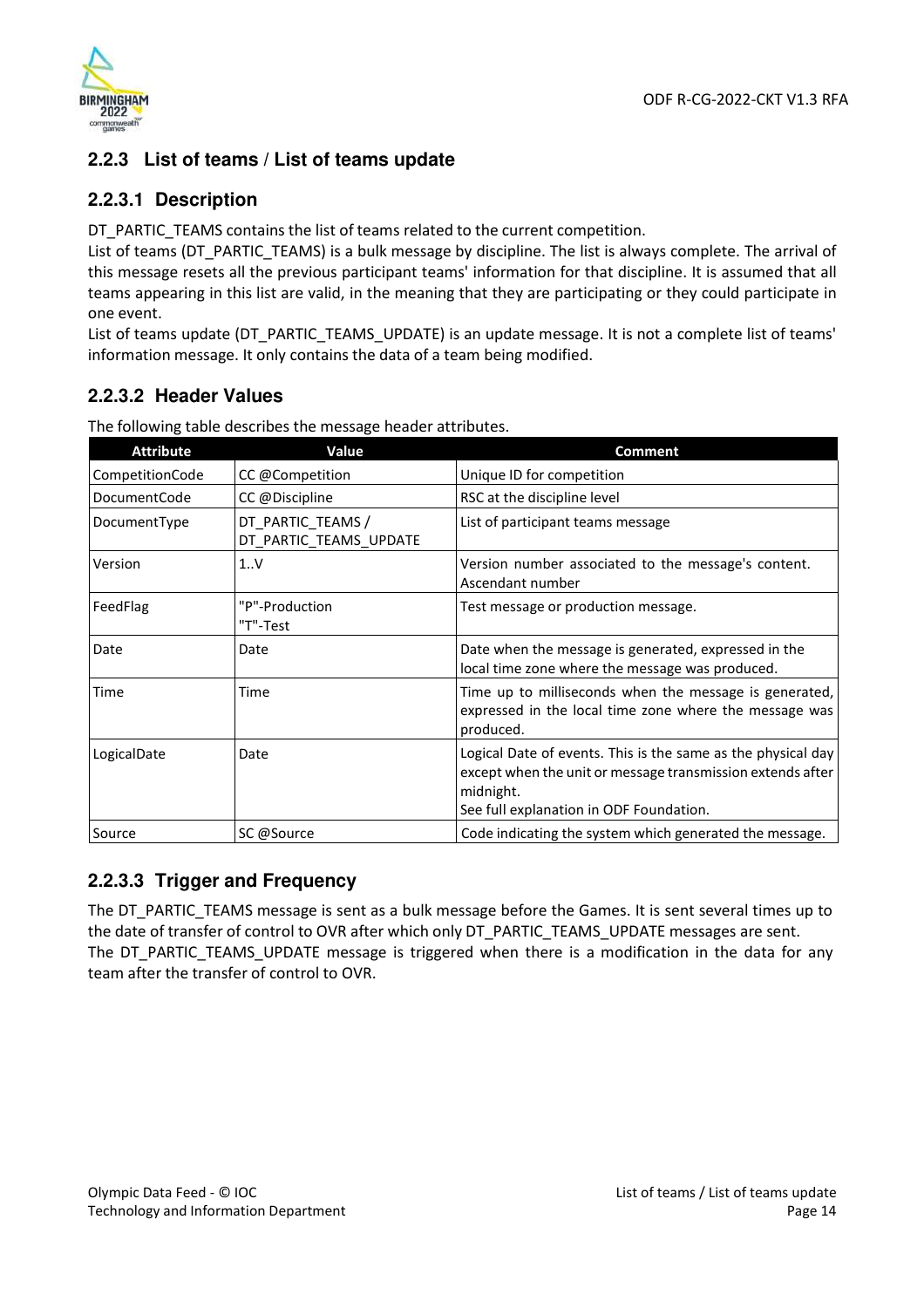

## **2.2.3.4 Message Values**

| <b>Element: Competition (0,1)</b> |     |       |                                                                  |  |
|-----------------------------------|-----|-------|------------------------------------------------------------------|--|
| <b>Attribute</b>                  | M/O | Value | <b>Description</b>                                               |  |
| Gen                               |     | S(20) | Version of the General Data Dictionary applicable to the message |  |
| Sport                             |     | S(20) | Version of the Sport Data Dictionary applicable to the message   |  |
| Codes                             |     | S(20) | Version of the Codes applicable to the message                   |  |

| <b>Element: Competition /Team (1,N)</b> |     |                                 |                                                                                                                                                                                                                                                                                       |  |  |
|-----------------------------------------|-----|---------------------------------|---------------------------------------------------------------------------------------------------------------------------------------------------------------------------------------------------------------------------------------------------------------------------------------|--|--|
| <b>Attribute</b>                        | M/O | Value                           | <b>Description</b>                                                                                                                                                                                                                                                                    |  |  |
| Code                                    | M   | S(20) with no leading<br>zeroes | Team's ID<br>When the Team is an historical one, then this ID starts<br>with "T".                                                                                                                                                                                                     |  |  |
| Organisation                            | M   | CC @Organisation                | Team organisation's ID                                                                                                                                                                                                                                                                |  |  |
| Number                                  | O   | Numeric #0                      | Team's number.<br>If there is not more than one team for one organisation<br>participating in one event, it is 1. Otherwise, it will be<br>incremental, 1 for the first organisation's team, 2 for the<br>second organisation's team, etc.<br>Mandatory in the case of current teams. |  |  |
| Name                                    | M   | S(73)                           | Team's name.                                                                                                                                                                                                                                                                          |  |  |
| ShortName                               | O   | S(40)                           | Team short name                                                                                                                                                                                                                                                                       |  |  |
| TVTeamName                              | M   | S(21)                           | <b>TV Team Name</b>                                                                                                                                                                                                                                                                   |  |  |
| Gender                                  | M   | CC @DisciplineGender            | Discipline Gender Code of the Team                                                                                                                                                                                                                                                    |  |  |
| Current                                 | M   | Boolean                         | It defines if a team is participating in the games (true) or<br>it is a historical team (false)                                                                                                                                                                                       |  |  |
| TeamType                                | 0   | SC @TeamType                    | This is how the name is constructed to allow clients to<br>build in other languages.                                                                                                                                                                                                  |  |  |
| ModificationIndicator                   | 0   | N, U, D                         | Attribute is mandatory in the<br>DT PARTIC TEAMS UPDATE message - not sent<br>otherwise<br>N-New team (in the case that this information<br>comes as a late entry)<br>U-Update team<br>D-Delete team                                                                                  |  |  |

| Element: Competition / Team / Composition / Athlete (0,N)                         |     |            |                                                                                |  |  |
|-----------------------------------------------------------------------------------|-----|------------|--------------------------------------------------------------------------------|--|--|
| Include all known members of the squad (15) and any concussion replacements used. |     |            |                                                                                |  |  |
| <b>Attribute</b>                                                                  | M/O | Value      | <b>Description</b>                                                             |  |  |
| Code                                                                              | M   |            | S(20) with no leading Athlete's ID (Code from participant message) of the team |  |  |
|                                                                                   |     | zeroes     | member.                                                                        |  |  |
| Order                                                                             | M   | Numeric #0 | Display order – positive integer 1n                                            |  |  |

| Element: Competition / Team / Team Officials / Official (1,N)<br>Send officials for the team. Does not apply to historical teams. |     |              |                                                                                             |  |
|-----------------------------------------------------------------------------------------------------------------------------------|-----|--------------|---------------------------------------------------------------------------------------------|--|
| <b>Attribute</b>                                                                                                                  | M/O | <b>Value</b> | <b>Description</b>                                                                          |  |
| Code                                                                                                                              | M   | zeroes       | S(20) with no leading Official's ID (Code from participant<br>message) of the team official |  |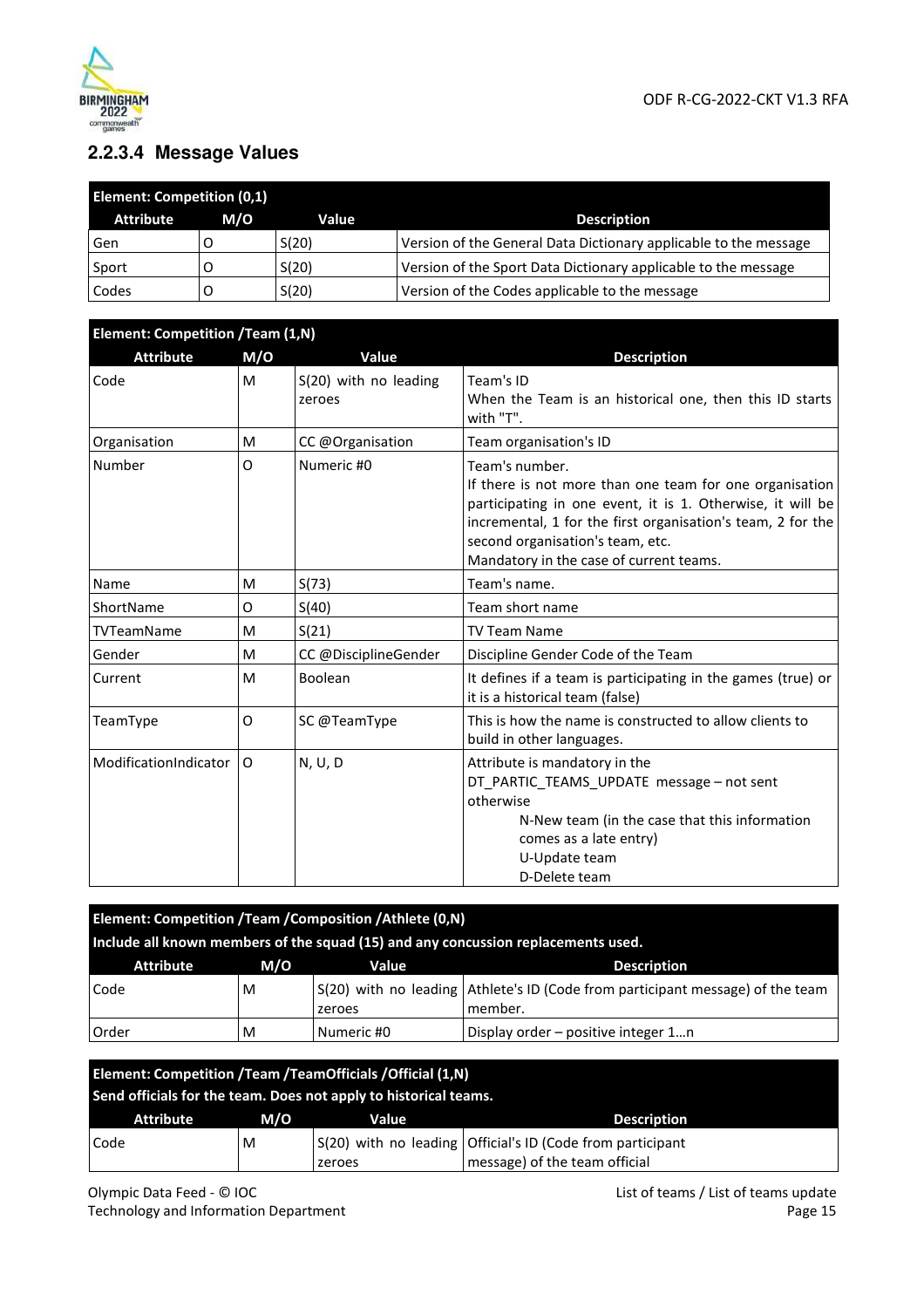

| Element: Competition /Team /TeamOfficials /Official (1,N)<br>Send officials for the team. Does not apply to historical teams.                                                                                     |     |                     |                                                                                                                                           |  |  |
|-------------------------------------------------------------------------------------------------------------------------------------------------------------------------------------------------------------------|-----|---------------------|-------------------------------------------------------------------------------------------------------------------------------------------|--|--|
| <b>Attribute</b>                                                                                                                                                                                                  | M/O | Value               | <b>Description</b>                                                                                                                        |  |  |
| Function                                                                                                                                                                                                          | M   | CC @ResultsFunction | Official's function for the team. Expected functions for<br>Cricket are: head coach, manager, medical representative<br>and team official |  |  |
| Order                                                                                                                                                                                                             | M   | Numeric #0          | Display order for officials – positive integer 1 n                                                                                        |  |  |
| Element: Competition / Team / Discipline (0,1)<br>Each team is assigned just to one discipline. Discipline is expected unless ModificationIndicator="D"<br><b>Attribute</b><br>M/O<br>Value<br><b>Description</b> |     |                     |                                                                                                                                           |  |  |
| Code                                                                                                                                                                                                              | M   | CC @Discipline      | Full RSC of the discipline                                                                                                                |  |  |
| Element: Competition /Team /Discipline /RegisteredEvent (0,1)<br>Each current team is assigned to one event. Historical teams will not be registered to any event.                                                |     |                     |                                                                                                                                           |  |  |
| <b>Attribute</b>                                                                                                                                                                                                  | M/O | Value               | <b>Description</b>                                                                                                                        |  |  |
| Event                                                                                                                                                                                                             | м   | CC @Event           | Full RSC of the event                                                                                                                     |  |  |
|                                                                                                                                                                                                                   |     |                     |                                                                                                                                           |  |  |

| Element: Competition /Team /Discipline /RegisteredEvent /EventEntry (0,N) |                  |                |            |                                                                                        |  |
|---------------------------------------------------------------------------|------------------|----------------|------------|----------------------------------------------------------------------------------------|--|
|                                                                           | Type             | Code           | Pos        | <b>Description</b>                                                                     |  |
| <b>ENTRY</b>                                                              |                  | <b>UNIFORM</b> | Numeric 0  | Pos Description: Send 1 or 2<br>Element Expected: As soon as this information is known |  |
|                                                                           | <b>Attribute</b> | M/O            | Value      | <b>Description</b>                                                                     |  |
|                                                                           | Value            | M              | S(25)      | Uniform Colour - mixed case                                                            |  |
| <b>ENTRY</b>                                                              |                  | <b>SEED</b>    | N/A        | Element Expected: As soon as it is known                                               |  |
|                                                                           | <b>Attribute</b> | M/O            | Value      | <b>Description</b>                                                                     |  |
|                                                                           | Value            | M              | Numeric #0 | Seed for this team in the event.                                                       |  |
| <b>ENTRY</b>                                                              |                  | <b>GROUP</b>   | N/A        | Element Expected: As soon as it is known                                               |  |
|                                                                           | <b>Attribute</b> | M/O            | Value      | <b>Description</b>                                                                     |  |
|                                                                           | Value            | M              | S(1)       | <b>Team's Preliminary Group</b>                                                        |  |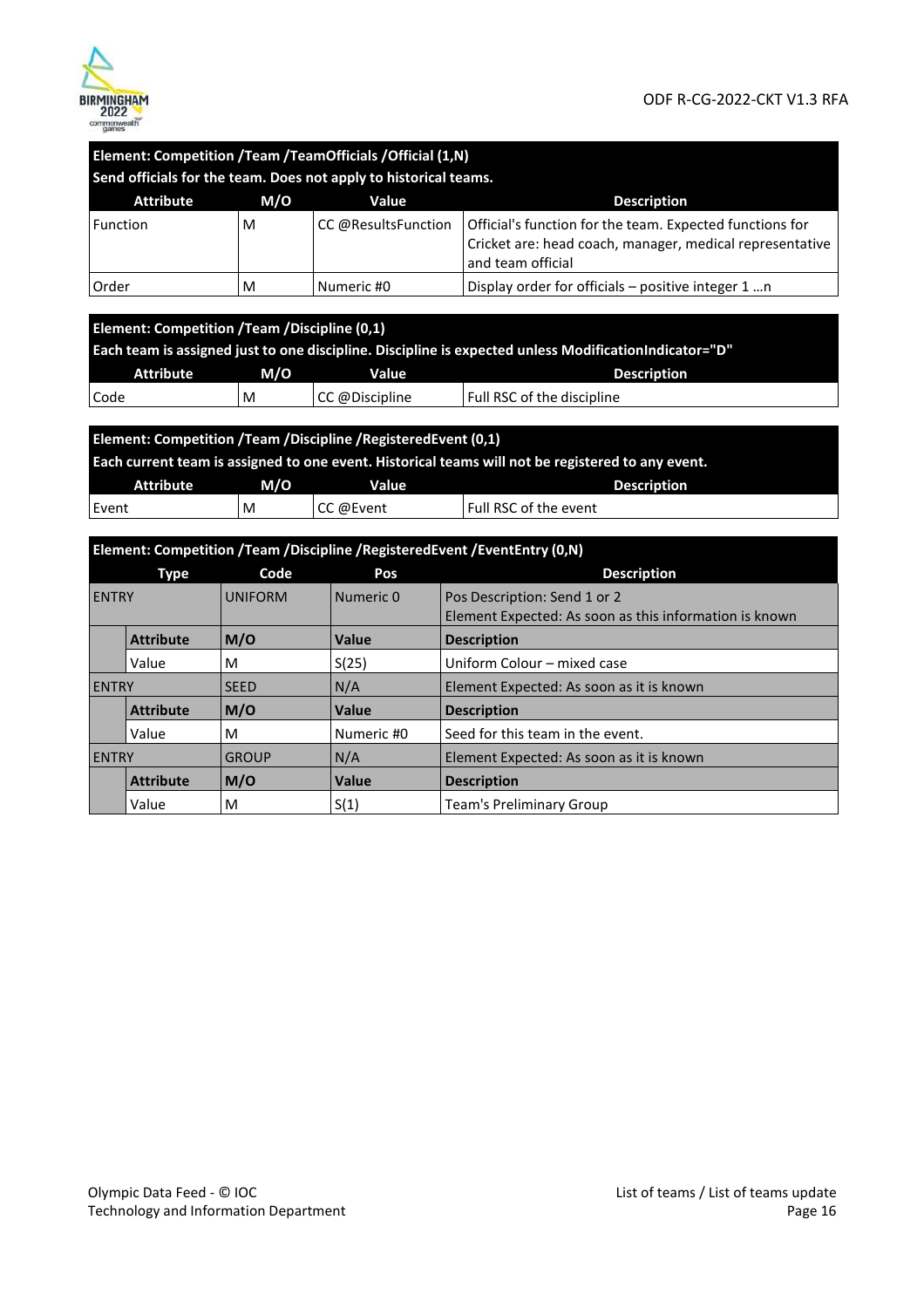

#### **Sample**

```
<Team Code="CKTWTEAM----ENG01" Organisation="ENG" Number="1" Name="England" TVTeamName ="England" 
Gender="W" Current="true"> 
   <Composition> 
       <Athlete Code="1063192" Order="1"/> 
       <Athlete Code="1063249" Order="2"/> 
.... 
   </Composition> 
   <TeamOfficials> 
       <Official Code="7380750" Function="COACH" /> 
   </TeamOfficials> 
   <Discipline Code=" CKT-------------------------------" > 
        <RegisteredEvent Event=" CKTWT20---------------------------" > 
           <EventEntry Type="ENTRY" Code="UNIFORM" Pos="1" Value="White" /> 
           <EventEntry Type="ENTRY" Code="UNIFORM" Pos="2" Value="Red" /> 
       </RegisteredEvent> 
   </Discipline> 
</Team>
```
#### **2.2.3.5 Message Sort**

The message is sorted by Team @Code.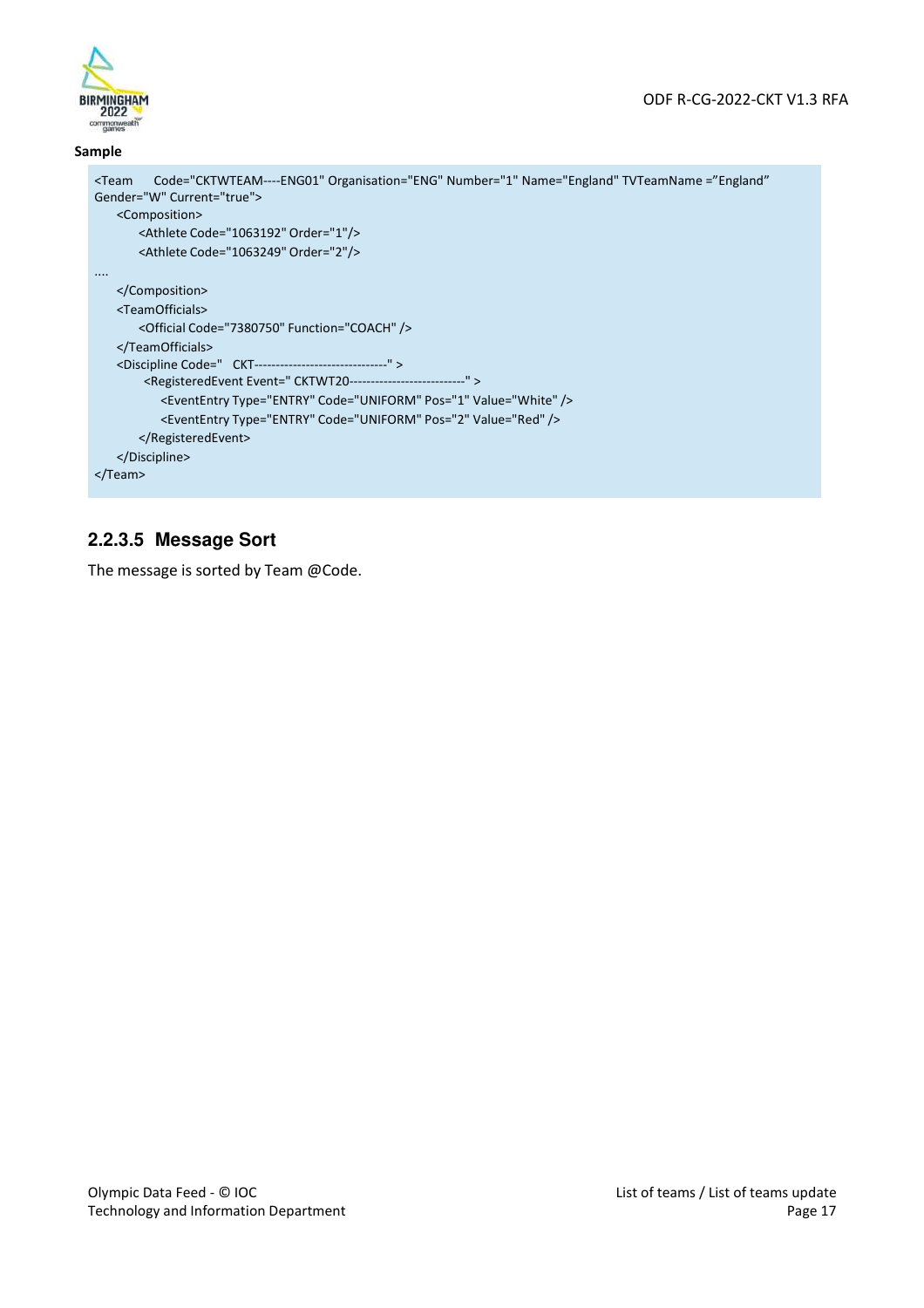



#### **2.2.4 Event Unit Start List and Results**

#### **2.2.4.1 Description**

The Event Unit Start List and Results is a message containing both the start list and results information of the match.

#### **2.2.4.2 Header Values**

The following table describes the message header attributes.

| <b>Attribute</b>    | Value                      | <b>Comment</b>                                                                                                                                                                                                                                                                                 |
|---------------------|----------------------------|------------------------------------------------------------------------------------------------------------------------------------------------------------------------------------------------------------------------------------------------------------------------------------------------|
| CompetitionCode     | CC @Competition            | Unique ID for competition                                                                                                                                                                                                                                                                      |
| <b>DocumentCode</b> | CC @Unit                   | Full RSC of the unit                                                                                                                                                                                                                                                                           |
| DocumentType        | DT RESULT                  | Event Unit Start List and Results message                                                                                                                                                                                                                                                      |
| Version             | 1V                         | Version number associated to the message's content.<br>Ascendant number                                                                                                                                                                                                                        |
| <b>ResultStatus</b> | SC @ResultStatus           | It indicates whether the result is official or unofficial (or<br>intermediate etc).<br>START LIST<br>INTERMEDIATE (during breaks - scheduled breaks, between<br>innings and interruptions, e.g. weather)<br>LIVE (used during the competition when nothing else applies).<br><b>UNDFFICIAL</b> |
| FeedFlag            | "P"-Production<br>"T"-Test | Test message or production message.                                                                                                                                                                                                                                                            |
| Date                | Date                       | Date when the message is generated, expressed in the local<br>time zone where the message was produced.                                                                                                                                                                                        |
| Time                | Time                       | Time up to milliseconds when the message is generated,<br>expressed in the local time zone where the message was<br>produced.                                                                                                                                                                  |
| LogicalDate         | Date                       | Logical Date of events. This is the same as the physical day except<br>when the unit or message transmission extends after midnight.<br>See full explanation in ODF Foundation.                                                                                                                |
| Source              | SC @Source                 | Code indicating the system which generated the message.                                                                                                                                                                                                                                        |

#### **2.2.4.3 Trigger and Frequency**

This message is sent:

- START LIST: As soon as at least one team is known this includes for any pool matches as soon as OVR is operational.
- START LIST: As soon as any of the line-up and starters are known and any change/addition to these before the start of the unit.
- LIVE: as soon as the unit starts.
- LIVE: After every change in any data (scores, stats etc.).
- INTERMEDIATE: at the start of any break scheduled breaks, between innings and interruptions, e.g. weather.
- UNOFFICIAL: As soon as the match finishes
- OFFICIAL: Once the result is approved

Resend for any change to the data, e.g. correction of data or disqualification, after OFFICIAL. Include a Note element in such cases.

Olympic Data Feed - © IOC Technology and Information Department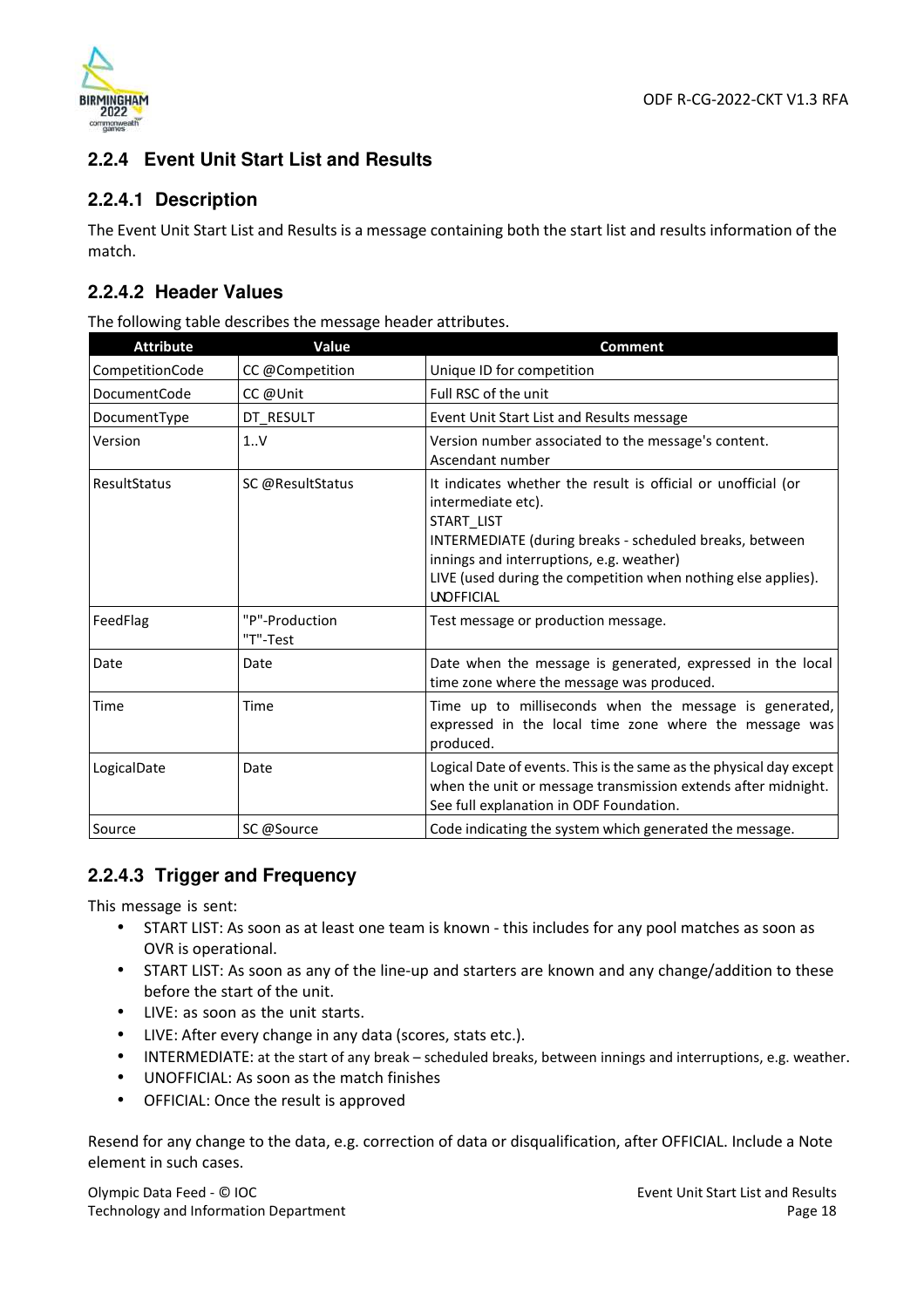

## **2.2.4.4 Message Values**

| <b>Element: Competition (0,1)</b> |     |       |                                                                  |  |
|-----------------------------------|-----|-------|------------------------------------------------------------------|--|
| <b>Attribute</b>                  | M/O | Value | <b>Description</b>                                               |  |
| Gen                               |     | S(20) | Version of the General Data Dictionary applicable to the message |  |
| Sport                             |     | S(20) | Version of the Sport Data Dictionary applicable to the message   |  |
| Codes                             |     | S(20) | Version of the Codes applicable to the message                   |  |

| Element: Competition / ExtendedInfos / UnitDateTime (0,1) |     |          |                                                           |  |
|-----------------------------------------------------------|-----|----------|-----------------------------------------------------------|--|
| Only send when unit has started.                          |     |          |                                                           |  |
| Attribute                                                 | M/O | Value    | <b>Description</b>                                        |  |
| StartDate                                                 |     | DateTime | Actual start date-time. Do not include until unit starts. |  |
| Duration                                                  |     | h:mm     | Match duration. Do not include until unit ends.           |  |

|    | Element: Competition /ExtendedInfos /ExtendedInfo (0,N) |               |                                                                     |                                                                                                                    |  |  |
|----|---------------------------------------------------------|---------------|---------------------------------------------------------------------|--------------------------------------------------------------------------------------------------------------------|--|--|
|    | <b>Type</b>                                             | Code          | Pos                                                                 | <b>Description</b>                                                                                                 |  |  |
| UI |                                                         | <b>PERIOD</b> | N/A                                                                 | Element Expected: Beginning of each innings.<br>Remove when official                                               |  |  |
|    |                                                         |               |                                                                     | Only change when the new innings starts,<br>keep the previous innings during scheduled<br>break.                   |  |  |
|    | <b>Attribute</b>                                        | M/O           | Value                                                               | <b>Description</b>                                                                                                 |  |  |
|    | Value                                                   | M             | SC @Period                                                          | Send code for current innings                                                                                      |  |  |
|    |                                                         |               | Sub Element: Competition / ExtendedInfos / ExtendedInfo / Extension |                                                                                                                    |  |  |
|    | <b>Attribute</b>                                        |               | Value                                                               | <b>Description</b>                                                                                                 |  |  |
|    | Code                                                    |               | OVER BALL                                                           | The current over/ball                                                                                              |  |  |
|    | Pos                                                     |               | N/A                                                                 |                                                                                                                    |  |  |
|    | Value                                                   |               | S(10)                                                               | Example "10.4"                                                                                                     |  |  |
|    |                                                         |               | Sub Element: Competition / ExtendedInfos / ExtendedInfo / Extension |                                                                                                                    |  |  |
|    | <b>Attribute</b>                                        |               | Value                                                               | <b>Description</b>                                                                                                 |  |  |
|    | Code                                                    |               | <b>INTERRUPTION</b>                                                 |                                                                                                                    |  |  |
|    | Pos                                                     |               | #0                                                                  | The pos of the interruption from <periods></periods>                                                               |  |  |
|    | Value                                                   |               | SC @ Interruption                                                   | Reason for the interruption, e.g. Rain<br>stopped play                                                             |  |  |
| UI |                                                         | FINAL RESULT  | N/A                                                                 | Element Expected: At the end of the match<br>(from UNOFFICIAL), declaring the match<br>result.                     |  |  |
|    | <b>Attribute</b>                                        | M/O           | <b>Value</b>                                                        | <b>Description</b>                                                                                                 |  |  |
|    | Value                                                   | M             | S(50)                                                               | String with the team winner and the reason<br>of victory. Example "South Africa won by 6<br>wickets", "No result". |  |  |
| UI |                                                         | RESULT TYPE   | N/A                                                                 | Element Expected: At the end of the match<br>(from UNOFFICIAL), declaring how the match<br>was won.                |  |  |
|    | <b>Attribute</b>                                        | M/O           | Value                                                               | <b>Description</b>                                                                                                 |  |  |
|    | Value                                                   | M             | SC @MatchWon                                                        | Code describing the way the match was won.                                                                         |  |  |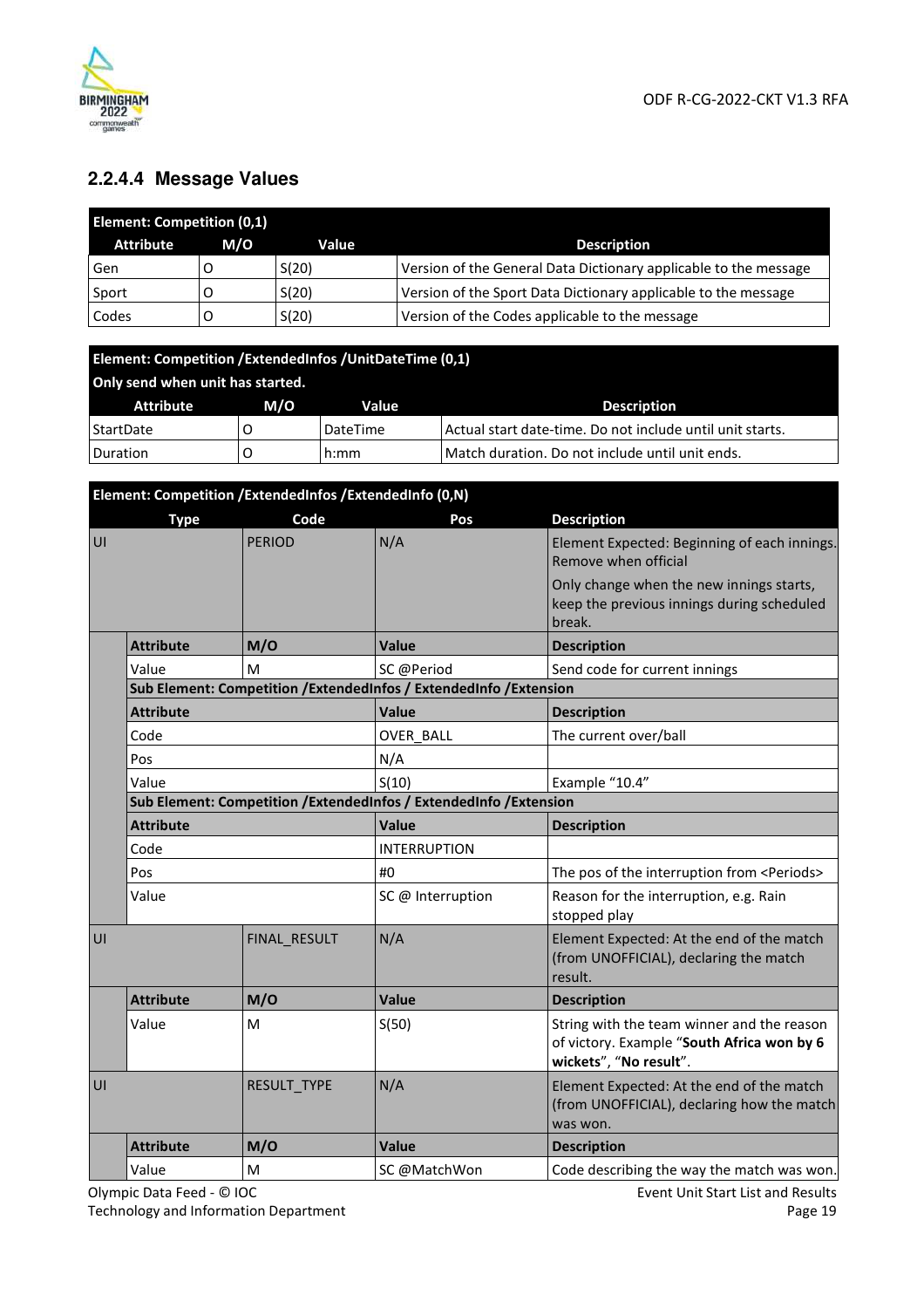

|    | Element: Competition /ExtendedInfos /ExtendedInfo (0,N) |                     |                |                                                                                                                                          |  |
|----|---------------------------------------------------------|---------------------|----------------|------------------------------------------------------------------------------------------------------------------------------------------|--|
|    | Type                                                    | Code                | Pos            | <b>Description</b>                                                                                                                       |  |
| UI |                                                         | POWER PLAY          | N/A            | Element Expected: Only when power play is<br>in operation. Included during breaks if power<br>play is expected to apply after the break. |  |
|    | <b>Attribute</b>                                        | M/O                 | Value          | <b>Description</b>                                                                                                                       |  |
|    | Value                                                   | M                   | S(1)           | Y to indicate if power play is happening                                                                                                 |  |
| UI |                                                         | <b>PARTNERSHIP</b>  | N/A            | Element Expected: During match only                                                                                                      |  |
|    | <b>Attribute</b>                                        | M/O                 | Value          | <b>Description</b>                                                                                                                       |  |
|    | Value                                                   | M                   | <b>Numeric</b> | Runs scored by current batting partnership                                                                                               |  |
| EI |                                                         | <b>INTERRUPTION</b> | N/A            | Element Expected: One for each interruption<br>in the match. Sent as soon as the<br>interruption starts.                                 |  |
|    | <b>Attribute</b>                                        | M/O                 | Value          | <b>Description</b>                                                                                                                       |  |
|    | Value                                                   | M                   | Numeric #0     | Sequential number 1 for each interruption                                                                                                |  |

| Element: Competition /ExtendedInfos /SportDescription (0,1) |     |                      |                                                   |  |  |
|-------------------------------------------------------------|-----|----------------------|---------------------------------------------------|--|--|
| <b>Attribute</b>                                            | M/O | Value                | <b>Description</b>                                |  |  |
| DisciplineName                                              | M   | S(40)                | Discipline name (not code) from Common Codes      |  |  |
| EventName                                                   | M   | S(40)                | Event name (not code) from Common Codes           |  |  |
| Gender                                                      | M   | CC @DisciplineGender | Gender code for the event unit                    |  |  |
| SubEventName<br>S(40)<br>M                                  |     |                      | EventUnit short name (not code) from Common Codes |  |  |
| UnitNum                                                     |     | S(15)                | Match number                                      |  |  |

| Element: Competition / ExtendedInfos / Venue Description (0,1) |     |               |                                                  |  |  |
|----------------------------------------------------------------|-----|---------------|--------------------------------------------------|--|--|
| <b>Attribute</b>                                               | M/O | Value         | <b>Description</b>                               |  |  |
| Venue                                                          | M   | CC @VenueCode | Venue Code                                       |  |  |
| VenueName                                                      | M   | S(25)         | Venue short name (not code) from Common Codes    |  |  |
| Location                                                       | M   | CC @Location  | Location code                                    |  |  |
| S(30)<br>LocationName<br>M                                     |     |               | Location short name (not code) from Common Codes |  |  |
| Attendance                                                     |     | #####0        | Total attendance (do not send if unknown)        |  |  |

#### **Sample**

<ExtendedInfos>

<UnitDateTime StartDate="2022-08-08T12:00:07+02:00"/>

<ExtendedInfo Type="UI" Code="PERIOD" Value="1H">

<Extension Code="OVER\_BALL" Value="1.2"/>

< /ExtendedInfo >

<SportDescription DisciplineName=" Cricket T20" EventName=" Women" Gender="W" SubEventName=" Cricket T20 Preliminary Round - Group A - Match 1" UnitNum="1"/>

<VenueDescription Venue="EDG" VenueName=" Edgbaston Stadium" Attendance="4250" Location="EDG"

LocationName=" Edgbaston Stadium"/>

</ExtendedInfos>

| <b>Element: Competition / Officials / Official (1,N)</b> |     |                                         |                                   |  |  |  |
|----------------------------------------------------------|-----|-----------------------------------------|-----------------------------------|--|--|--|
| <b>Attribute</b>                                         | M/O | Value                                   | <b>Description</b>                |  |  |  |
| Code                                                     | M   | $S(20)$ with no leading Official's code |                                   |  |  |  |
| Olympic Data Feed - © IOC                                |     |                                         | Event Unit Start List and Results |  |  |  |
| _ _ _ _ _ _ _ _ _ _ _ _ _ _ _ _ _                        |     |                                         | $\sim$ $\sim$                     |  |  |  |

Technology and Information Department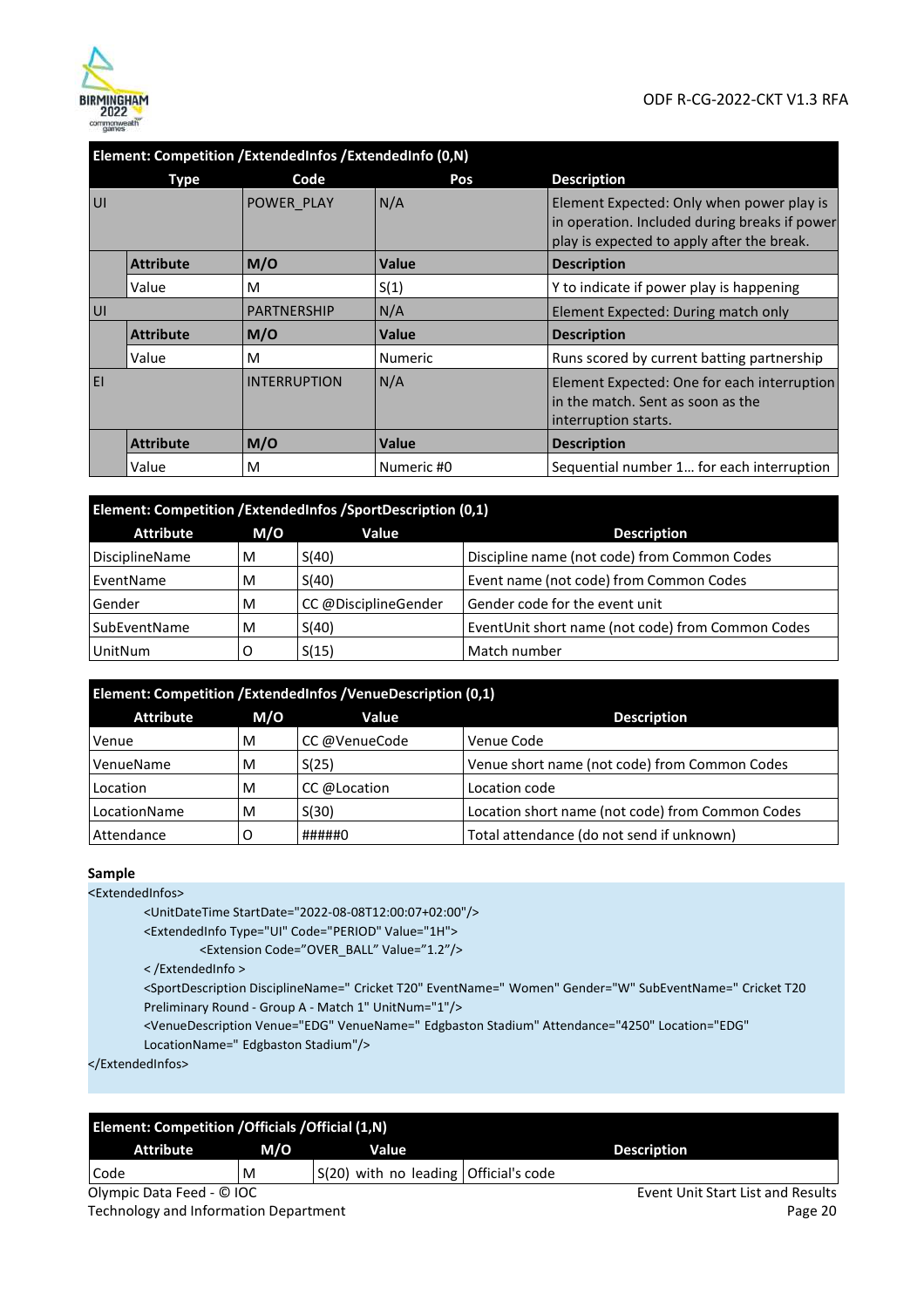

#### ODF R-CG-2022-CKT V1.3 RFA

| <b>Element: Competition / Officials / Official (1,N)</b> |   |                     |                                                        |  |  |
|----------------------------------------------------------|---|---------------------|--------------------------------------------------------|--|--|
| Attribute<br>M/O<br><b>Description</b><br><b>Value</b>   |   |                     |                                                        |  |  |
|                                                          |   | zeroes              |                                                        |  |  |
| Function                                                 | M | CC @ResultsFunction | Function of the official. Include referee and umpires. |  |  |
| Order                                                    | M | Numeric             | Send by Order as on official score sheet               |  |  |

| Element: Competition / Officials / Official / Description (1,1) |     |                  |                                         |  |  |
|-----------------------------------------------------------------|-----|------------------|-----------------------------------------|--|--|
| <b>Attribute</b>                                                | M/O | Value            | <b>Description</b>                      |  |  |
| GivenName                                                       |     | S(25)            | Given name in WNPA format (mixed case)  |  |  |
| FamilyName                                                      | M   | S(25)            | Family name in WNPA format (mixed case) |  |  |
| Gender                                                          | M   | CC @PersonGender | Gender of the official                  |  |  |
| Organisation                                                    | M   | CC @Organisation | Officials' organisation                 |  |  |

|    | Element: Competition / Officials / Official / Ext Official (0,N) |                 |              |                                                                                                           |  |  |
|----|------------------------------------------------------------------|-----------------|--------------|-----------------------------------------------------------------------------------------------------------|--|--|
|    | Type                                                             | Code            | Pos          | <b>Description</b>                                                                                        |  |  |
| EO |                                                                  | <b>POSITION</b> | N/A          | Element Expected: When the official is assigned to specific<br>position, usually only applies to umpires. |  |  |
|    | <b>Attribute</b>                                                 | M/O             | <b>Value</b> | <b>Description</b>                                                                                        |  |  |
|    | Value                                                            | M               | SC @Umpire   | Send the code for the umpire's position                                                                   |  |  |

#### **Sample**

<Officials>

```
<Official Code="1165657" Function="UM" Order="1">
```
<Description GivenName="Yanick" FamilyName="Baldinotti" Organisation="CAN" Gender="M" /> <ExtOfficial Type="EO" Code="POSITION" Value="BJ" />

</Official>

</Officials>

| <b>Element: Competition / Periods (0,1)</b> |     |                              |                      |  |  |
|---------------------------------------------|-----|------------------------------|----------------------|--|--|
| <b>Attribute</b>                            | M/O | Value                        | <b>Description</b>   |  |  |
| Home                                        | M   | S(20) with no leading zeroes | Home Competitor Code |  |  |
| Away                                        | M   | S(20) with no leading zeroes | Away Competitor Code |  |  |

| Element: Competition / Periods / Period (1, N)<br>Period in which the event unit message arrives. |     |            |                                                                 |  |  |
|---------------------------------------------------------------------------------------------------|-----|------------|-----------------------------------------------------------------|--|--|
| <b>Attribute</b>                                                                                  | M/O | Value      | <b>Description</b>                                              |  |  |
| Code                                                                                              | M   | SC @Period | Period code (innings)                                           |  |  |
| HomeScore                                                                                         | M   | S(10)      | Overall score of the home competitor to this point.             |  |  |
|                                                                                                   |     | SC @IRM    | Score (20/0 or 123) if batted, YTB if not.                      |  |  |
| AwayScore                                                                                         | M   | S(10)      | Overall score of the home competitor to this point.             |  |  |
|                                                                                                   |     |            | Score (20/0 or 123) if batted, YTB if not.                      |  |  |
| <b>HomePeriodScore</b>                                                                            | O   | S(10)      | Score of the home competitor (if batting) just for this period. |  |  |
|                                                                                                   |     |            | Runs and wickets or runs-only if all out (20/0 or 123)          |  |  |
| AwayPeriodScore                                                                                   | 0   | S(10)      | Score of the away competitor (if batting) just for this period. |  |  |
|                                                                                                   |     |            | Runs and wickets or runs-only if all out (20/0 or 123)          |  |  |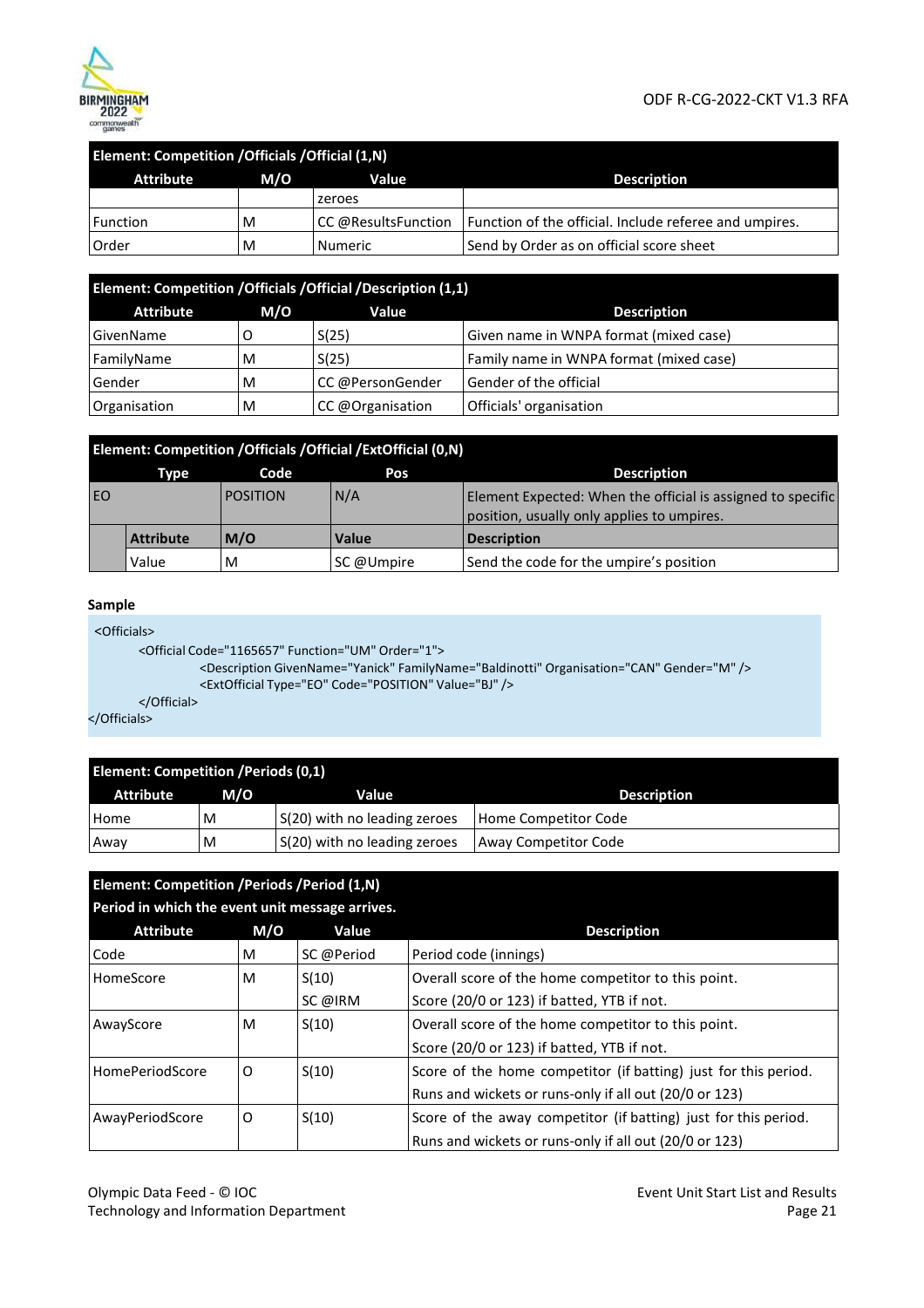

|    |                     |                 |              | Element: Competition /Periods /Period /ExtendedPeriods /ExtendedPeriod (1,N)                                     |
|----|---------------------|-----------------|--------------|------------------------------------------------------------------------------------------------------------------|
|    | <b>Type</b>         | Code            | Pos          | <b>Description</b>                                                                                               |
| EP |                     | <b>BATTING</b>  | N/A          | Element Expected: Always, as soon as the period starts.                                                          |
|    | <b>Attribute</b>    | M/O             | <b>Value</b> | <b>Description</b>                                                                                               |
|    | Value               | M               | S(20)        | Code of batting team                                                                                             |
| EP |                     | START TIME      | N/A          | Element Expected: Always, as soon as the period starts.                                                          |
|    | <b>Attribute</b>    | M/O             | <b>Value</b> | <b>Description</b>                                                                                               |
|    | Value               | м               | HH:MM        | Start time of period                                                                                             |
| EP |                     | <b>END TIME</b> | N/A          | Element Expected: When period finishes.                                                                          |
|    | <b>Attribute</b>    | M/O             | <b>Value</b> | <b>Description</b>                                                                                               |
|    | Value               | M               | HH:MM        | End time of period                                                                                               |
| EP |                     | DLS PAR         | N/A          | Element Expected: When second team is batting                                                                    |
|    | <b>Attribute</b>    | M/O             | <b>Value</b> | <b>Description</b>                                                                                               |
|    | Value               | M               | ##0          | Number of runs to tie                                                                                            |
|    | <b>INTERRUPTION</b> | <b>TIME</b>     | #0           | Element Expected: When there is an interruption                                                                  |
|    |                     |                 |              | Pos description: the sequential number of the interruption                                                       |
|    | <b>Attribute</b>    | M/O             | Value        | <b>Description</b>                                                                                               |
|    | Value               | M               | HH:MM        | Send the time of the interruption                                                                                |
|    | <b>INTERRUPTION</b> | <b>TOTAL</b>    | N/A          | Element Expected: Runs for batting team at time of<br>interruption                                               |
|    | <b>Attribute</b>    | M/O             | Value        | <b>Description</b>                                                                                               |
|    | Value               | м               | ##0          | Runs for batting team at time of interruption                                                                    |
|    | <b>INTERRUPTION</b> | <b>WICKETS</b>  | N/A          | Element Expected: Wickets lost by batting team at time of<br>interruption                                        |
|    | <b>Attribute</b>    | M/O             | Value        | <b>Description</b>                                                                                               |
|    | Value               | M               | 0            | Wickets lost by batting team at time of interruption                                                             |
|    | <b>INTERRUPTION</b> | <b>OVERS</b>    | N/A          | Element Expected: Overs and balls at the time of<br>interruption                                                 |
|    | <b>Attribute</b>    | M/O             | Value        | <b>Description</b>                                                                                               |
|    | Value               | M               | #0.#         | Overs and balls at the time of interruption                                                                      |
|    | <b>INTERRUPTION</b> | <b>BALLS</b>    | N/A          | Element Expected: Balls received in the current innings at<br>the time of interruption                           |
|    | <b>Attribute</b>    | M/O             | Value        | <b>Description</b>                                                                                               |
|    | Value               | M               | #0           | Balls received in the current innings at the time of<br>interruption                                             |
|    | <b>INTERRUPTION</b> | OVERS_LEFT      | N/A          | Element Expected: Overs lost during interruption                                                                 |
|    | <b>Attribute</b>    | M/O             | Value        | <b>Description</b>                                                                                               |
|    | Value               | M               | #0.#         | Overs lost during interruption                                                                                   |
|    | <b>INTERRUPTION</b> | NEW_RUNS        | N/A          | Element Expected: New target in runs for batting team<br>after interruption. Only send when a new target is set. |
|    | <b>Attribute</b>    | M/O             | Value        | <b>Description</b>                                                                                               |
|    | Value               | M               | ##0          | New target in runs for batting team after interruption                                                           |
|    | <b>INTERRUPTION</b> | NEW_OVERS       | N/A          | Element Expected: New total overs for batting team after<br>interruption. Only send when a new value is set.     |
|    | <b>Attribute</b>    | M/O             | Value        | <b>Description</b>                                                                                               |

Olympic Data Feed - © IOC Technology and Information Department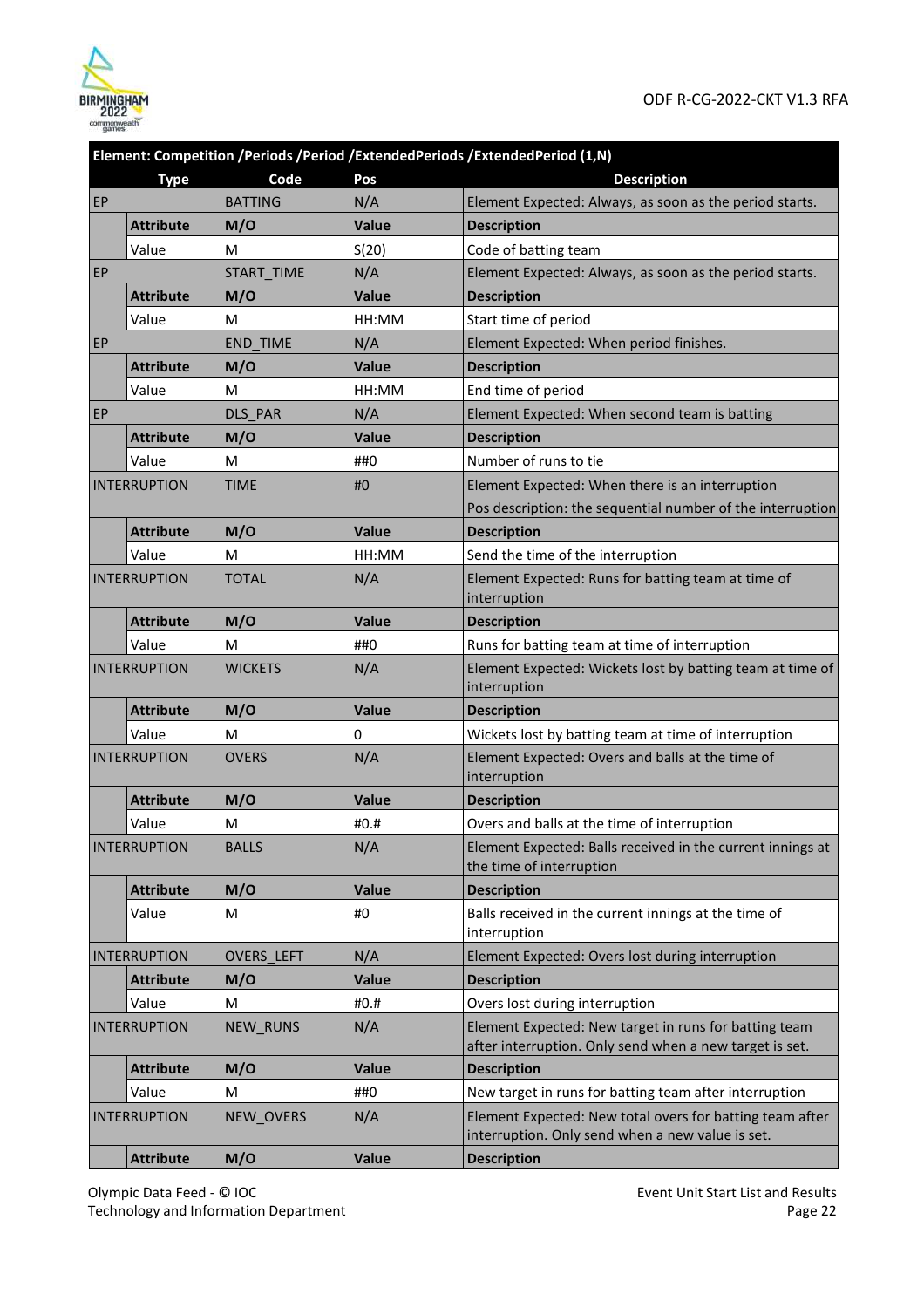

|                     | Element: Competition /Periods /Period /ExtendedPeriods /ExtendedPeriod (1,N) |                 |              |                                                                                                              |  |
|---------------------|------------------------------------------------------------------------------|-----------------|--------------|--------------------------------------------------------------------------------------------------------------|--|
|                     | <b>Type</b>                                                                  | Code            | Pos          | <b>Description</b>                                                                                           |  |
|                     | Value                                                                        | м               | #0.#         | New target in overs (or overs and balls)                                                                     |  |
| <b>INTERRUPTION</b> |                                                                              | NEW BALLS       | N/A          | Element Expected: New total balls for batting team after<br>interruption. Only send when a new value is set. |  |
|                     | <b>Attribute</b>                                                             | M/O             | Value        | <b>Description</b>                                                                                           |  |
|                     | Value                                                                        | M               | ##0          | Number of balls                                                                                              |  |
| <b>INTERRUPTION</b> |                                                                              | NEW REMAINING   | N/A          | Element Expected: Overs remaining with new target. Only<br>send when a new value is set for Overs            |  |
|                     | <b>Attribute</b>                                                             | M/O             | <b>Value</b> | <b>Description</b>                                                                                           |  |
|                     | Value                                                                        | M               | #0.#         | Remaining overs (and balls)                                                                                  |  |
| <b>INTERRUPTION</b> |                                                                              | <b>DURATION</b> | N/A          | Element Expected: Duration of the interruption, only send<br>when interruption is over                       |  |
|                     | <b>Attribute</b>                                                             | M/O             | <b>Value</b> | <b>Description</b>                                                                                           |  |
|                     | Value                                                                        | M               | ##0          | Number of minutes                                                                                            |  |

#### **Sample**

```
<Periods Home="CKTWSBLTEAM9RSA01" Away="CKTWSBLTEAM9NZL01" >
```

```
<Period Code="1H" AwayPeriodScore="6/0" AwayScore="6/0" HomeScore="YTB">
```
<ExtendedPeriods>

```
<ExtendedPeriods Type="EP" Code="BATTING" Value="CKTWTEAM----ENG01" />
```
<ExtendedPeriods Type="EP" Code="START\_TIME" Value="13:01" />

```
………
```
</ExtendedPeriods> </Period>

</Periods>

#### **Element: Competition /Result (1,N)**

**For each Event Unit Results message, there must be at least one competitor with a result element in the event unit.** 

| <b>Attribute</b> | M/O | Value          | <b>Description</b>                                                                                                                       |
|------------------|-----|----------------|------------------------------------------------------------------------------------------------------------------------------------------|
| Result           | O   | S(6)           | Score of the team (in runs and wickets) in this match.                                                                                   |
|                  |     |                | E.g. 123/5 or 123 (if all out). Only send when team starts<br>batting.                                                                   |
| <b>IRM</b>       | O   | SC @IRM        | The invalid result mark when there is no @Result and<br>the match has started. Send YTB if match has started<br>and team has not batted. |
| WLT              | O   | SC @WLT        | The code whether a competitor won or lost                                                                                                |
| SortOrder        | M   | <b>Numeric</b> | This attribute is a sequential number with the order of<br>the Visitor (1) and the Home Team (2)                                         |
| StartSortOrder   | M   | Numeric        | Same as @SortOrder                                                                                                                       |
| ResultType       | O   | SC @ResultType | Result type, either SCORE or IRM                                                                                                         |

| <b>Element: Competition / Result / Extended Results / Extended Result (1, N)</b> |             |     |                                                          |  |
|----------------------------------------------------------------------------------|-------------|-----|----------------------------------------------------------|--|
| <b>Type</b>                                                                      | Code        | Pos | <b>Description</b>                                       |  |
| ER                                                                               | <b>TOSS</b> | N/A | Element Expected: After the toss, only for the team that |  |
|                                                                                  |             |     | wins                                                     |  |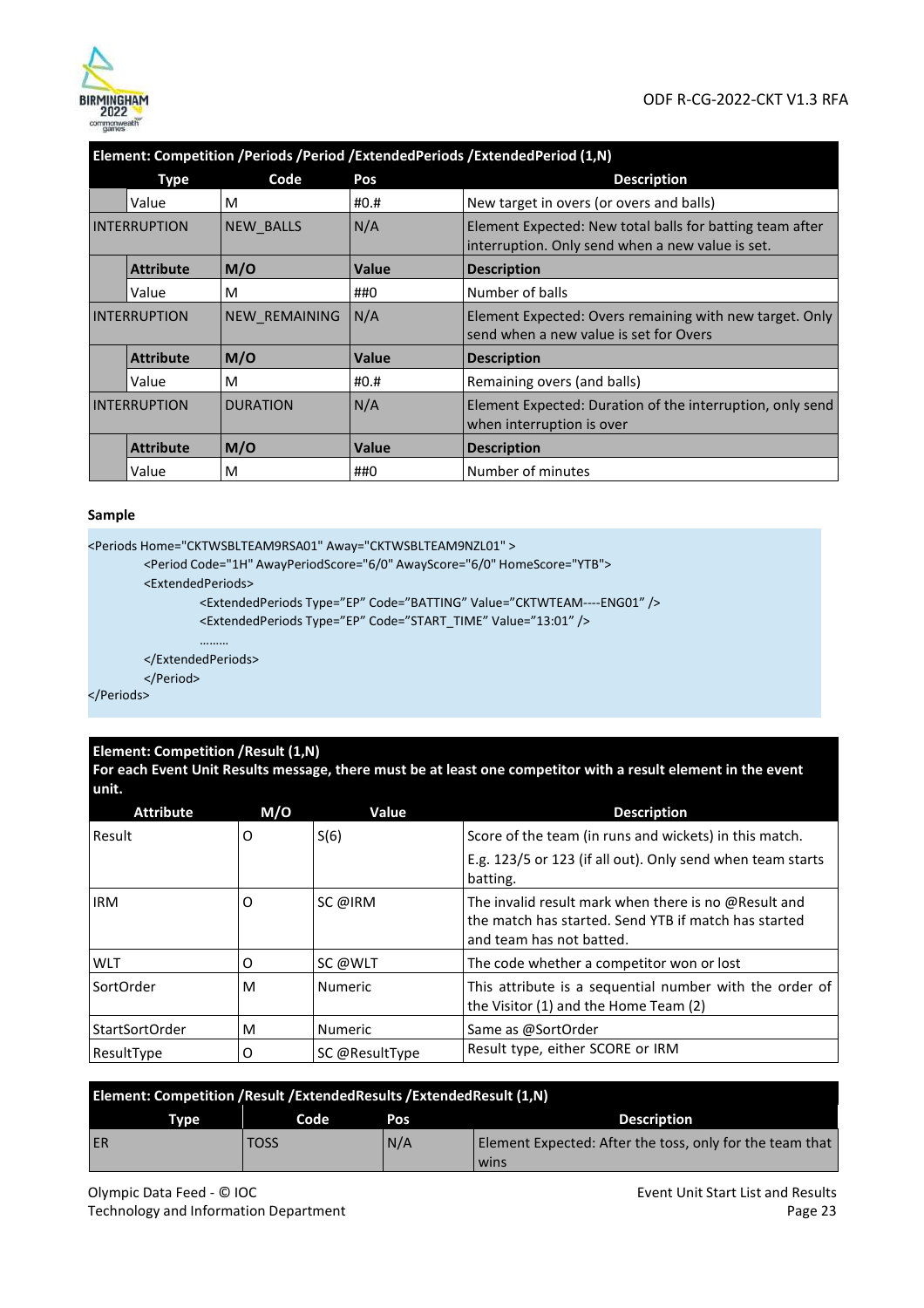

|           | Element: Competition / Result / Extended Results / Extended Result (1,N) |                       |              |                                                                               |
|-----------|--------------------------------------------------------------------------|-----------------------|--------------|-------------------------------------------------------------------------------|
|           | <b>Type</b>                                                              | Code                  | Pos          | <b>Description</b>                                                            |
|           | <b>Attribute</b>                                                         | M/O                   | <b>Value</b> | <b>Description</b>                                                            |
|           | Value                                                                    | M                     | SC @Toss     | Team's decision - to bowl or bat                                              |
| <b>ER</b> |                                                                          | WIN SO                | N/A          | Element Expected: For the winning team if the victory<br>came in a super over |
|           | <b>Attribute</b>                                                         | M/O                   | Value        | <b>Description</b>                                                            |
|           | Value                                                                    | M                     | S(1)         | Send Y                                                                        |
| <b>ER</b> |                                                                          | <b>REVIEWS REMAIN</b> | N/A          | Element Expected: When LIVE                                                   |
|           | <b>Attribute</b>                                                         | M/O                   | Value        | <b>Description</b>                                                            |
|           | Value                                                                    | M                     | 0            | Reviews remaining to team. Reset with each innings.                           |

|                  | Element: Competition / Result / Competitor (1,1) |                  |                                                                                                                             |  |  |  |
|------------------|--------------------------------------------------|------------------|-----------------------------------------------------------------------------------------------------------------------------|--|--|--|
| <b>Attribute</b> | M/O                                              | Value            | <b>Description</b>                                                                                                          |  |  |  |
| Code             | м                                                | zeroes or TBD    | S(20) with no leading   Competitor's ID or TBD in case that the competitor is unknown<br>at this time but will be available |  |  |  |
| Type             | м                                                | S(1)             | T for team                                                                                                                  |  |  |  |
| Organisation     | O                                                | CC @Organisation | Competitor's organisation                                                                                                   |  |  |  |

| Element: Competition / Result / Competitor / Description (0,1) |     |       |                    |  |
|----------------------------------------------------------------|-----|-------|--------------------|--|
| Mandatory when team is known.                                  |     |       |                    |  |
| Attribute                                                      | M/O | Value | <b>Description</b> |  |
| TeamName                                                       | M   | S(73) | Name of the team   |  |

|            | Element: Competition / Result / Competitor / Event Unit Entry (0, N) |                |           |                                                                                                                                                                  |  |
|------------|----------------------------------------------------------------------|----------------|-----------|------------------------------------------------------------------------------------------------------------------------------------------------------------------|--|
|            | Type                                                                 | Code           | Pos       | <b>Description</b>                                                                                                                                               |  |
| <b>EUE</b> |                                                                      | HOME AWAY      | N/A       | Element Expected: Always (including when team is TBD)                                                                                                            |  |
|            | <b>Attribute</b>                                                     | M/O            | Value     | <b>Description</b>                                                                                                                                               |  |
|            | Value                                                                | M              | SC @Home  | Send Home or Away designator                                                                                                                                     |  |
| <b>EUE</b> |                                                                      | <b>UNIFORM</b> | Numeric 0 | Pos Description: Value for the uniform matching the Pos<br>value from ENTRY/UNIFORM in DT PARTIC TEAMS for<br>this colour.<br>Element Expected: As soon as known |  |
|            | <b>Attribute</b>                                                     | M/O            | Value     | <b>Description</b>                                                                                                                                               |  |
|            | Value                                                                | M              | S(25)     | Uniform colour of the team                                                                                                                                       |  |

#### **Sample**

```
.... 
<EventUnitEntry Type="EUE" Code="HOME_AWAY" Value="AWAY" /> 
<EventUnitEntry Type="EUE" Pos="2" Code="UNIFORM" Value="Blue" /> 
....
```

| Element: Competition / Result / Competitor / StatsItems / StatsItem (1,N)<br><b>Statistics for the team</b> |             |                |            |                                         |
|-------------------------------------------------------------------------------------------------------------|-------------|----------------|------------|-----------------------------------------|
|                                                                                                             | <b>Type</b> | Code           | Pos        | <b>Description</b>                      |
| <b>ST</b>                                                                                                   |             | <b>BATTING</b> | SC @Period | Element Expected: As soon as the period |

Olympic Data Feed - © IOC Technology and Information Department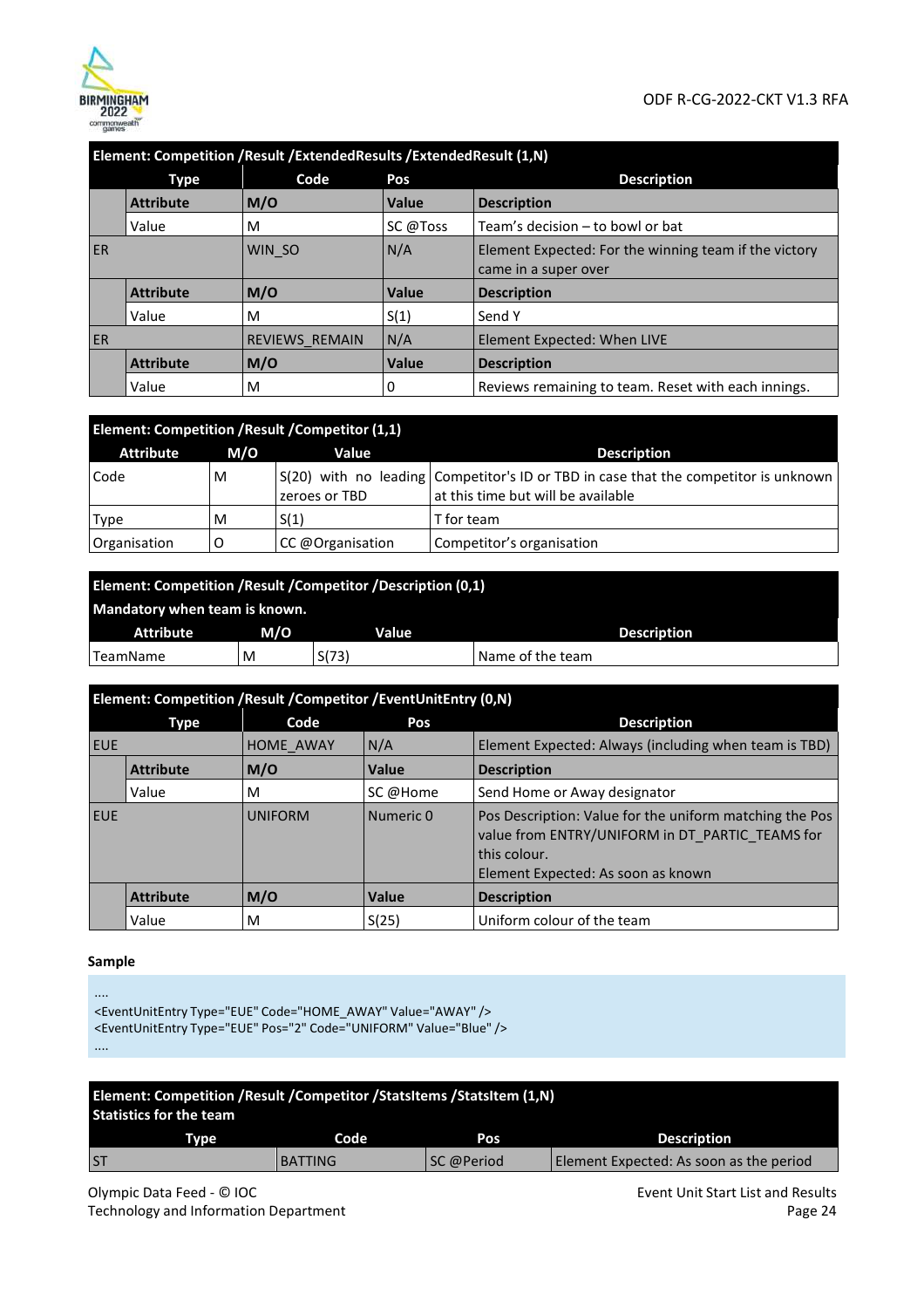

|           | <b>Statistics for the team</b> | Element: Competition / Result / Competitor / StatsItems / StatsItem (1,N) |                                     |                                                                                                     |  |  |
|-----------|--------------------------------|---------------------------------------------------------------------------|-------------------------------------|-----------------------------------------------------------------------------------------------------|--|--|
|           | <b>Type</b>                    | Code                                                                      | Pos                                 | <b>Description</b>                                                                                  |  |  |
|           |                                |                                                                           |                                     | starts if this team is batting                                                                      |  |  |
|           |                                | Sub Element: Result / Competitor / StatsItems / StatsItem / Extended Stat |                                     |                                                                                                     |  |  |
|           |                                | Expected: Always, if the information is available                         |                                     |                                                                                                     |  |  |
|           | <b>Attribute</b>               | <b>Value</b>                                                              | <b>Description</b>                  |                                                                                                     |  |  |
|           | Code                           | R                                                                         | $R =$ Runs                          |                                                                                                     |  |  |
|           |                                | В                                                                         | $B =$ Balls                         |                                                                                                     |  |  |
|           |                                | 4S                                                                        | $4S =$                              |                                                                                                     |  |  |
|           |                                | 6S                                                                        | $6S =$                              |                                                                                                     |  |  |
|           |                                | <b>SR</b>                                                                 | $SR = Strike$ rate                  |                                                                                                     |  |  |
|           |                                | <b>WCK</b>                                                                | WCK = Wickets                       |                                                                                                     |  |  |
|           |                                | <b>NRR</b>                                                                | $NRR = Net Run rate$                |                                                                                                     |  |  |
|           |                                | <b>RRR</b>                                                                | RRR = Required Run rate [LIVE only] |                                                                                                     |  |  |
|           |                                | <b>NO</b>                                                                 | NO = Number of overs                |                                                                                                     |  |  |
|           |                                | <b>TE</b>                                                                 | TE = Total extras                   |                                                                                                     |  |  |
|           |                                | <b>BYE</b>                                                                | $BYE = Byes$                        |                                                                                                     |  |  |
|           |                                | LBYE                                                                      | $LBYE = Leg bytes$                  |                                                                                                     |  |  |
|           |                                | WI                                                                        | $WI = Wides$                        |                                                                                                     |  |  |
|           |                                | <b>NB</b>                                                                 | $NB = No$ balls                     |                                                                                                     |  |  |
|           |                                | <b>PR</b>                                                                 | PR = Penalties received             |                                                                                                     |  |  |
|           |                                | IO                                                                        | IO = Innings overs                  |                                                                                                     |  |  |
|           |                                | <b>PPO</b>                                                                | PPO = Powerplay overs               |                                                                                                     |  |  |
|           | Pos                            | N/A                                                                       | N/A                                 |                                                                                                     |  |  |
|           | Value                          | Numeric #0 or                                                             | Value of the statistic              |                                                                                                     |  |  |
|           |                                | Numeric #0.0                                                              |                                     |                                                                                                     |  |  |
| <b>ST</b> |                                | <b>BOWLING</b>                                                            | SC @Period                          | Element Expected: After the game has<br>started the bowling value info. Send<br>only if applicable. |  |  |
|           |                                | Sub Element: Result / Competitor / StatsItems / StatsItem / Extended Stat |                                     |                                                                                                     |  |  |
|           |                                | Expected: Always, if the information is available                         |                                     |                                                                                                     |  |  |
|           | <b>Attribute</b>               | Value                                                                     | <b>Description</b>                  |                                                                                                     |  |  |
|           | Code                           | O                                                                         | $O = Overs$                         |                                                                                                     |  |  |
|           |                                | $\mathsf{R}$                                                              | $R =$ Runs                          |                                                                                                     |  |  |
|           |                                | <b>WCK</b>                                                                | WCK = Wickets                       |                                                                                                     |  |  |
|           |                                | <b>ECON</b>                                                               | ECON = Economy                      |                                                                                                     |  |  |
|           |                                | <b>DOTS</b>                                                               | DOTS = Dots ball                    |                                                                                                     |  |  |
|           | Pos                            | N/A                                                                       | N/A                                 |                                                                                                     |  |  |
|           | Value                          | Numeric #0 or                                                             | Value of the statistic              |                                                                                                     |  |  |
|           |                                | Numeric #0.0                                                              |                                     |                                                                                                     |  |  |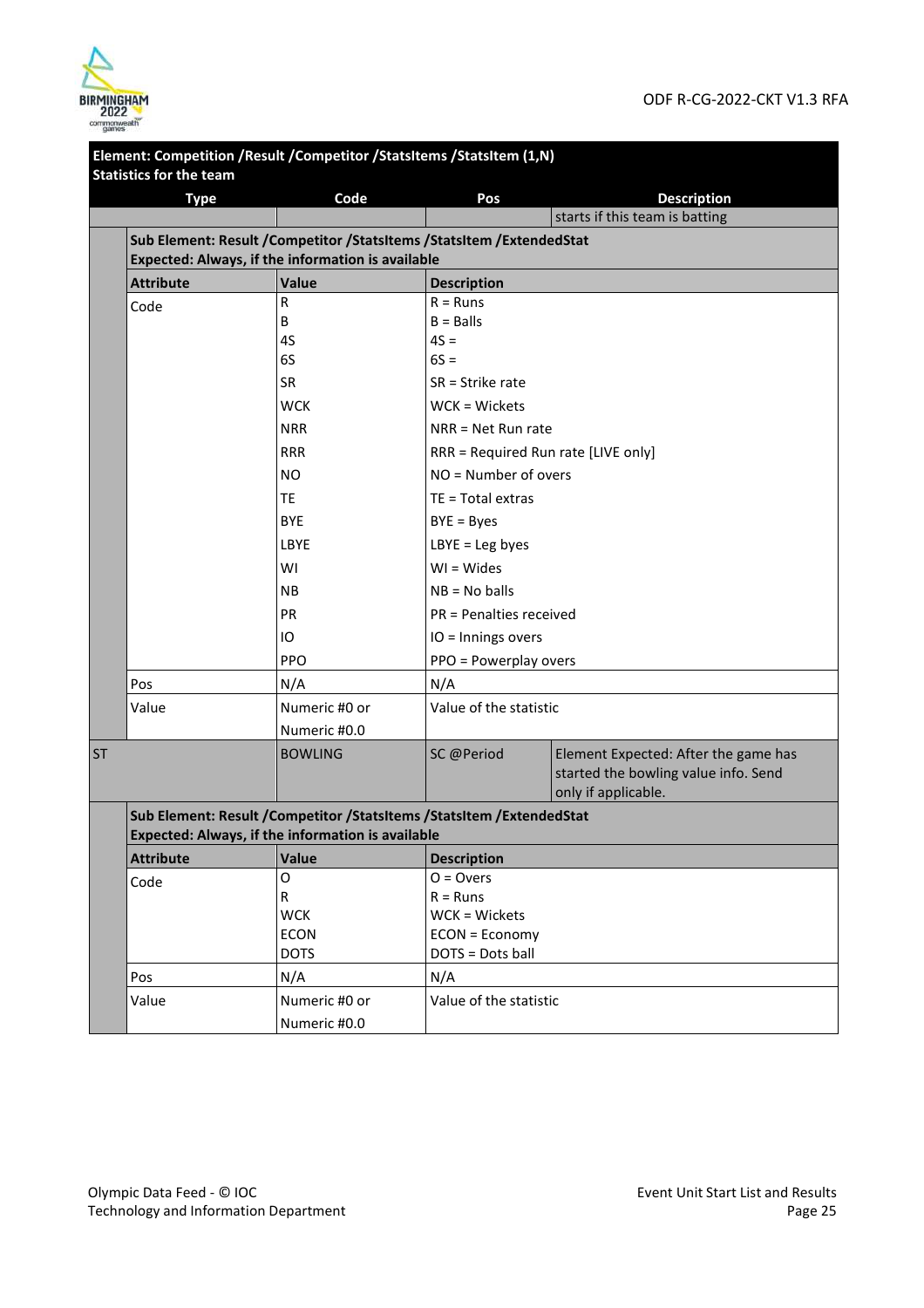

#### **Sample**  ....

<StatsItems Type="ST" Code="BATTING" Pos="1">

- < ExtendedStat Code="R" Value="26" />
- < ExtendedStat Code="B" Value="15" />
- < ExtendedStat Code="4S" Value="3" />
- < ExtendedStat Code="6S" Value="1" />
- < ExtendedStat Code="SR" Value="173.33" />

……. </StatItems>

<StatItems Type="ST" Code="BOWLING" Pos="1">

- <ExtendedStat Code="O" Value="4" />
- <ExtendedStat Code="R" Value="27" />
- <ExtendedStat Code="W" Value="1" />
- <ExtendedStat Code="ECON" Value="6.75" /> <ExtendedStat Code="DOTS" Value="8" />

</StatItems>

|                  | Element: Competition / Result / Competitor / Composition / Athlete (1,N) |                                                  |                                                                                                                                                                                                                                                                                           |  |
|------------------|--------------------------------------------------------------------------|--------------------------------------------------|-------------------------------------------------------------------------------------------------------------------------------------------------------------------------------------------------------------------------------------------------------------------------------------------|--|
| <b>Attribute</b> | M/O                                                                      | Value                                            | <b>Description</b>                                                                                                                                                                                                                                                                        |  |
| Code             | M                                                                        | $S(20)$ with no leading Athlete's code<br>zeroes |                                                                                                                                                                                                                                                                                           |  |
| Order            | м                                                                        | Numeric #0                                       | Firstly, send order according to start list, starters followed<br>by substitutes and then any suspended players.<br>This order will change during the game to reflect the<br>current order and then again at the end of the game.<br>Order attribute used to sort team members in a team. |  |
| StartSortOrder   | M                                                                        | Numeric #0                                       | Order the players should appear in the Start List.<br>Order attribute used to sort team members in a team on<br>the start list. (starters then substitutes then those not<br>playing in current game).                                                                                    |  |
| <b>Bib</b>       | м                                                                        | S(2)                                             | Shirt number                                                                                                                                                                                                                                                                              |  |

**Element: Competition /Result /Competitor /Composition /Athlete /Description (1,1) Athletes extended information.** 

| Lating top catch degram but in a troub |     |                  |                                                                            |  |
|----------------------------------------|-----|------------------|----------------------------------------------------------------------------|--|
| <b>Attribute</b>                       | M/O | Value            | <b>Description</b>                                                         |  |
| GivenName                              | O   | S(25)            | Given name in WNPA format (mixed case)                                     |  |
| FamilyName                             | M   | S(25)            | Family name in WNPA format (mixed case)                                    |  |
| Gender                                 | M   | CC @PersonGender | Gender of the athlete                                                      |  |
| Organisation                           | M   | CC @Organisation | Athletes' organisation                                                     |  |
| BirthDate                              | O   | Date             | Birth date (example: YYYY-MM-DD). Must include if the<br>data is available |  |
| <b>IFId</b>                            |     | S(16)            | International Federation ID                                                |  |

#### **Element: Competition /Result /Competitor /Composition /Athlete /EventUnitEntry (0,N) Individual athletes entry information.**

|            | Tvpe             | Code          | Pos               | <b>Description</b>                                                |
|------------|------------------|---------------|-------------------|-------------------------------------------------------------------|
| <b>EUE</b> |                  | <b>STATUS</b> | N/A               | Element Expected: Send just for those suspended<br><b>players</b> |
|            | <b>Attribute</b> | M/O           | <b>Value</b>      | <b>Description</b>                                                |
|            | Value            | M             | SC @AthleteStatus | Athlete's status in the team.                                     |

Event Unit Start List and Results Page 26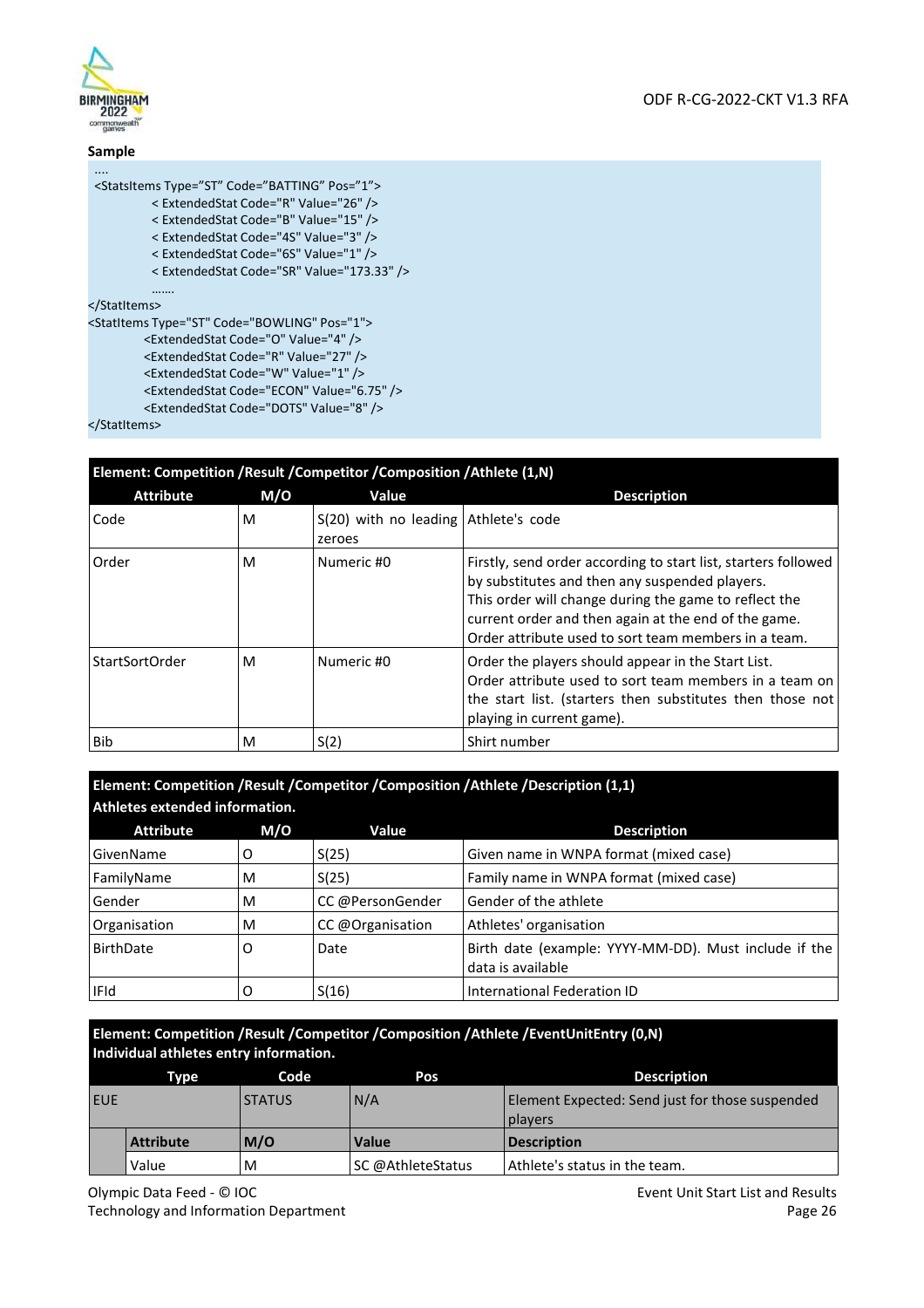

|              |                  | Individual athletes entry information. |              | Element: Competition /Result /Competitor /Composition /Athlete /EventUnitEntry (0,N)                                                                                                                               |
|--------------|------------------|----------------------------------------|--------------|--------------------------------------------------------------------------------------------------------------------------------------------------------------------------------------------------------------------|
|              | <b>Type</b>      | Code                                   | Pos          | <b>Description</b>                                                                                                                                                                                                 |
| <b>EUE</b>   |                  | <b>CAPTAIN</b>                         | N/A          | Element Expected: Send the code just for the<br>captain when known                                                                                                                                                 |
|              | <b>Attribute</b> | M/O                                    | Value        | <b>Description</b>                                                                                                                                                                                                 |
|              | Value            | M                                      | S(1)         | Send "Y" only if the player is captain                                                                                                                                                                             |
| <b>EUE</b>   |                  | <b>STARTER</b>                         | N/A          | Element Expected: Send just for athletes in the<br>starting line-up at thebeginning of the game (when<br>available)                                                                                                |
|              | <b>Attribute</b> | M/O                                    | <b>Value</b> | <b>Description</b>                                                                                                                                                                                                 |
|              | Value            | M                                      | S(1)         | Send "Y" if the competitor is a Starter                                                                                                                                                                            |
| <b>EUE</b>   |                  | <b>POSITION</b>                        | Numeric 0    | Pos Description: Send 1,2n for the different<br>positions during the game.<br>Element Expected: As soon as it is known but only<br>included if the player is in the starting line-up or<br>enters as a substitute. |
|              | <b>Attribute</b> | M/O                                    | Value        | <b>Description</b>                                                                                                                                                                                                 |
|              | Value            | M                                      | CC @Position | Position of the player in the team.                                                                                                                                                                                |
| <b>ENTRY</b> |                  | <b>VICE CAPTAIN</b>                    | N/A          | Element Expected: As soon as it is known<br>(thisinformation can be sent in both<br>messages).                                                                                                                     |
|              | <b>Attribute</b> | M/O                                    | Value        | <b>Description</b>                                                                                                                                                                                                 |
|              | Value            | M                                      | S(1)         | Send "Y" in case the participant is a vice-captain<br>else donot send.                                                                                                                                             |

# **Element: Competition /Result /Competitor /Composition /Athlete /EventUnitEntry (0,N)**

#### **Sample**

<Athlete Code="1125142" Bib="8" Order="4">

<Description GivenName="Jane" FamilyName="Smith" Gender="F" Organisation="RSA" BirthDate="1992-12- 15" /> <EventUnitEntry Type="EUE" Code="POSITION" Pos="1" Value="WT" />

<EventUnitEntry Type="EUE" Code="CAPTAIN" Value="Y" />

<EventUnitEntry Type="EUE" Code="STARTER" Value="Y" />

</Athlete>

#### **Element: Competition /Result /Competitor /Composition /Athlete /ExtendedResults /ExtendedResult (0,N) Individual athletes only**

|           | Type             | Code              | Pos        | <b>Description</b>                                                                        |
|-----------|------------------|-------------------|------------|-------------------------------------------------------------------------------------------|
| <b>ER</b> |                  | <b>SUBSTITUTE</b> | N/A        | Element Expected: Send just for those players<br>who replace othersduring the match       |
|           | <b>Attribute</b> | M/O               | Value      | <b>Description</b>                                                                        |
|           | Value            | M                 | S(1)       | Y if applicable                                                                           |
| <b>ER</b> |                  | <b>POTM</b>       | N/A        | Element Expected: Send just for the player who<br>is 'player of the match' once known     |
|           | <b>Attribute</b> | M/O               | Value      | <b>Description</b>                                                                        |
|           | Value            | M                 | S(1)       | Y if applicable                                                                           |
| <b>ER</b> |                  | <b>DISMISSAL</b>  | SC @Period | Pos Description: Period of the dismissal<br>Element Expected: Send just for those players |
|           |                  |                   |            | who bat $-$ not out if still batting.                                                     |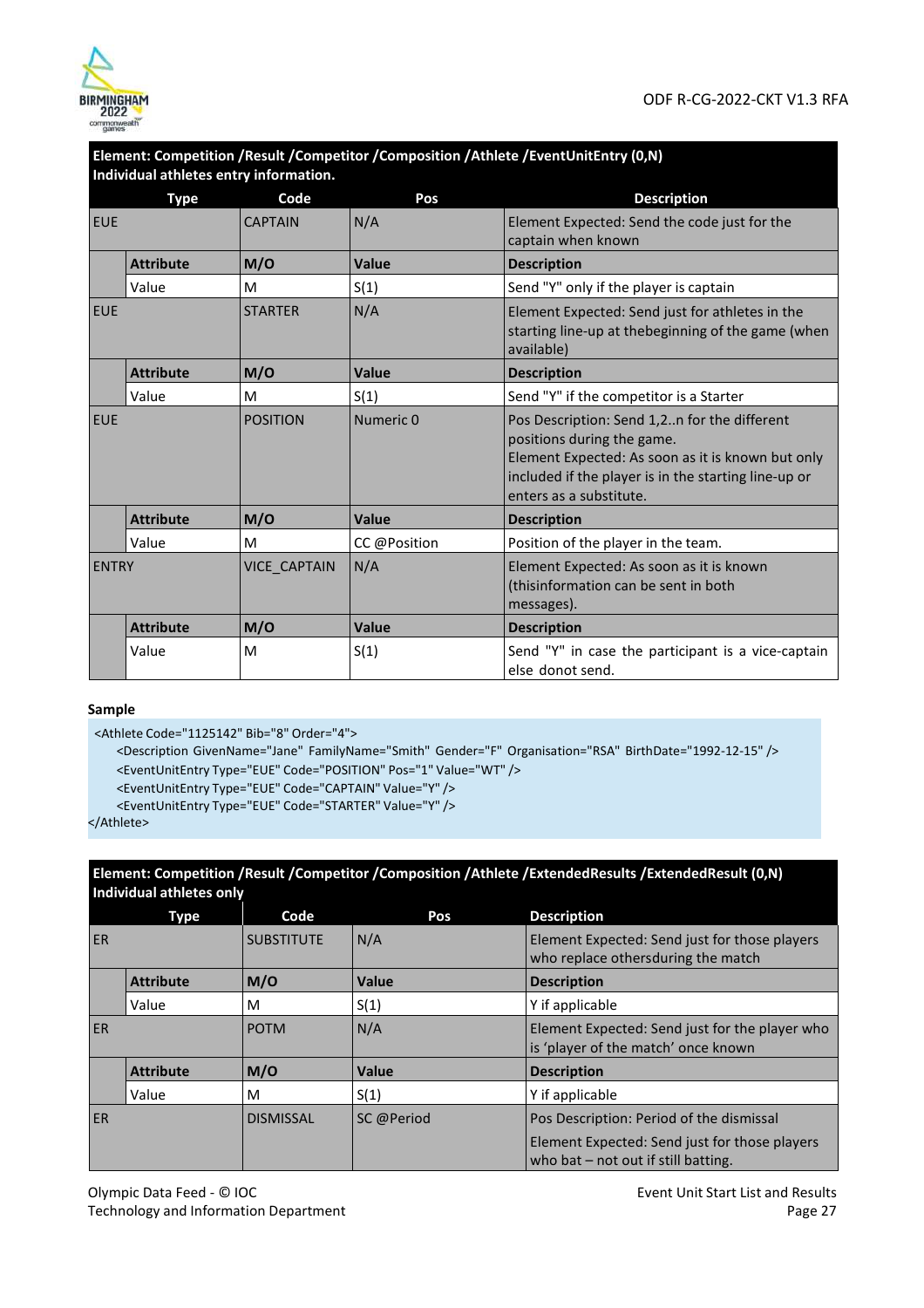

| Element: Competition /Result /Competitor /Composition /Athlete /ExtendedResults /ExtendedResult (0,N)<br><b>Individual athletes only</b> |                                                                                                                                                   |                                                   |                                                                                                         |  |  |  |
|------------------------------------------------------------------------------------------------------------------------------------------|---------------------------------------------------------------------------------------------------------------------------------------------------|---------------------------------------------------|---------------------------------------------------------------------------------------------------------|--|--|--|
| <b>Type</b>                                                                                                                              | Code                                                                                                                                              | Pos                                               | <b>Description</b>                                                                                      |  |  |  |
| <b>Attribute</b>                                                                                                                         | M/O                                                                                                                                               | Value                                             | <b>Description</b>                                                                                      |  |  |  |
| Value                                                                                                                                    | M                                                                                                                                                 | SC @Dismissal                                     | The dismissal reason $-$ or not out                                                                     |  |  |  |
|                                                                                                                                          | Expected: When player is caught or bowled out                                                                                                     |                                                   | Sub Element: Result /Competitor /Composition /Athlete /ExtendedResults /ExtendedResult /Extension (0,N) |  |  |  |
| Code                                                                                                                                     |                                                                                                                                                   | <b>BOWLER</b>                                     |                                                                                                         |  |  |  |
| Pos                                                                                                                                      |                                                                                                                                                   | N/A                                               | N/A                                                                                                     |  |  |  |
| Value                                                                                                                                    |                                                                                                                                                   | S(50)                                             | Code of bowler                                                                                          |  |  |  |
|                                                                                                                                          |                                                                                                                                                   | Expected: When player is caught, run out, stumped | Sub Element: Result /Competitor /Composition /Athlete /ExtendedResults /ExtendedResult /Extension (0,N) |  |  |  |
| Code                                                                                                                                     |                                                                                                                                                   | <b>FIELDER</b>                                    |                                                                                                         |  |  |  |
| Pos                                                                                                                                      |                                                                                                                                                   | N/A                                               | N/A                                                                                                     |  |  |  |
| Value                                                                                                                                    |                                                                                                                                                   | S(50)                                             | Code of fielder                                                                                         |  |  |  |
|                                                                                                                                          | Sub Element: Result /Competitor /Composition /Athlete /ExtendedResults /ExtendedResult /Extension (0,N)<br><b>Expected: When player dismissed</b> |                                                   |                                                                                                         |  |  |  |
| Code                                                                                                                                     |                                                                                                                                                   | <b>SCORE</b>                                      |                                                                                                         |  |  |  |
| Pos                                                                                                                                      |                                                                                                                                                   | N/A                                               | N/A                                                                                                     |  |  |  |
| Value                                                                                                                                    |                                                                                                                                                   | S(50)                                             | Team score after the dismissal $-$ e.g. 120/4                                                           |  |  |  |
|                                                                                                                                          | <b>Expected: When player dismissed.</b>                                                                                                           |                                                   | Sub Element: Result /Competitor /Composition /Athlete /ExtendedResults /ExtendedResult /Extension (0,N) |  |  |  |
| Code                                                                                                                                     |                                                                                                                                                   | <b>OVERS</b>                                      |                                                                                                         |  |  |  |
| Pos                                                                                                                                      |                                                                                                                                                   | N/A                                               | N/A                                                                                                     |  |  |  |
| Value                                                                                                                                    |                                                                                                                                                   | #0.0                                              | Number of overs at time of dismissal                                                                    |  |  |  |

**Element: Competition /Result /Competitor /Composition /Athlete /StatsItems /StatsItem (1,N) Statistics for the athlete** 

|           | <b>Type</b>                                                                                                                                      | Code                                                                            | Pos                                                                                                        | <b>Description</b>                                                                           |  |
|-----------|--------------------------------------------------------------------------------------------------------------------------------------------------|---------------------------------------------------------------------------------|------------------------------------------------------------------------------------------------------------|----------------------------------------------------------------------------------------------|--|
| <b>ST</b> |                                                                                                                                                  | <b>BATTING</b>                                                                  | SC @Period                                                                                                 | Element Expected: As soon as athlete bats<br>in period. [Check what happens if timed<br>outl |  |
|           |                                                                                                                                                  | Expected: Always, if the information is available.                              |                                                                                                            | Sub Element: Result /Competitor /Composition /Athlete /StatsItems /StatsItem /ExtendedStat   |  |
|           | <b>Attribute</b>                                                                                                                                 | <b>Value</b>                                                                    | <b>Description</b>                                                                                         |                                                                                              |  |
|           | Code<br>Pos<br>Value                                                                                                                             | R<br>B<br>4S<br>6S<br><b>SR</b><br>N/A<br>Numeric ##0 or<br>Numeric ##0.00 (SR) | $R =$ Runs<br>$B =$ Balls<br>$4S = 4S$<br>$6S = 6S$<br>$SR = Strike$ rate<br>N/A<br>Value of the statistic |                                                                                              |  |
| <b>ST</b> |                                                                                                                                                  | <b>BOWLING</b>                                                                  | SC @Period                                                                                                 | Element Expected: Only when athlete<br>begins to bowl in period                              |  |
|           | Sub Element: Result /Competitor /Composition /Athlete /StatsItems /StatsItem /ExtendedStat<br>Expected: Always, if the information is available. |                                                                                 |                                                                                                            |                                                                                              |  |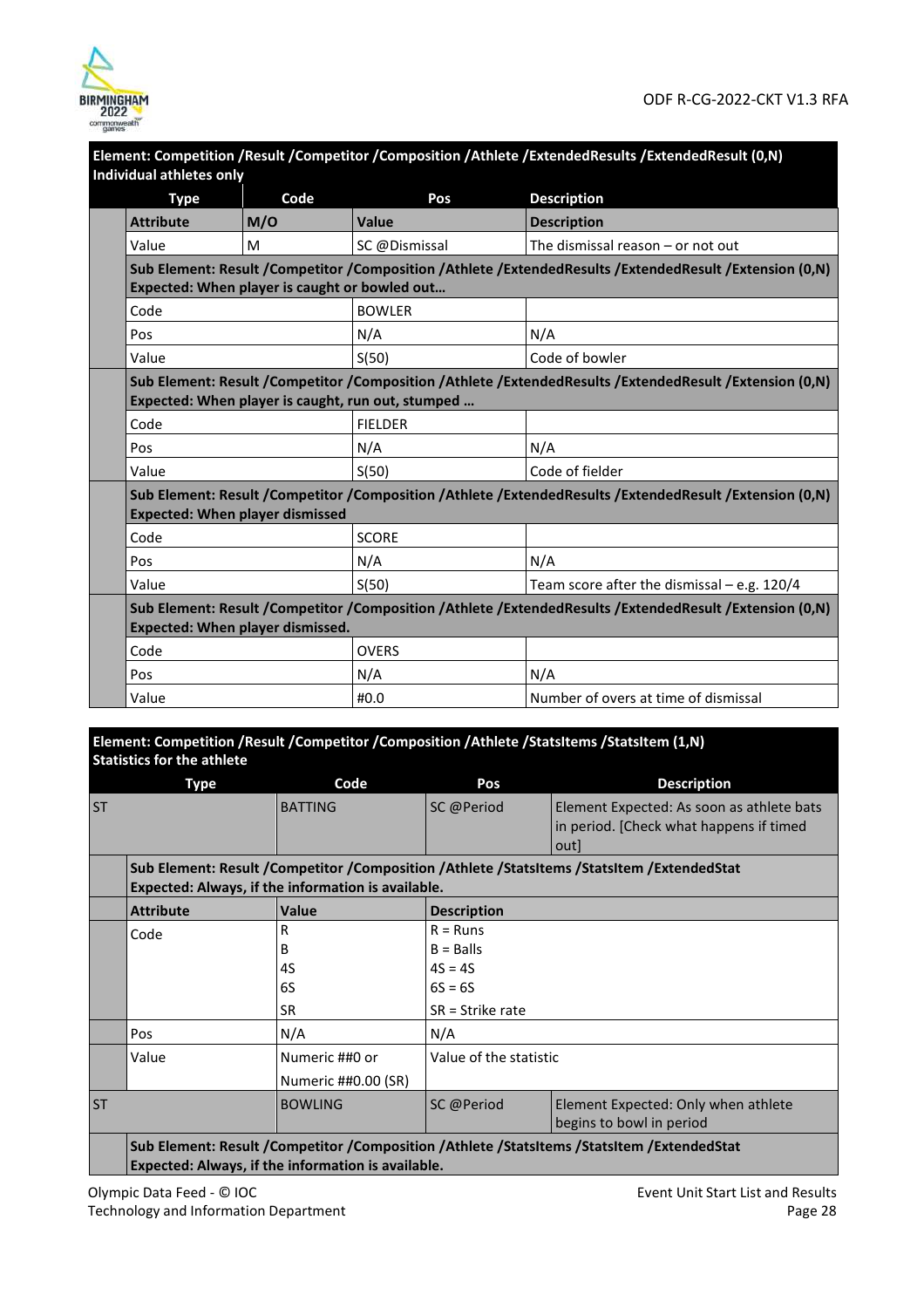

| Element: Competition / Result / Competitor / Composition / Athlete / StatsItems / StatsItem (1,N) |  |
|---------------------------------------------------------------------------------------------------|--|
| <b>Statistics for the athlete</b>                                                                 |  |
|                                                                                                   |  |

| <b>Type</b>      | Code                    | Pos                                                    | <b>Description</b> |
|------------------|-------------------------|--------------------------------------------------------|--------------------|
| <b>Attribute</b> | <b>Value</b>            | <b>Description</b>                                     |                    |
| Code             | O                       | $O =$ Overs [Can there be part overs $-$ e.g. injured] |                    |
|                  | R                       | $R =$ Runs                                             |                    |
|                  | W                       | $W = W$ ickets                                         |                    |
|                  | <b>ECON</b>             | ECON = Economy                                         |                    |
|                  | <b>DOTS</b>             | DOTS = Dots ball                                       |                    |
| Pos              | N/A                     | N/A                                                    |                    |
| Value            | Numeric #0 or           | Value of the statistic                                 |                    |
|                  | Numeric #0.00<br>(ECON) |                                                        |                    |

#### **Sample**

<StatsItems> <StatItem Type="ST" Code="BATTING" Pos="1"> < ExtendedStat Code="R" Value="20" /> < ExtendedStat Code="B" Value="15" /> < ExtendedStat Code="4S" Value="4" /> < ExtendedStat Code="6S" Value="0" /> < ExtendedStat Code="SR" Value="133.33" /> …… <StatItem /> <StatItems Type="ST" Code="BOWLING" Pos="1"> <ExtendedStat Code="O" Value="4" /> <ExtendedStat Code="R" Value="27" /> <ExtendedStat Code="W" Value="1" /> <ExtendedStat Code="ECON" Value="6.75" /> <ExtendedStat Code="DOTS" Value="8" /> <StatItem /> <StatsItems/>

## **2.2.4.5 Message Sort**

Sort by Result @SortOrder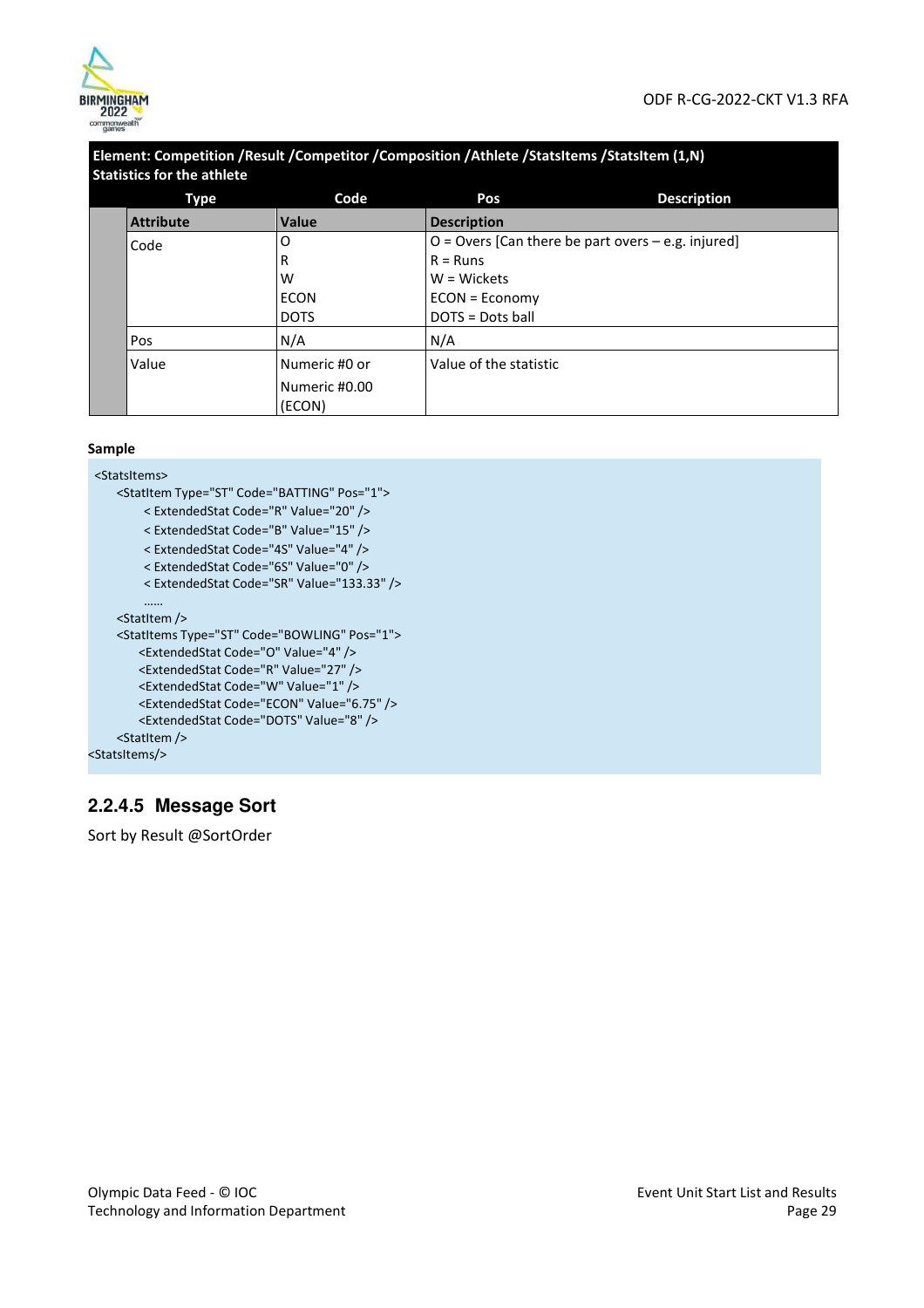

## **2.2.5 Play by Play**

#### **2.2.5.1 Description**

The Play by Play is a message containing official raw data from the results provider for each action.

The message contains a generic definition that can be used to provide results data of different nature as well as all of the actions in a unit.

## **2.2.5.2 Header Values**

The following table describes the message header attributes.

| <b>Attribute</b>    | Value                      | <b>Comment</b>                                                                                                                                                                                                                                              |
|---------------------|----------------------------|-------------------------------------------------------------------------------------------------------------------------------------------------------------------------------------------------------------------------------------------------------------|
| CompetitionCode     | CC @Competition            | Unique ID for competition                                                                                                                                                                                                                                   |
| <b>DocumentCode</b> | <b>Full RSC</b>            | RSC of the unit                                                                                                                                                                                                                                             |
| DocumentSubCode     | SC @Period or not sent     | Period code if sent for one period only (for 1 innings).                                                                                                                                                                                                    |
|                     |                            | If message sent without DocumentSubCode then the message<br>includes the full match.                                                                                                                                                                        |
| DocumentType        | DT_PLAY_BY_PLAY            | Play by Play message                                                                                                                                                                                                                                        |
| DocumentSubtype     | S(8)                       | Send "ACTION"                                                                                                                                                                                                                                               |
| Version             | 1V                         | Version number associated to the message's content.<br>Ascendant number                                                                                                                                                                                     |
| <b>ResultStatus</b> | SC @ResultStatus           | Status of the message. Possible values are:<br>START LIST (only used if there are actions before the start)<br>LIVE (used during the competition when nothing else applies)<br><b>INTERMEDIATE</b><br><b>UNOFFICIAL</b><br>OFFICIAL (when results official) |
| FeedFlag            | "P"-Production<br>"T"-Test | Test message or production message.                                                                                                                                                                                                                         |
| Date                | Date                       | Date when the message is generated, expressed in the local<br>time zone where the message was produced.                                                                                                                                                     |
| Time                | Time                       | Time up to milliseconds when the message is generated,<br>expressed in the local time zone where the message was<br>produced.                                                                                                                               |
| LogicalDate         | Date                       | Logical Date of events. This is the same as the physical day except<br>when the unit or message transmission extends after midnight.<br>See full explanation in ODF Foundation.                                                                             |
| Source              | SC @Source                 | Code indicating the system which generated the message.                                                                                                                                                                                                     |

## **2.2.5.3 Trigger and Frequency**

This message is sent:

- LIVE: Start of the period, after every ball
- INTERMEDIATE: After each innings (if it is not the last), in case of interruption
- UNOFFICIAL/OFFICIAL: After the unit

During the match send for each innings (with DocumentSubcode), at the end of the match send OFFICIAL for each DocumentSubcode and overall (no DocumentSubcode)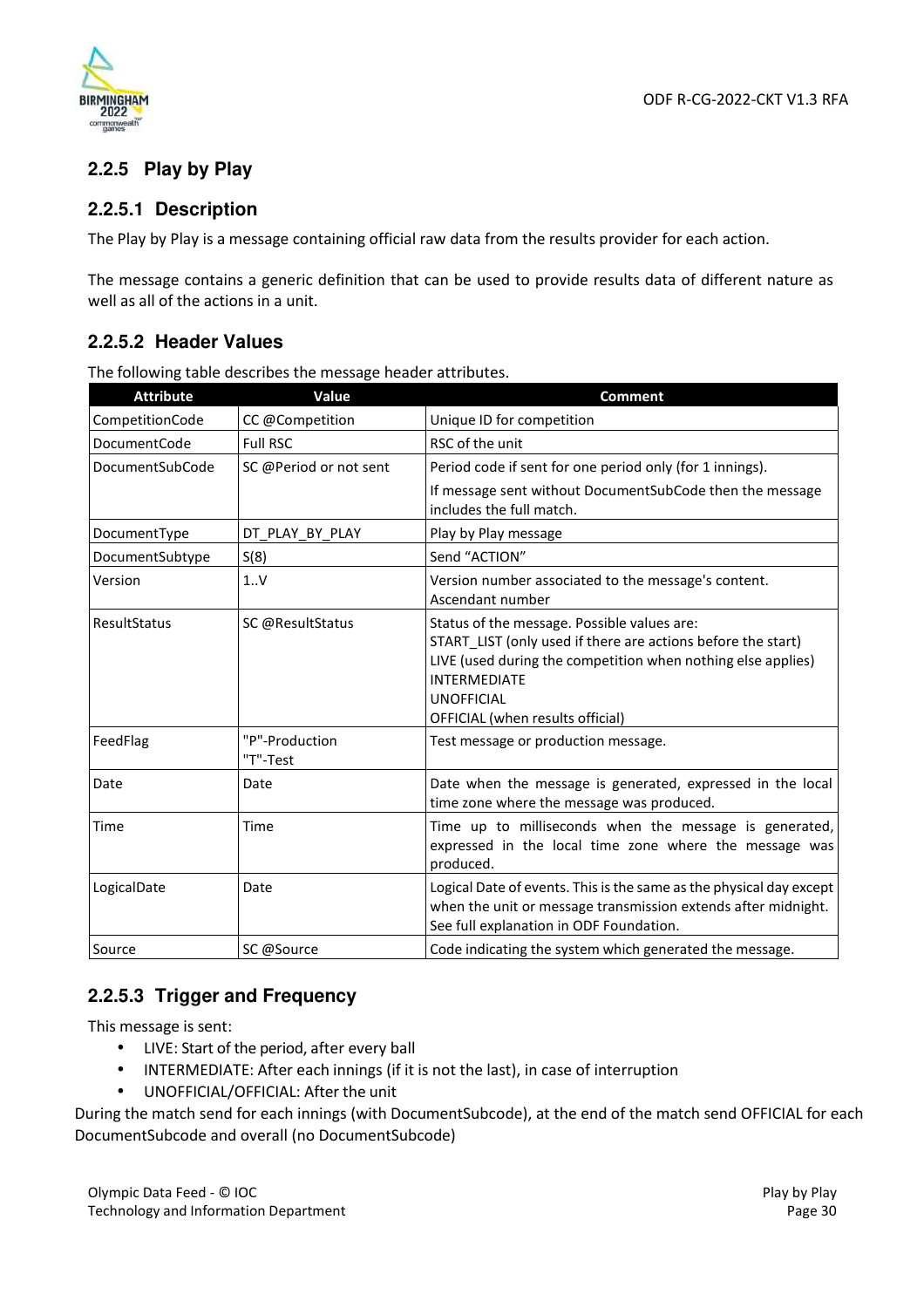

## **2.2.5.4 Message Values**

| <b>Element: Competition (0,1)</b> |     |       |                                                                  |  |  |
|-----------------------------------|-----|-------|------------------------------------------------------------------|--|--|
| <b>Attribute</b>                  | M/O | Value | <b>Description</b>                                               |  |  |
| Gen                               |     | S(20) | Version of the General Data Dictionary applicable to the message |  |  |
| Sport                             |     | S(20) | Version of the Sport Data Dictionary applicable to the message   |  |  |
| Codes                             |     | S(20) | Version of the Codes applicable to the message                   |  |  |

| Element: Competition /ExtendedInfos /SportDescription (0,1) |     |                 |                                                    |  |  |  |
|-------------------------------------------------------------|-----|-----------------|----------------------------------------------------|--|--|--|
| <b>Attribute</b>                                            | M/O | Value           | <b>Description</b>                                 |  |  |  |
| <b>DisciplineName</b>                                       | M   | S(40)           | Discipline name (not code) from Common Codes       |  |  |  |
| EventName                                                   | М   | S(40)           | Event name (not code) from Common Codes            |  |  |  |
| SubEventName                                                | M   | S(40)           | Text short description of the Event Unit, not code |  |  |  |
| Gender<br>M                                                 |     | CC @SportGender | Gender code for the event unit                     |  |  |  |
| <b>UnitNum</b>                                              |     | S(6)            | Match number                                       |  |  |  |

| <b>Element: Competition /Actions (0,1)</b>                    |   |                              |                    |  |  |  |
|---------------------------------------------------------------|---|------------------------------|--------------------|--|--|--|
| M/O<br><b>Attribute</b><br><b>Value</b><br><b>Description</b> |   |                              |                    |  |  |  |
| Home                                                          | M | S(20) with no leading zeroes | Home Competitor ID |  |  |  |
| Away                                                          | M | S(20) with no leading zeroes | Away Competitor ID |  |  |  |

| Element: Competition /Actions /Action (1,N) |     |                                         |                                                                                                                                                                                             |  |  |  |
|---------------------------------------------|-----|-----------------------------------------|---------------------------------------------------------------------------------------------------------------------------------------------------------------------------------------------|--|--|--|
| <b>Attribute</b>                            | M/O | Value                                   | <b>Description</b>                                                                                                                                                                          |  |  |  |
| Id                                          | M   | S(36)                                   | Unique identifier for the action. The id needs to be unique<br>across all actions in the unit. Id must not be reused if an<br>action is deleted, because sent in error or overruled by DRS. |  |  |  |
| PId                                         | 0   | S(36)                                   | If this is a related action then the ID of the parent action<br>given here. Do not send otherwise.                                                                                          |  |  |  |
|                                             |     |                                         | Used for Action DISMISSAL when as result of delivery.                                                                                                                                       |  |  |  |
| Period                                      | М   | SC @Period                              | Period (innings) of the action within the match                                                                                                                                             |  |  |  |
| Order                                       | м   | <b>Numeric</b>                          | Unique sequential number for all of the actions from 1 to<br>n across all actions in the unit. 1 is the earliest action.                                                                    |  |  |  |
| Action                                      | M   | SC @Action                              | Actions in the match, one action code                                                                                                                                                       |  |  |  |
| Result                                      | 0   |                                         | Send the code based on the action type:                                                                                                                                                     |  |  |  |
|                                             |     | SC @Dismissal or                        | <b>Action DISMISSAL</b>                                                                                                                                                                     |  |  |  |
|                                             |     | SC @DeliveryResult or   Action DELIVERY |                                                                                                                                                                                             |  |  |  |
|                                             |     | SC @Interruption or                     | <b>Action INTERRUPTION</b>                                                                                                                                                                  |  |  |  |
|                                             |     | SC @MatchWon or                         | Action END MATCH                                                                                                                                                                            |  |  |  |
|                                             |     | SC @Penalty or                          | <b>Action PENALTY</b>                                                                                                                                                                       |  |  |  |
|                                             |     | SC @DRS or                              | Action DRS REQUEST (send the action as soon as requested,<br>update with result once known)                                                                                                 |  |  |  |
| When                                        | 0   | Numeric #0.0 or<br>#0 or<br>HH:MM       | Indicate the Overs and balls delivered (example 2 <sup>nd</sup> ball in<br>the first over = "0.2", end of first over "1") – only include<br>for action DELIVERY, END OVER                   |  |  |  |
|                                             |     |                                         | Time - only include for action INTERRUPTION,<br><b>END INTERRUPTION</b>                                                                                                                     |  |  |  |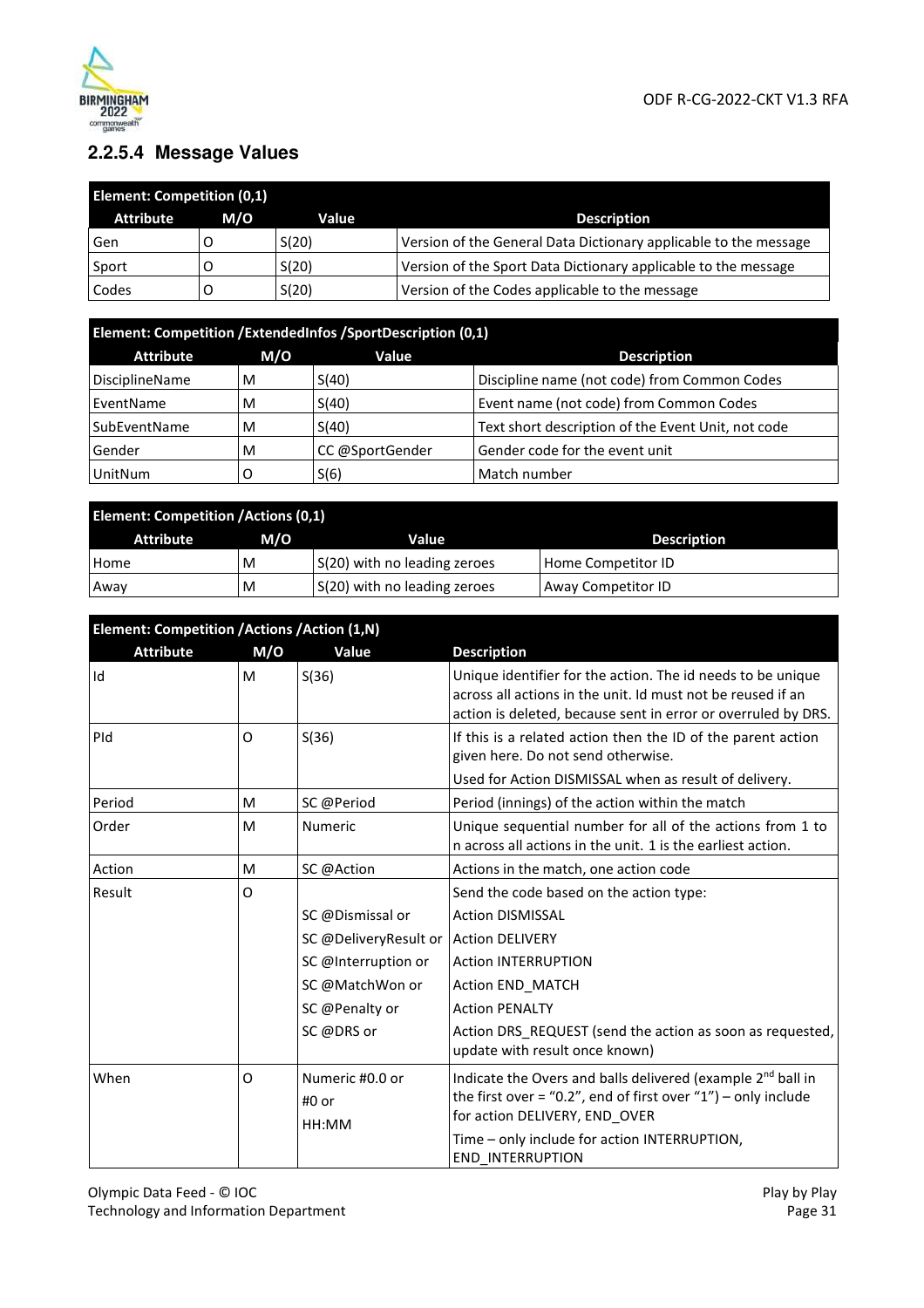

| Element: Competition /Actions /Action (1,N) |     |                 |                                                                                                                               |  |  |
|---------------------------------------------|-----|-----------------|-------------------------------------------------------------------------------------------------------------------------------|--|--|
| <b>Attribute</b>                            | M/O | Value           | <b>Description</b>                                                                                                            |  |  |
| ScoreH                                      | O   | S(50)           | This should only be sent for the batting team. Send<br>whenever the score changes because of the action, and<br>for END OVER. |  |  |
| ScoreA                                      | Ő   | S(50)           | This should only be sent for the batting team. Sent<br>whenever the score changes because of the action, and<br>for END OVER. |  |  |
| TimeStamp                                   | M   | <b>DateTime</b> | Time of the action                                                                                                            |  |  |

#### **Element: Competition /Actions /Action /ExtendedAction (0,N)**

|    | <b>Extended Action Information</b> |                                                 |              |                                                                              |  |  |
|----|------------------------------------|-------------------------------------------------|--------------|------------------------------------------------------------------------------|--|--|
|    | <b>Type</b>                        | Code                                            | Pos          | <b>Description</b>                                                           |  |  |
| EA |                                    | FREE HIT                                        | N/A          | Element Expected: DELIVERY, if free hit                                      |  |  |
|    | <b>Attribute</b>                   | M/O                                             | Value        | <b>Description</b>                                                           |  |  |
|    | Value                              | M                                               | S(1)         | Send Y                                                                       |  |  |
| EA |                                    | <b>RUNS</b>                                     | N/A          | Element Expected: DELIVERY, END OVER,<br><b>DISMISSAL</b>                    |  |  |
|    | <b>Attribute</b>                   | M/O                                             | <b>Value</b> | <b>Description</b>                                                           |  |  |
|    | Value                              | M                                               | Numeric #0   | Number of runs scored                                                        |  |  |
| EA |                                    | <b>EXTRAS</b>                                   | N/A          | Element Expected: DELIVERY if extras scored,<br>END_OVER always              |  |  |
|    | <b>Attribute</b>                   | M/O                                             | <b>Value</b> | <b>Description</b>                                                           |  |  |
|    | Value                              | M                                               | Numeric #0   | Total number of extras                                                       |  |  |
| EA |                                    | NO BALL<br><b>WIDE</b><br><b>BYE</b><br>LEG BYE | N/A          | Element Expected: DELIVERY if extras scored                                  |  |  |
|    | <b>Attribute</b>                   | M/O                                             | <b>Value</b> | <b>Description</b>                                                           |  |  |
|    | Value                              | M                                               | Numeric 0    | Send number of this extra from delivery                                      |  |  |
| EA |                                    | <b>WICKETS</b>                                  | N/A          | Element Expected: DELIVERY if a wicket<br>taken, END_OVER always             |  |  |
|    | <b>Attribute</b>                   | M/O                                             | <b>Value</b> | <b>Description</b>                                                           |  |  |
|    | Value                              | M                                               | Numeric 0    | Send 1 for DELIVERY, total for END OVER                                      |  |  |
| EA |                                    | <b>BALLS</b>                                    | N/A          | Element Expected: DISMISSAL, SCORE 50,<br>SCORE 100, RETIRED NO, RETIRED OUT |  |  |
|    | <b>Attribute</b>                   | M/O                                             | Value        | <b>Description</b>                                                           |  |  |
|    | Value                              | M                                               | Numeric ##0  | Number of balls faced                                                        |  |  |
| EA |                                    | 4S                                              | N/A          | Element Expected: SCORE_50, SCORE_100                                        |  |  |
|    | <b>Attribute</b>                   | M/O                                             | Value        | <b>Description</b>                                                           |  |  |
|    | Value                              | M                                               | Numeric #0   | Number of 4s included in score                                               |  |  |
| EA |                                    | 6S                                              | N/A          | Element Expected: SCORE_50, SCORE_100                                        |  |  |
|    | <b>Attribute</b>                   | M/O                                             | <b>Value</b> | <b>Description</b>                                                           |  |  |
|    | Value                              | M                                               | Numeric #0   | Number of 6s included in score                                               |  |  |
| EA |                                    | <b>SR</b>                                       | N/A          | Element Expected: SCORE 50, SCORE 100                                        |  |  |
|    | <b>Attribute</b>                   | M/O                                             | <b>Value</b> | <b>Description</b>                                                           |  |  |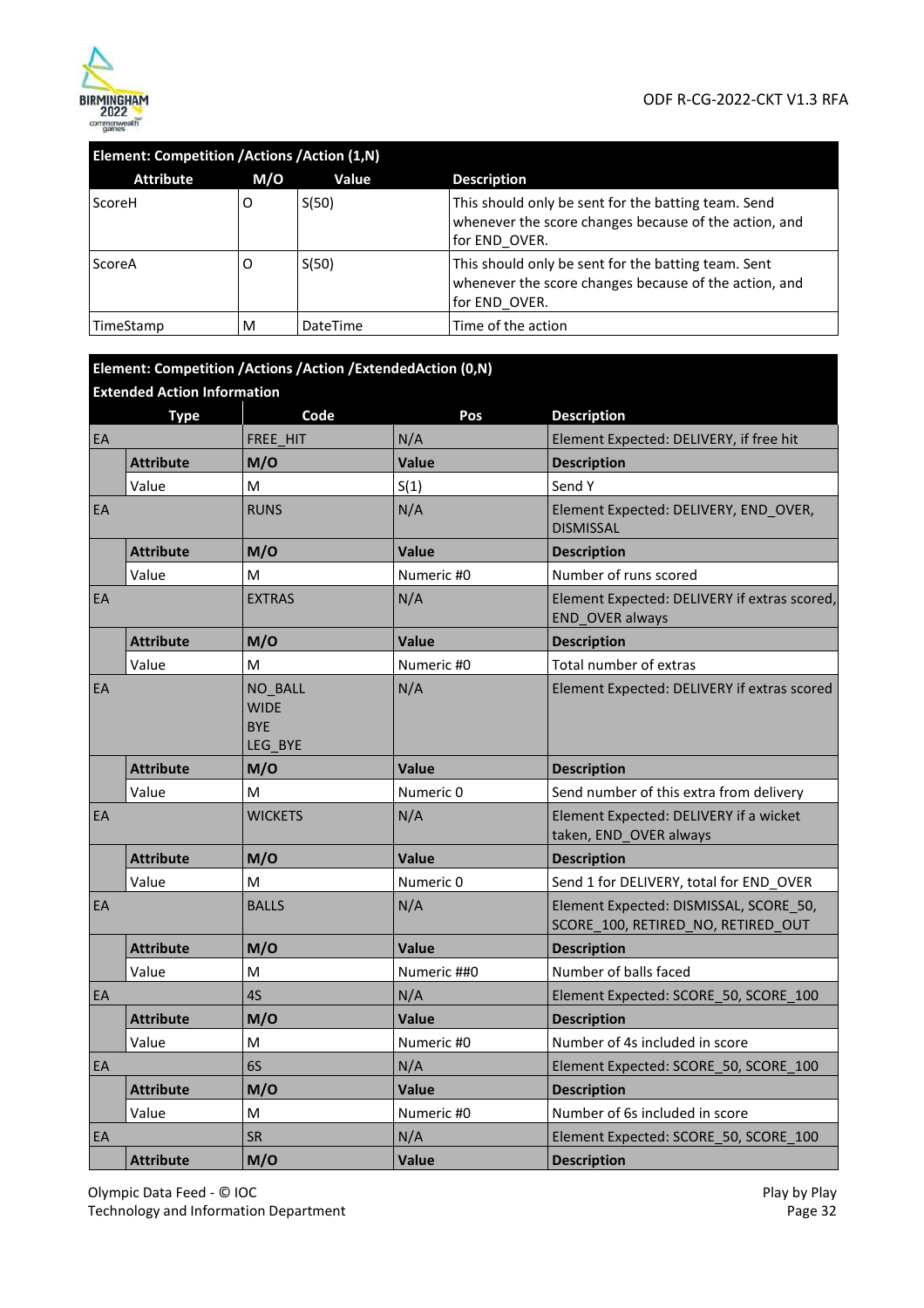|    | Element: Competition /Actions /Action /ExtendedAction (0,N) |                   |               |                                                                  |  |  |  |
|----|-------------------------------------------------------------|-------------------|---------------|------------------------------------------------------------------|--|--|--|
|    | <b>Extended Action Information</b>                          |                   |               |                                                                  |  |  |  |
|    | <b>Type</b>                                                 | Code              | Pos           | <b>Description</b>                                               |  |  |  |
|    | Value                                                       | M                 | Numeric ##0.0 | Strike rate to get score                                         |  |  |  |
| EA |                                                             | <b>BOUNDARY</b>   | N/A           | Element Expected: If there is a boundary                         |  |  |  |
|    | <b>Attribute</b>                                            | M/O               | Value         | <b>Description</b>                                               |  |  |  |
|    | Value                                                       | M                 | S(1)          | DELIVERY - send 4 or 6 if boundary reached                       |  |  |  |
| EA |                                                             | <b>PFNAITY</b>    | N/A           | <b>Element Expected: PENALTY</b>                                 |  |  |  |
|    | <b>Attribute</b>                                            | M/O               | Value         | <b>Description</b>                                               |  |  |  |
|    | Value                                                       | M                 | Numeric #0    | Number of penalties against the team                             |  |  |  |
| EA |                                                             | <b>SUBSTITUTE</b> | N/A           | Element Expected: DISMISSAL if fielder is<br>substitute          |  |  |  |
|    | <b>Attribute</b>                                            | M/O               | Value         | <b>Description</b>                                               |  |  |  |
|    | Value                                                       | M                 | Numeric #0    | Send Y                                                           |  |  |  |
| EA |                                                             | <b>NEW OVERS</b>  | N/A           | Element Expected: END_INTERRUPTION if<br>number of overs changed |  |  |  |
|    | <b>Attribute</b>                                            | M/O               | Value         | <b>Description</b>                                               |  |  |  |
|    | Value                                                       | M                 | Numeric #0.#  | Send the new total overs for innings                             |  |  |  |
| EA |                                                             | DLS ADJUSTMENT    | N/A           | Element Expected: END INTERRUPTION if<br>DLS target changed      |  |  |  |
|    | <b>Attribute</b>                                            | M/O               | Value         | <b>Description</b>                                               |  |  |  |
|    | Value                                                       | M                 | Numeric ##0   | Send DLS par score                                               |  |  |  |
| EA |                                                             | <b>SHORT RUN</b>  | N/A           | <b>Element Expected:</b>                                         |  |  |  |
|    | <b>Attribute</b>                                            | M/O               | Value         | <b>Description</b>                                               |  |  |  |
|    | Value                                                       | M                 | Numeric 0     | Send the Short Run value                                         |  |  |  |

| Element: Competition /Actions /Action /Competitor (0,N) |
|---------------------------------------------------------|
|---------------------------------------------------------|

**Competitor participating in the Action. Used when the Action is related to a competitor.** 

 **START\_P, SCORE\_50, SCORE\_100, RETIRED\_NO, RETIRED\_OUT – send batting team** 

 **PENALTY – send team being penalised** 

 **DELIVERY, DISMISSAL – send both teams** 

 **CON\_REPLACEMENT – send team making replacement** 

 **END\_MATCH – send winning team (if one team wins). Do not send for no result, tie, etc.** 

 **DRS\_REQUEST – send team making request** 

| M/O<br><b>Attribute</b><br>Value |   |                              | <b>Description</b>                                                                                                               |  |
|----------------------------------|---|------------------------------|----------------------------------------------------------------------------------------------------------------------------------|--|
| Code<br>M                        |   | S(20) with no leading zeroes | Competitor's ID                                                                                                                  |  |
| S(1)<br>Type<br>M                |   |                              | T for team                                                                                                                       |  |
| Order<br>Numeric<br>O            |   |                              | Order in which the team should appear for the<br>action, 1 unless there is more than one team,<br>otherwise 1=Batting, 2=Bowling |  |
| Organisation                     | M | CC @Organisation             | Competitors' organisation                                                                                                        |  |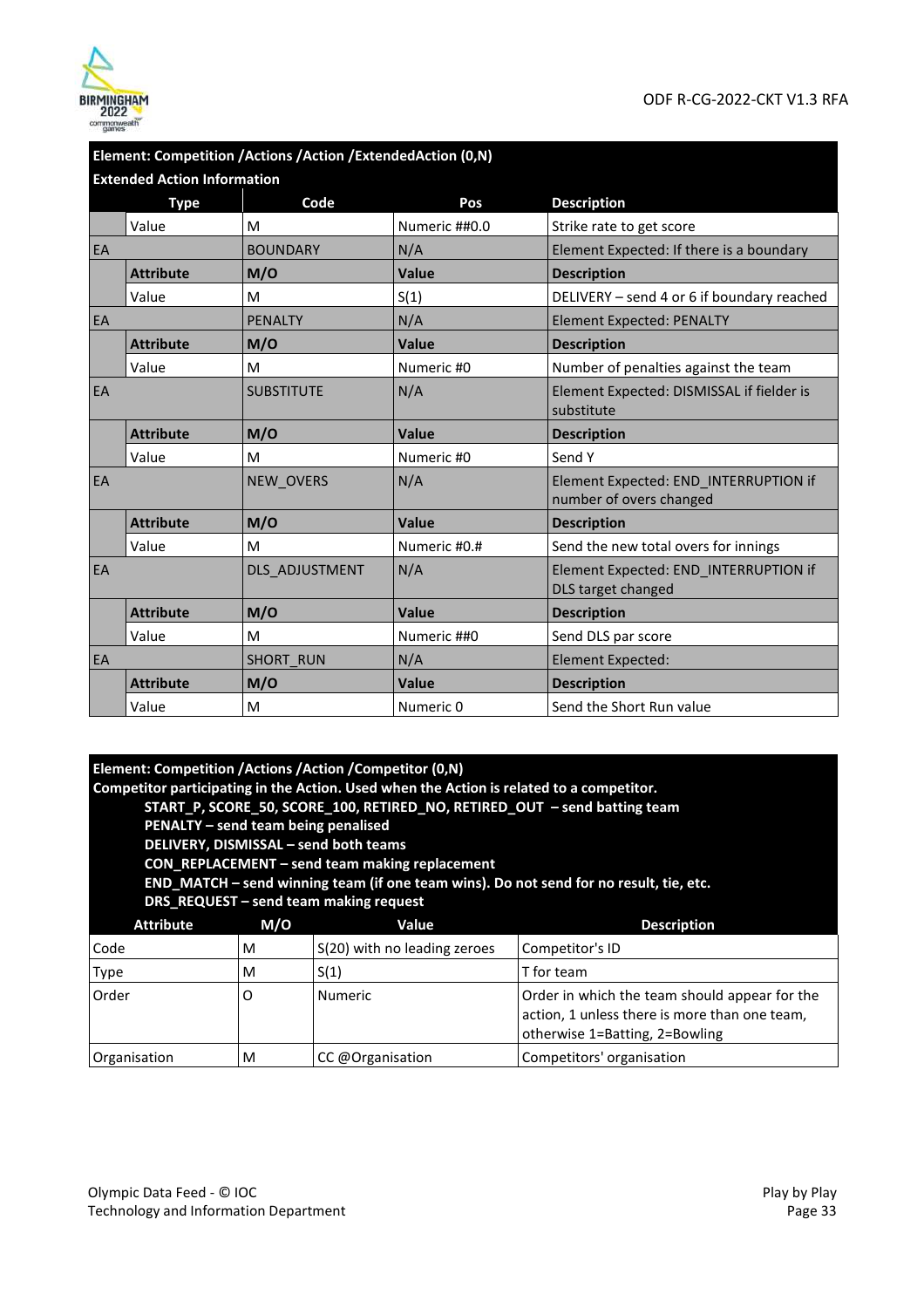

## **Element: Competition /Actions /Action /Competitor /Composition /Athlete (1,N) Specific team member(s) for this team and action. Only include for:**

 **PENALTY – if specific person penalised** 

 **DISMISSAL – batter, bowler (if credited), fielder (if credited) DELIVERY – batter facing delivery, bowler SCORE\_50, SCORE\_100 – batter making score** 

 **RETIRED\_NO, RETIRED\_OUT – batter retiring** 

 **CON\_REPLACEMENT – outgoing player, incoming player**

| <b>Attribute</b> | M/O | Value                        | <b>Description</b>                                                                                           |
|------------------|-----|------------------------------|--------------------------------------------------------------------------------------------------------------|
| Code             | M   | S(20) with no leading zeroes | Athlete's ID (individual athlete or team member)<br>related to the action                                    |
| Order            | Ő   | <b>Numeric</b>               | Order of the athletes. Used to order the athletes in the<br>order of their appearance related to the action. |
| Bib              | O   | S(2)                         | <b>Shirt Number</b>                                                                                          |
| Role             | O   | SC @ActionRole               | Role of the player in the action, according to the<br>available codes.                                       |

**Element: Competition /Actions /Action /Competitor /Composition /Athlete /Description (1,1) Athletes extended information** 

| <b>Attribute</b>         | M/O | Value            | <b>Description</b>                                                         |
|--------------------------|-----|------------------|----------------------------------------------------------------------------|
| GivenName                | O   | S(25)            | Given name in WNPA format (mixed case)                                     |
| S(25)<br>FamilyName<br>M |     |                  | Family name in WNPA format (mixed case)                                    |
| Gender                   | M   | CC @PersonGender | Gender of the athlete                                                      |
| Organisation             | M   | CC @Organisation | Athletes' organisation                                                     |
| <b>BirthDate</b>         | O   | Date             | Birth date (example: YYYY-MM-DD). Must include if the<br>data is available |
| <b>IFId</b>              |     | S(16)            | International Federation ID                                                |

| Element: Competition /Actions /Action /Officials /Official (1,N)<br>Used for UMPIRE_REPLACEMENT - include two Officials |     |                              |                                                               |  |
|-------------------------------------------------------------------------------------------------------------------------|-----|------------------------------|---------------------------------------------------------------|--|
| <b>Attribute</b>                                                                                                        | M/O | <b>Value</b>                 | <b>Description</b>                                            |  |
| Code                                                                                                                    | м   | S(20) with no leading zeroes | Official's ID                                                 |  |
| Order<br><b>Numeric</b>                                                                                                 |     |                              | Order in which the competitor should appear for<br>the action |  |
|                                                                                                                         |     |                              | 1=Outgoing, 2=Incoming                                        |  |

| Element: Competition /Actions /Action /Officials /Official /Description (1,1) |     |                  |                                         |  |  |
|-------------------------------------------------------------------------------|-----|------------------|-----------------------------------------|--|--|
| <b>Attribute</b>                                                              | M/O | Value            | <b>Description</b>                      |  |  |
| GivenName                                                                     |     | S(25)            | Given name in WNPA format (mixed case)  |  |  |
| FamilyName                                                                    | M   | S(25)            | Family name in WNPA format (mixed case) |  |  |
| Gender                                                                        | M   | CC @PersonGender | Gender of the official                  |  |  |
| Organisation                                                                  | M   | CC @Organisation | Official's organisation                 |  |  |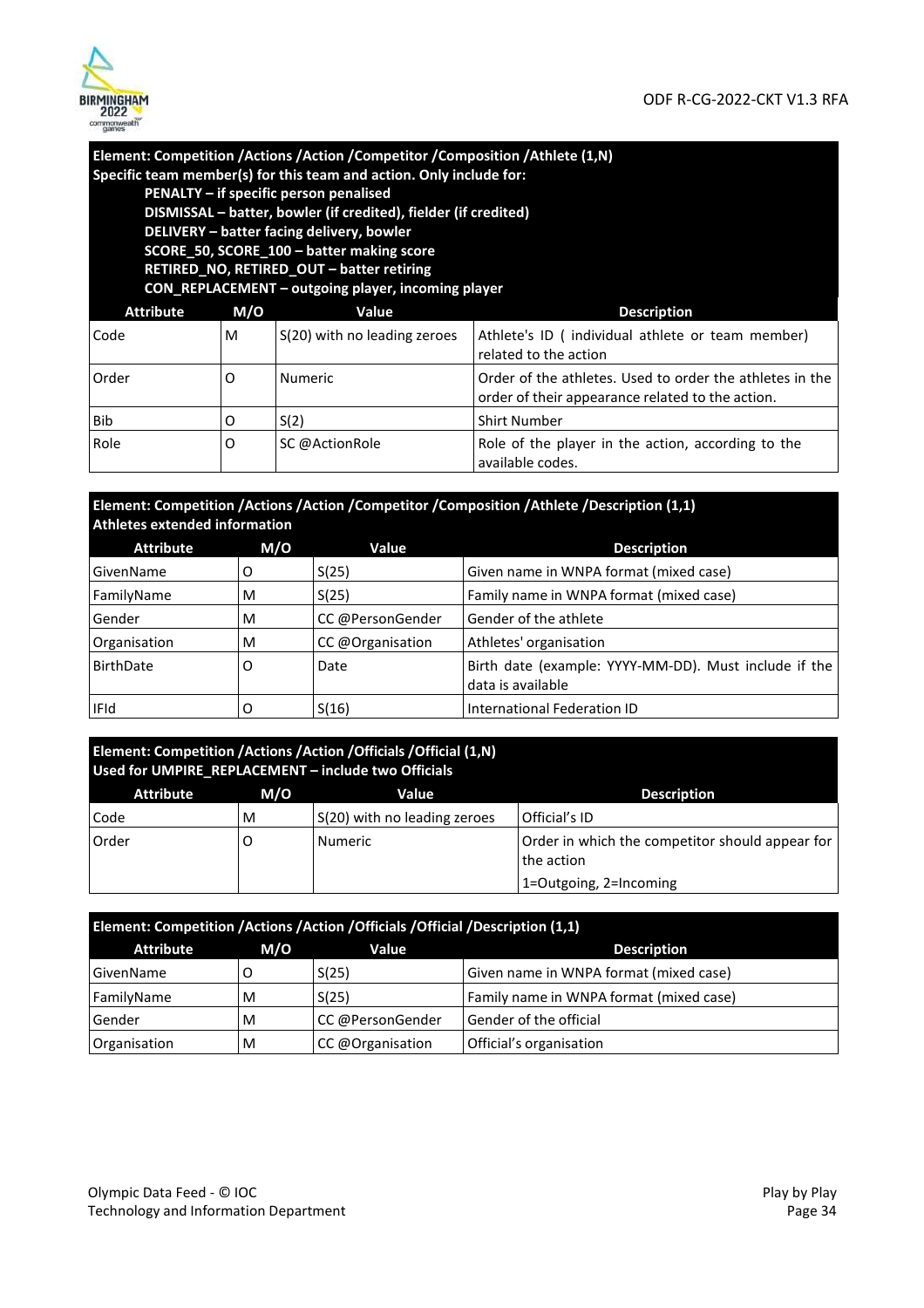

#### **Sample**

```
<Actions Home=" CKTWTEAM----ENG01" Away=" CKTWTEAM----IND01"> 
   …….. 
   <Action Id="12" Period="1H" Order="1" Action=" STARTP" TimeStamp="2006-02-06T13:00:00+01:00" > 
     <Competitor Code=" CKTWTEAM----ENG01" Type="T" Organisation="ENG" Order="1"> 
      <Description TeamName="England"/> 
       <Composition> 
         <Athlete Code="1106655" Order="1" Role="BWL" > 
          <Description GivenName="John" FamilyName="Smith" Gender="M" Organisation="ENG" BirthDate="1993-05-12" /> 
        </Athlete> 
       </Composition> 
     </Competitor> 
     <Competitor Code=" CKTWTEAM----IND01" Type="T" Organisation="IND" Order="2"> 
       <Description TeamName="India"/> 
      <Composition> 
        <Athlete Code="1106656" Order="1" Role="BAT" > 
          <Description GivenName="John" FamilyName="John" Gender="M" Organisation="IND" BirthDate="1993-08-12" /> 
        </Athlete> 
         <Athlete Code="1106657" Order="2" Role="BAT" > 
          <Description GivenName="Henry" FamilyName="Ford" Gender="M" Organisation="IND" BirthDate="1992-08-11" />
        </Athlete> 
       </Composition> 
     </Competitor> 
   </Action> 
   ………. 
</Actions>
```
#### **2.2.5.5 Message Sort**

Actions /Action @Order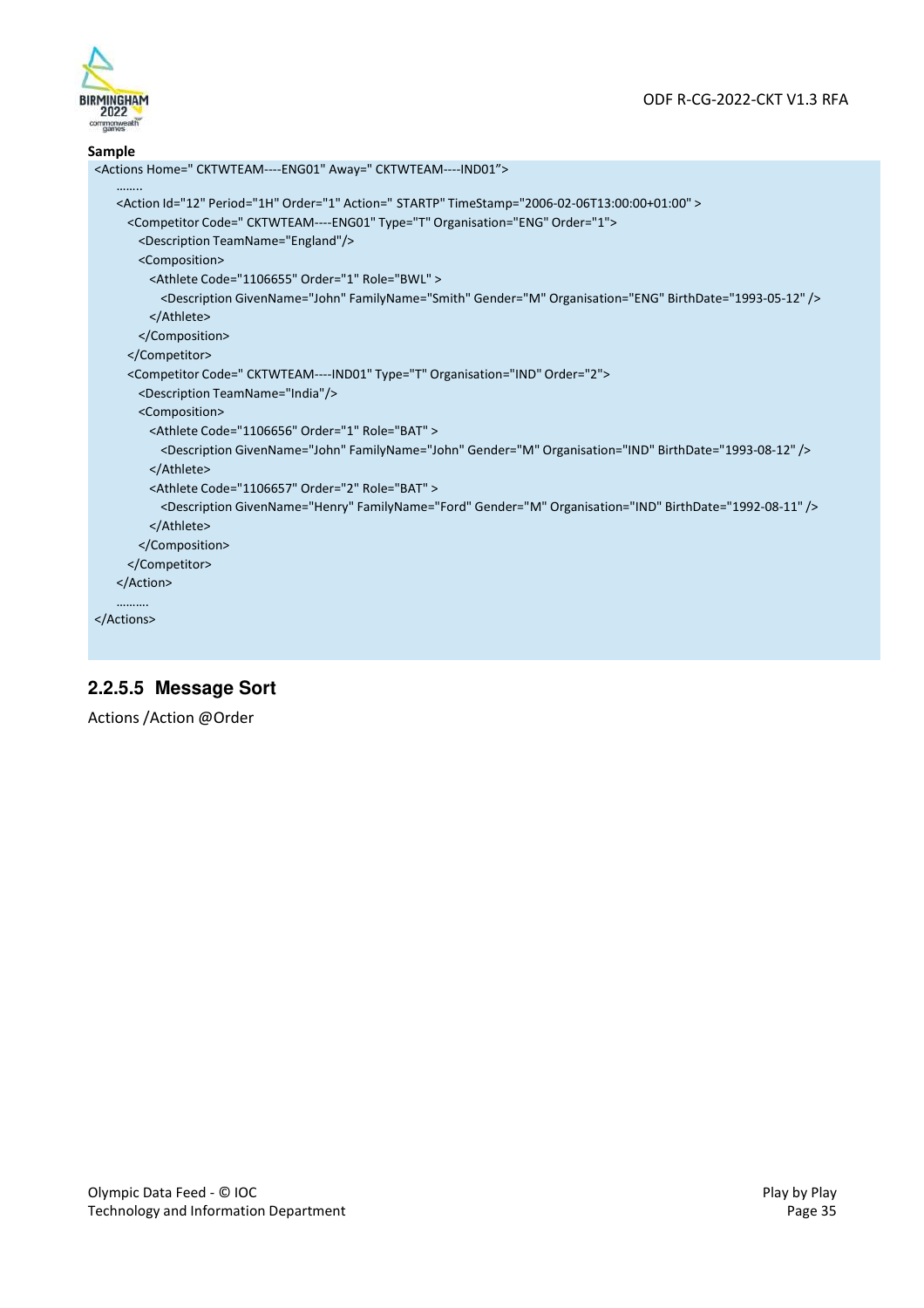

#### **2.2.6 Pool Standings**

#### **2.2.6.1 Description**

The pool standings message contains the standings of a group in a competition. It is similar to the Phase Results message, except in the frequency and trigger. Here the message is triggered at the start of OVR operations and then after each event unit (match).

This report is sent independently for each of the groups / pools of the competition in a particular phase, and the group / pool can be determined from the message header (DocumentCode).

## **2.2.6.2 Header Values**

| <b>Attribute</b>    | Value                      | <b>Comment</b>                                                                                                                                                                  |
|---------------------|----------------------------|---------------------------------------------------------------------------------------------------------------------------------------------------------------------------------|
| CompetitionCode     | CC @Competition            | Unique ID for competition                                                                                                                                                       |
| <b>DocumentCode</b> | Full RSC (for the group)   | RSC for the pool/group                                                                                                                                                          |
| DocumentType        | DT_POOL_STANDING           | Pool Standings message                                                                                                                                                          |
| Version             | 1.1V                       | Version number associated to the message's content.<br>Ascendant number                                                                                                         |
| ResultStatus        | SC @ResultStatus           | Status of the message. Expected statuses are:                                                                                                                                   |
|                     |                            | START_LIST (before the start of competition)<br>INTERMEDIATE (before and during the phase)<br>UNOFFICIAL (if last match is unofficial)<br>OFFICIAL (after all matches official) |
| FeedFlag            | "P"-Production<br>"T"-Test | Test message or production message.                                                                                                                                             |
| Date                | Date                       | Date when the message is generated, expressed in the local<br>time zone where the message was produced.                                                                         |
| Time                | Time                       | Time up to milliseconds when the message is generated,<br>expressed in the local time zone where the message was<br>produced.                                                   |
| LogicalDate         | Date                       | Logical Date of events. This is the same as the physical day except<br>when the unit or message transmission extends after midnight.<br>See full explanation in ODF Foundation. |
| Source              | SC @Source                 | Code indicating the system which generated the message.                                                                                                                         |

The following table describes the message header attributes.

## **2.2.6.3 Trigger and Frequency**

The general rule is that this message is sent:

- Before the start of the competition to build in the initial tables. The message has status START\_LIST.
- When an event unit of the corresponding phase finishes (not waiting for official). The message has status INTERMEDIATE.
- When the phase finishes (there are no more event units/matches to compete). The message has status OFFICIAL.

Trigger also after any change.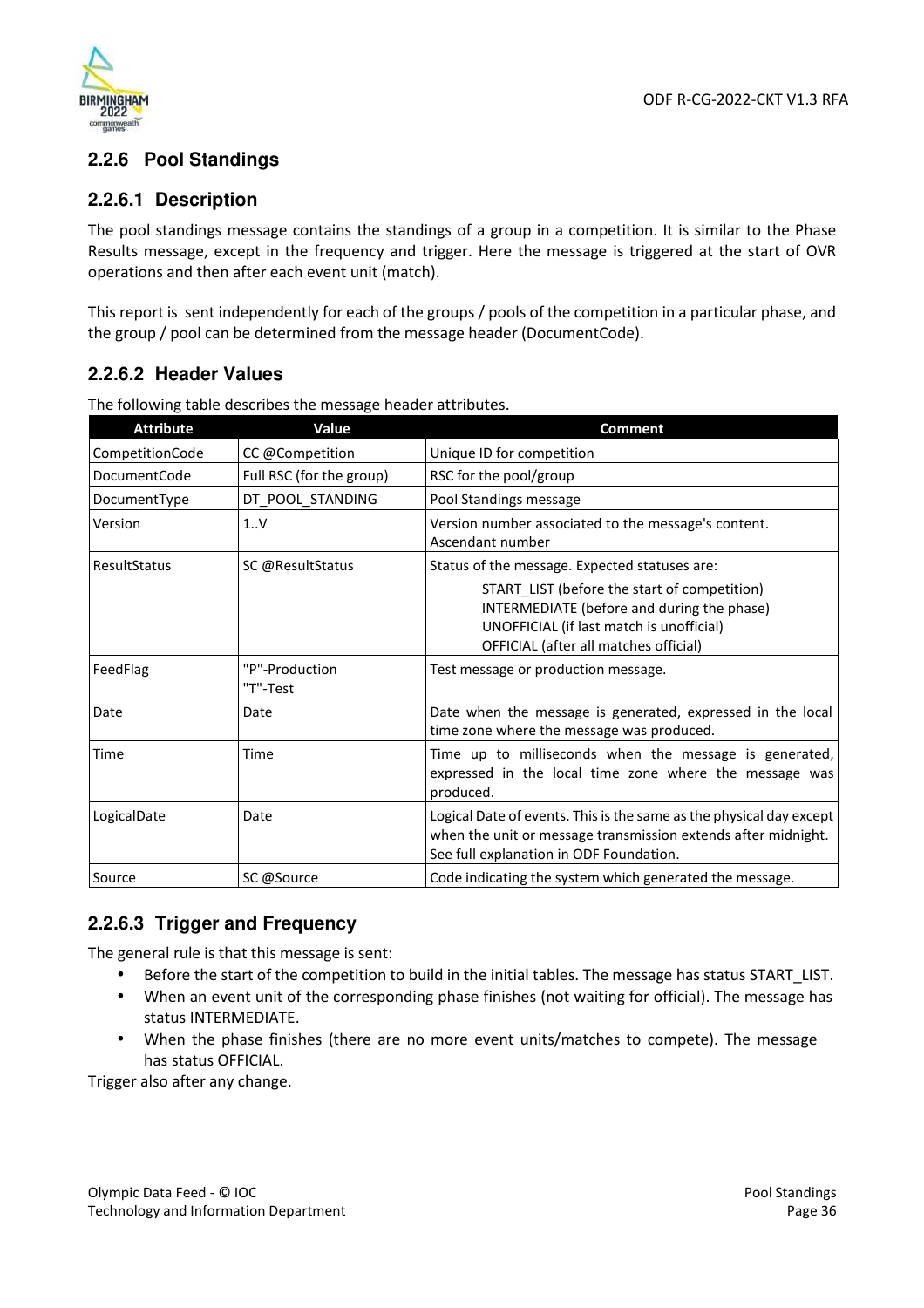

## **2.2.6.4 Message Values**

| <b>Element: Competition (0,1)</b> |     |       |                                                                  |  |  |
|-----------------------------------|-----|-------|------------------------------------------------------------------|--|--|
| <b>Attribute</b>                  | M/O | Value | <b>Description</b>                                               |  |  |
| Gen                               |     | S(20) | Version of the General Data Dictionary applicable to the message |  |  |
| Sport                             |     | S(20) | Version of the Sport Data Dictionary applicable to the message   |  |  |
| Codes                             |     | S(20) | Version of the Codes applicable to the message                   |  |  |

| Element: Competition / ExtendedInfos / Progress (1,1) |     |             |                                                                                                     |  |
|-------------------------------------------------------|-----|-------------|-----------------------------------------------------------------------------------------------------|--|
| <b>Attribute</b>                                      | M/O | Value       | <b>Description</b>                                                                                  |  |
| LastUnit                                              | O   | CC @Unit    | Send the full RSC of the most recently unit made<br>official for the pool included in this message. |  |
| UnitsTotal                                            | м   | Numeric ##0 | Total number of units (games) to be played in the pool<br>included in the message.                  |  |
| UnitsComplete                                         | м   | Numeric ##0 | Total number of units (games) which are official in the<br>pool included in this message.           |  |

| Element: Competition / ExtendedInfos / Sport Description (0,1) |  |
|----------------------------------------------------------------|--|
| <b>Sport Descriptions in Text.</b>                             |  |

| <b>Attribute</b>      | M/O | Value           | <b>Description</b>                                  |  |
|-----------------------|-----|-----------------|-----------------------------------------------------|--|
| <b>DisciplineName</b> | M   | S(40)           | Discipline name (not code) from Common Codes        |  |
| EventName             | M   | S(40)           | Event name (not code) from Common Codes             |  |
| SubEventName          | M   | S(40)           | Text short description of the Event Phase, not code |  |
| Gender                | M   | CC @SportGender | Gender code for the event unit                      |  |

| <b>Element: Competition /ExtendedInfos /VenueDescription (0,1)</b><br>Venue Names in Text. Only included where the phase is contested at a single venue |     |               |                                                |
|---------------------------------------------------------------------------------------------------------------------------------------------------------|-----|---------------|------------------------------------------------|
| Attribute                                                                                                                                               | M/O | Value         | <b>Description</b>                             |
| Venue                                                                                                                                                   | M   | CC @VenueCode | Venue Code                                     |
| VenueName                                                                                                                                               | M   | S(25)         | Venue Description (not code) from Common Codes |

| Element: Competition / Result (1,N)<br>For any message, there should be at least one competitor being awarded a result for the pool. |     |                |                                                                                                                                                                                                                 |
|--------------------------------------------------------------------------------------------------------------------------------------|-----|----------------|-----------------------------------------------------------------------------------------------------------------------------------------------------------------------------------------------------------------|
| <b>Attribute</b>                                                                                                                     | M/O | Value          | <b>Description</b>                                                                                                                                                                                              |
| Rank                                                                                                                                 | O   | Numeric #0     | Rank in the group.<br>Optional as not available before the competition.                                                                                                                                         |
| RankEqual                                                                                                                            | 0   | S(1)           | Send "Y" if the Rank is equalled else do not send.                                                                                                                                                              |
| ResultType                                                                                                                           | м   | SC @ResultType | Type of the @Result attribute, either points or IRM with points<br>obtained by the competitor at all the games of the group                                                                                     |
| Result                                                                                                                               | O   | #0             | The result of the competitor in the pool, usually the points<br>scored.                                                                                                                                         |
| IRM                                                                                                                                  | O   | SC @IRM        | The invalid result mark, in case it is assigned.                                                                                                                                                                |
| SortOrder                                                                                                                            | м   | <b>Numeric</b> | This attribute is a sequential number with the order of the<br>results for the group, if they were to be presented. It is mostly<br>based on the rank, but it should be used to sort out disqualified<br>teams. |
| Won                                                                                                                                  | O   | Numeric #0     | Number of games won by the team in the group.                                                                                                                                                                   |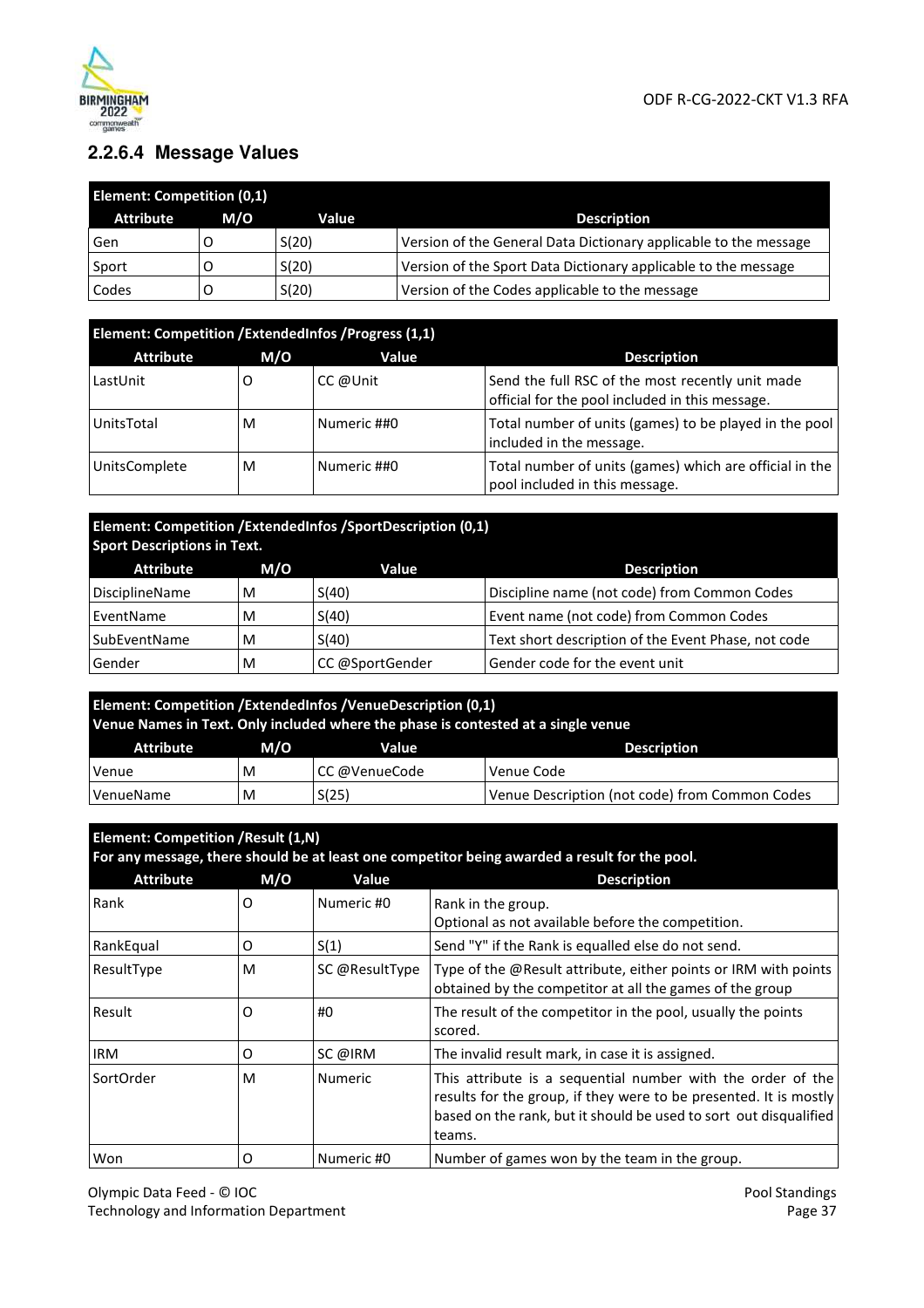

| Element: Competition / Result (1,N)<br>For any message, there should be at least one competitor being awarded a result for the pool. |     |                |                                                                                            |
|--------------------------------------------------------------------------------------------------------------------------------------|-----|----------------|--------------------------------------------------------------------------------------------|
| <b>Attribute</b>                                                                                                                     | M/O | Value          | <b>Description</b>                                                                         |
|                                                                                                                                      |     |                | Do not send if the team has not played.                                                    |
| Lost                                                                                                                                 | O   | Numeric #0     | Number of games lost by the team in the group.<br>Do not send if the team has not played.  |
| Tied                                                                                                                                 | 0   | Numeric #0     | Number of games tied by the team in the group.<br>Do not send if the team has not played.  |
| Played                                                                                                                               | O   | Numeric #0     | Number of games played by the team in the group<br>Do not send if the team has not played. |
| Ratio                                                                                                                                | 0   | Numeric #0.000 | The Net Run Rate for the team in the group.<br>Do not send if the team has not played.     |

|    | Element: Competition / Result / Extended Results / Extended Result (1, N) |           |            |                                                 |  |
|----|---------------------------------------------------------------------------|-----------|------------|-------------------------------------------------|--|
|    | Type                                                                      | Code      | Pos        | <b>Description</b>                              |  |
| ER |                                                                           | <b>NR</b> | N/A        | NR (No Result) games for the team in the group. |  |
|    |                                                                           |           |            | Do not send if the team has not yet played      |  |
|    | <b>Attribute</b>                                                          | M/O       | Value      | <b>Description</b>                              |  |
|    | Value                                                                     | M         | Numeric #0 | Number of matches NR                            |  |

| Element: Competition / Result / Competitor (1,1) |     |                              |                           |  |
|--------------------------------------------------|-----|------------------------------|---------------------------|--|
| <b>Attribute</b>                                 | M/O | Value                        | <b>Description</b>        |  |
| Code                                             | м   | S(20) with no leading zeroes | Competitor's ID           |  |
| <b>Type</b>                                      | M   | S(1)                         | T for team                |  |
| Organisation                                     | M   | CC @Organisation             | Competitor's organisation |  |

| Element: Competition / Result / Competitor / Description (0,1) |     |       |                    |
|----------------------------------------------------------------|-----|-------|--------------------|
| <b>Attribute</b>                                               | M/O | Value | <b>Description</b> |
| <sup>I</sup> TeamName                                          | M   | S(73) | Name of the team.  |

| Element: Competition / Result / Competitor / Opponent (0,N)                                                |  |
|------------------------------------------------------------------------------------------------------------|--|
| Details of the opposing competitor in competitions within the pool. (The Opponent of the competitor in the |  |
| <b>Opponent @Pos column of the Pool)</b>                                                                   |  |

|            | <b>Type</b>      | Code                                           | Pos              | <b>Description</b>                                                                                                                                                                         |
|------------|------------------|------------------------------------------------|------------------|--------------------------------------------------------------------------------------------------------------------------------------------------------------------------------------------|
| T for team |                  | $S(20)$ with no   Numeric<br>leading<br>zeroes |                  | Code Description: Competitor ID or TBD if unknown<br>Pos Description: 1 to n. Normally expected to be<br>the same as SortOrder for the same competitor.<br><b>Element Expected: Always</b> |
|            | <b>Attribute</b> | M/O                                            | Value            | <b>Description</b>                                                                                                                                                                         |
|            | Organisation     | M                                              | CC @Organisation | Competitors' organisation (code). Must include if<br>the data is available                                                                                                                 |
|            | Date             | M                                              | Date             | Date of match between the competitor and<br>opponent (example: YYYY-MM-DD). Must include<br>if the data is available, send even after the match<br>is complete.                            |
|            | Time             | O                                              | S(5)             | Time of match (example HH:MM) Must include if<br>the data is available.                                                                                                                    |
|            | Unit             | м                                              | CC @Unit         | Full RSC of the Unit for the Pool Item                                                                                                                                                     |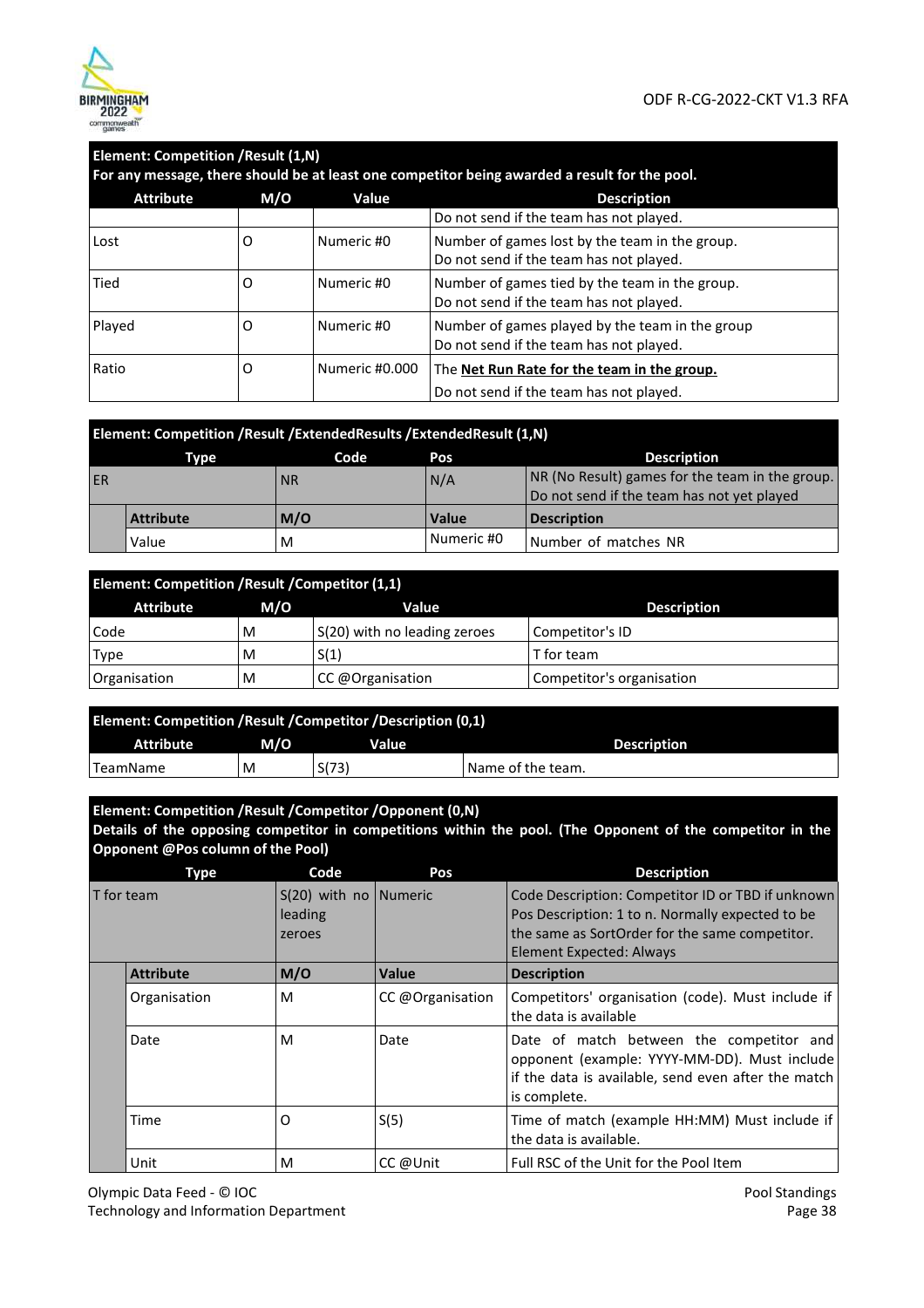

#### **Element: Competition /Result /Competitor /Opponent (0,N) Details of the opposing competitor in competitions within the pool. (The Opponent of the competitor in the Opponent @Pos column of the Pool) Type Code Pos Pos Description** HomeAway  $\begin{vmatrix} 0 & 1 \end{vmatrix}$  S(1) Home / Away indicator. Send H if the opponent is the home team, send A if the opponent is the away team. Result  $\begin{vmatrix} 0 & 1 \end{vmatrix}$  S(50) Result of the match (winner and how) if match is complete and formatted (separator & order, e.g. "NZL 10R" or "IND 1R SO"). Must include if the data is available and the match is complete.

| Element: Competition / Result / Competitor / Opponent / Description (0,1)<br>Competitors extended information. |     |       |                              |  |
|----------------------------------------------------------------------------------------------------------------|-----|-------|------------------------------|--|
|                                                                                                                |     |       |                              |  |
| Attribute                                                                                                      | M/O | Value | <b>Description</b>           |  |
| TeamName                                                                                                       | M   | S(73) | Name of the opposition team. |  |

#### **Sample**

| <result for="0" lost="1" played="2" rank="3" result="2" resulttype="POINTS" sortorder="3" won="1"></result>                                                                                          |  |
|------------------------------------------------------------------------------------------------------------------------------------------------------------------------------------------------------|--|
| <extendedresults></extendedresults>                                                                                                                                                                  |  |
| <extendedresult code="GAMES BEHIND" type="ER" value="1.0"></extendedresult>                                                                                                                          |  |
|                                                                                                                                                                                                      |  |
| <competitor code="CKTWTEAM----ENG01" organisation="ENG" type="T"></competitor>                                                                                                                       |  |
| <description teamname="Egypt"></description>                                                                                                                                                         |  |
| <opponent <br="" code="CKTWTEAM----IND01" date="2012-07-27" organisation="IND" pos="1" time="14:00" type="T">Unit="CKTWT20---------------GPA-000100--" HomeAway="H" Result="IND 10R"&gt;</opponent>  |  |
| <description teamname="Brazil"></description>                                                                                                                                                        |  |
|                                                                                                                                                                                                      |  |
| <opponent <br="" code="CKTWTEAM----AIA01" date="2012-08-01" organisation="AIA" pos="2" time="09:00" type="T">Unit="CKTWT20---------------GPA-000300----" HomeAway="A" &gt;</opponent>                |  |
| <description teamname="Belarus"></description>                                                                                                                                                       |  |
|                                                                                                                                                                                                      |  |
| <opponent <br="" code="CKTWTEAM----ANT01" date="2012-07-29" organisation="ANT" pos="4" time="09:00" type="T">Unit="CKTWT20--------------GPA-000500--" HomeAway="A" Result="ENG 1R SO"&gt;</opponent> |  |
| <description teamname="New Zealand"></description>                                                                                                                                                   |  |
|                                                                                                                                                                                                      |  |
|                                                                                                                                                                                                      |  |
|                                                                                                                                                                                                      |  |
|                                                                                                                                                                                                      |  |

#### **2.2.6.5 Message Sort**

The attribute used to sort the results is Result @SortOrder.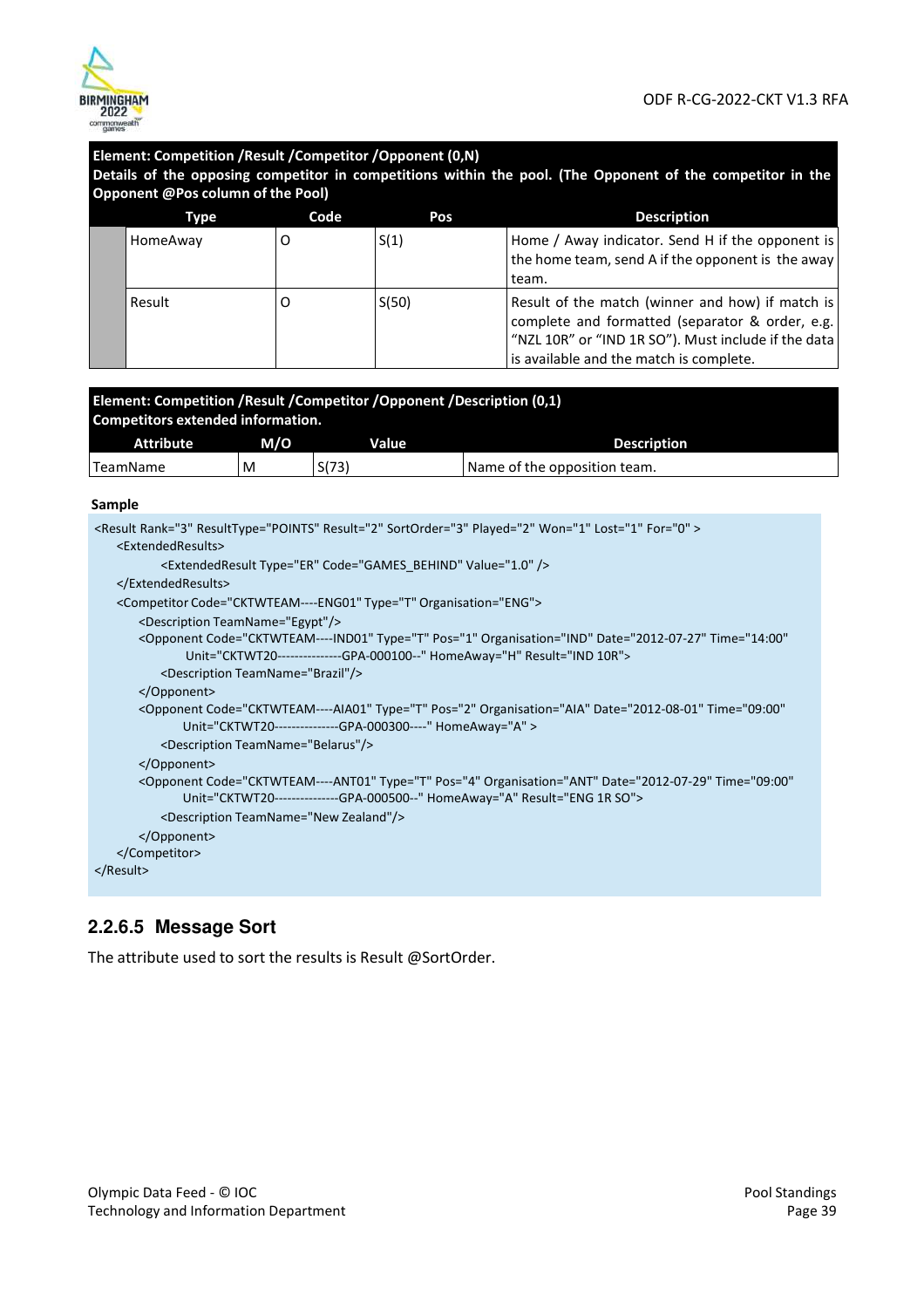

## **2.2.7 Brackets**

## **2.2.7.1 Description**

The brackets message contains the brackets information for one event. It is used in events where there is a necessity to know in advance how successive event units will be filled as the competition progresses. In the early stages of the competition, it indicates how each of the event units will be built from the winners/losers, or other competition rules of the previous event units.

## **2.2.7.2 Header Values**

| <b>Attribute</b>    | Value                      | <b>Comment</b>                                                                                                                                                                  |
|---------------------|----------------------------|---------------------------------------------------------------------------------------------------------------------------------------------------------------------------------|
| CompetitionCode     | CC @Competition            | Unique ID for competition                                                                                                                                                       |
| <b>DocumentCode</b> | Full RSC (event level)     | Full RSC of the Event                                                                                                                                                           |
| DocumentType        | DT_BRACKETS                | Brackets message                                                                                                                                                                |
| Version             | 1.1V                       | Version number associated to the message's content. Ascendant<br>number                                                                                                         |
| ResultStatus        | SC @ResultStatus           | Status of the message. Expected statuses are:                                                                                                                                   |
|                     |                            | START LIST: (before the start of the competition)<br>INTERMEDIATE (during the competition)<br>OFFICIAL (when all matches official)                                              |
| FeedFlag            | "P"-Production<br>"T"-Test | Test message or production message.                                                                                                                                             |
| Date                | Date                       | Date when the message is generated, expressed in the local time<br>zone where the message was produced.                                                                         |
| Time                | Time                       | Time up to milliseconds when the message is generated, expressed<br>in the local time zone where the message was produced.                                                      |
| LogicalDate         | Date                       | Logical Date of events. This is the same as the physical day except<br>when the unit or message transmission extends after midnight.<br>See full explanation in ODF Foundation. |
| Source              | SC @Source                 | Code indicating the system which generated the message.                                                                                                                         |

The following table describes the message header attributes.

#### **2.2.7.3 Trigger and Frequency**

- Before the competition with the empty bracket. (START\_LIST)
- After every match in the preliminaries which determines a position in the bracket. (INTERMEDIATE)
- After every match during final phases. (INTERMEDIATE)
- After the final match (OFFICIAL)
- Trigger after any change.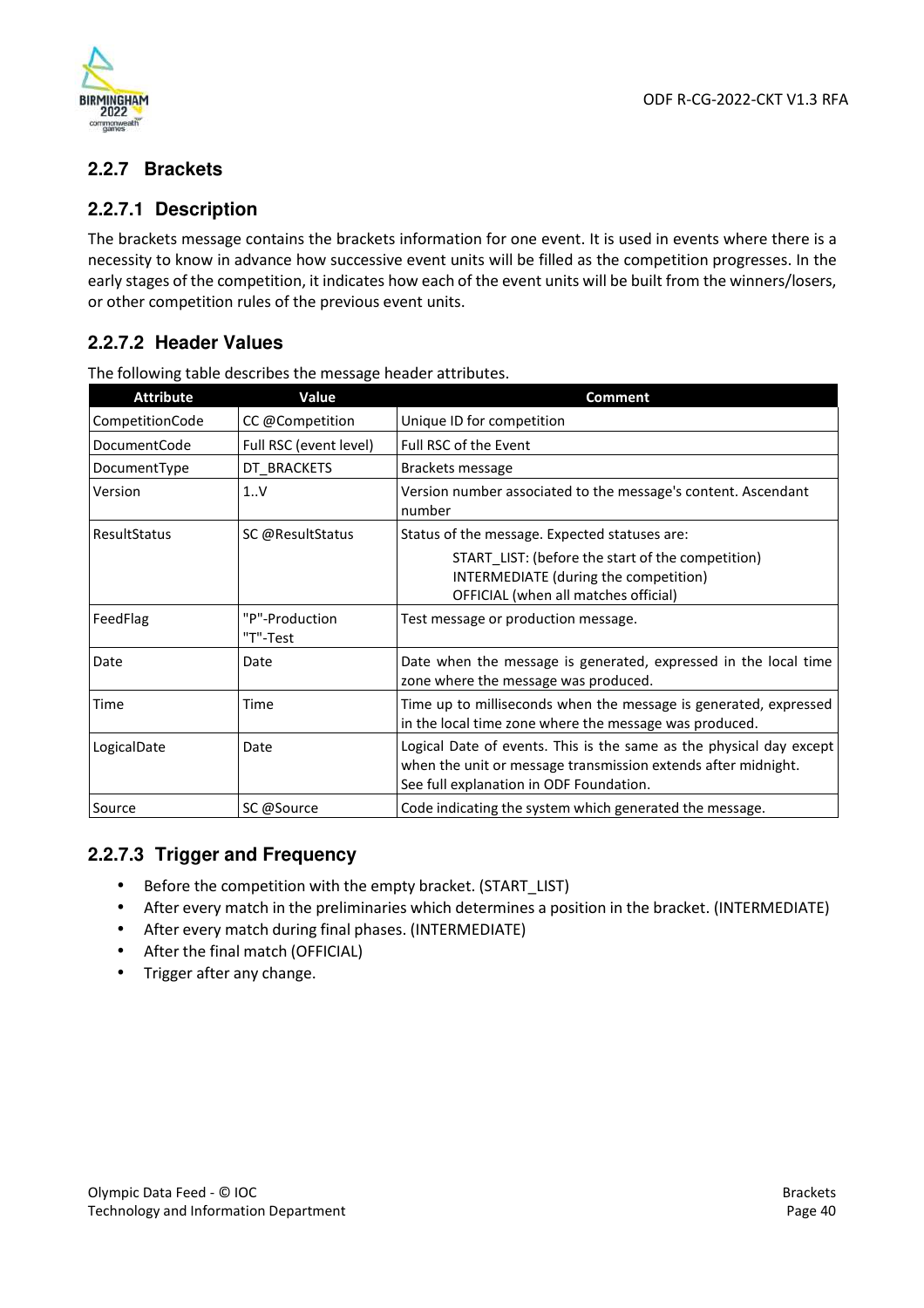

## **2.2.7.4 Message Values**

| <b>Element: Competition (0,1)</b> |     |       |                                                                  |
|-----------------------------------|-----|-------|------------------------------------------------------------------|
| <b>Attribute</b>                  | M/O | Value | <b>Description</b>                                               |
| Gen                               |     | S(20) | Version of the General Data Dictionary applicable to the message |
| Sport                             |     | S(20) | Version of the Sport Data Dictionary applicable to the message   |
| Codes                             |     | S(20) | Version of the Codes applicable to the message                   |

| Element: Competition / ExtendedInfos / Progress (1,1) |     |             |                                                                           |  |
|-------------------------------------------------------|-----|-------------|---------------------------------------------------------------------------|--|
| <b>Attribute</b>                                      | M/O | Value       | <b>Description</b>                                                        |  |
| LastUnit                                              |     | CC @Unit    | Send the full RSC of the most recently completed unit in the<br>brackets. |  |
| UnitsTotal                                            | M   | Numeric ##0 | Total number of units to be played in the brackets                        |  |
| <b>UnitsComplete</b>                                  | M   | Numeric ##0 | Total number of units which are official of the UnitsTotal.               |  |

## **Element: Competition /ExtendedInfos /SportDescription (0,1) Sport Description in Text**

| Attribute      | M/O | Value                 | <b>Description</b>                           |
|----------------|-----|-----------------------|----------------------------------------------|
| DisciplineName | M   | S(40)                 | Discipline name (not code) from Common Codes |
| EventName      | M   | S(40)                 | Event name (not code) from Common Codes.     |
| Gender         | M   | ∣CC @DisciplineGender | Gender code for the event unit               |

| Element: Competition /ExtendedInfos /VenueDescription (0,1)<br>Venue Names in Text |     |               |                                                |
|------------------------------------------------------------------------------------|-----|---------------|------------------------------------------------|
| <b>Attribute</b>                                                                   | M/O | Value         | <b>Description</b>                             |
| Venue                                                                              | M   | CC @VenueCode | Venue code                                     |
| VenueName                                                                          | M   | S(25)         | Venue Description (not code) from Common Codes |

| <b>Element: Competition /Bracket (1,N)</b> |     |             |                                                     |
|--------------------------------------------|-----|-------------|-----------------------------------------------------|
| Attribute                                  | M/O | Value       | <b>Description</b>                                  |
| Code                                       | M   | SC @Bracket | Bracket code to identify a bracket item.            |
|                                            |     |             | One for each individual bracket as defined in ORIS. |

| <b>Element: Competition /Bracket /BracketItems (1,N)</b> |     |                  |                                                     |
|----------------------------------------------------------|-----|------------------|-----------------------------------------------------|
| Attribute                                                | M/O | Value            | <b>Description</b>                                  |
| Code                                                     | M   | SC @BracketItems | Bracket code to identify a set of bracket items.    |
|                                                          |     |                  | The quarterfinals, semifinals or finals phases etc. |

| Element: Competition /Bracket /BracketItems /BracketItem (1,N) |     |            |                                                                                                                                                     |
|----------------------------------------------------------------|-----|------------|-----------------------------------------------------------------------------------------------------------------------------------------------------|
| <b>Attribute</b>                                               | M/O | Value      | <b>Description</b>                                                                                                                                  |
| Code                                                           | O   | Numeric #0 | Bracket code to identify a bracket item. Unique identifier for the<br>BracketItem.<br>The game number for each bracket item (e.g.: 17, 18, 19, 20,) |
| Order                                                          | M   | Numeric #0 | Sequential number inside of BracketItems to indicate the order,<br>always start at 1                                                                |
| Position                                                       | M   | Numeric #0 | Bracket position when drawing the bracket. For example, a quarter<br>final has 4 items, with positions 1, 2, 3 and 4 from the top. Use the          |

Olympic Data Feed - © IOC Technology and Information Department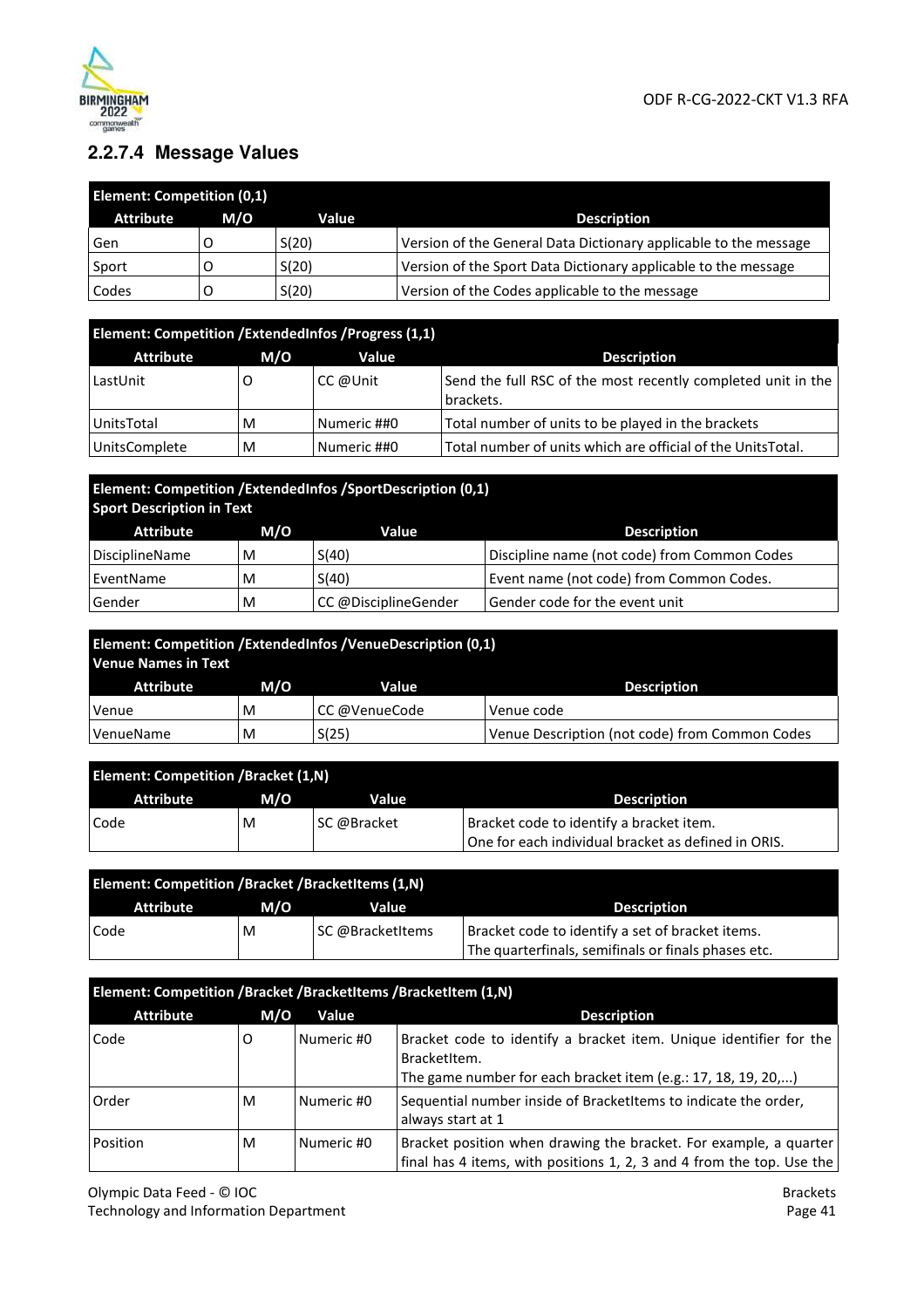

#### **Element: Competition /Bracket /BracketItems /BracketItem (1,N)**

| <b>Attribute</b> | M/O | Value    | <b>Description</b>                                                                                                 |
|------------------|-----|----------|--------------------------------------------------------------------------------------------------------------------|
|                  |     |          | appropriate number to draw the position.                                                                           |
| Date             |     | Date     | YYYY-MM-DD. Must be filled if known                                                                                |
| Time             |     | S(5)     | hH:MM. No leading zeros. Must be filled if known                                                                   |
| Unit             |     | CC @Unit | Full RSC of the unit for the BracketItem                                                                           |
| Result           |     | S(25)    | Fill when match is complete, filled and formatted in the same<br>format as in CRIS. E.g. 'NZL by 10R', 'No Result' |

#### **Element: Competition /Bracket /BracketItems /BracketItem /CompetitorPlace (1,N) - If the competitors are known, this element is used to place the competitors in the bracket. - If they are not yet known, it contains some information (on the rule to access to this bracket...)**

| <b>Attribute</b> | M/O | Value               | <b>Description</b>                                                                                |
|------------------|-----|---------------------|---------------------------------------------------------------------------------------------------|
| Pos              | M   | Numeric 0           | This attribute is a sequential number to place the<br>competitors in the bracket (1 or 2).        |
| Code             | O   | SC @CompetitorPlace | Sent when there is no competitor team (BYE) or when it is<br>not known yet (TBD).                 |
| <b>WLT</b>       | O   | SC @WLT             | W or L, indicates the winner or loser of the bracket item.<br>Always send when known.             |
| Result           | O   | S(50)               | The result (score) of the competitor in the event unit                                            |
| <b>IRM</b>       | O   | SC @IRM             | The invalid rank mark, if applicable                                                              |
| <b>StrikeOut</b> | 0   | S(1)                | If the competitor should be struck out in this bracket item<br>send Y, usually only used for DQB. |

#### **Element: Competition /Bracket /BracketItems /BracketItem /CompetitorPlace /PreviousUnit (0,1) Previous event unit related to the CompetitorPlace@Pos competitor of the current bracket item. It is always informed except for the bracket items whose CompetitorPlace@Pos competitor do not have preceding event units in the bracket graph unless coming from a pool.**

| <b>Attribute</b> | M/O | Value                                  | <b>Description</b>                                                                                                                                                                                                                      |
|------------------|-----|----------------------------------------|-----------------------------------------------------------------------------------------------------------------------------------------------------------------------------------------------------------------------------------------|
| Unit             | 0   | or<br>RSC of Pool                      | Full RSC at unit level   Full RSC code of the previous event unit for the<br>CompetitorPlace@Pos competitor of the bracket item.<br>Must send if a winner/loser from a single unit. If from a<br>pool then this is the RSC of the pool. |
| Value            | O   | SC @Pool<br>or<br>S(6) is match number | If the competitor in the current unit is unknown due to<br>coming from a pool or previous matches then fill this field<br>with the SC @Pool code or the match number as<br>appropriate.                                                 |
| <b>WLT</b>       | O   | S(1)                                   | Send W or L for winner or loser of previous match (if not<br>Pool) do not send if participant is unknown from a pool.                                                                                                                   |

**Element: Competition /Bracket /BracketItems /BracketItem /CompetitorPlace /Competitor (0,1) CompetitorPlace @Pos competitor related to the bracket item. Only include if the competitor is known .**

| <b>Attribute</b> | M/O | Value                                 | <b>Description</b>                 |
|------------------|-----|---------------------------------------|------------------------------------|
| Code             | M   | S(20) with no leading Competitor's ID |                                    |
|                  |     | zeroes                                |                                    |
| Type             | M   | S(1)                                  | T for team                         |
| Organisation     |     | CC @Organisation                      | Competitors' organisation if known |

Olympic Data Feed - © IOC Technology and Information Department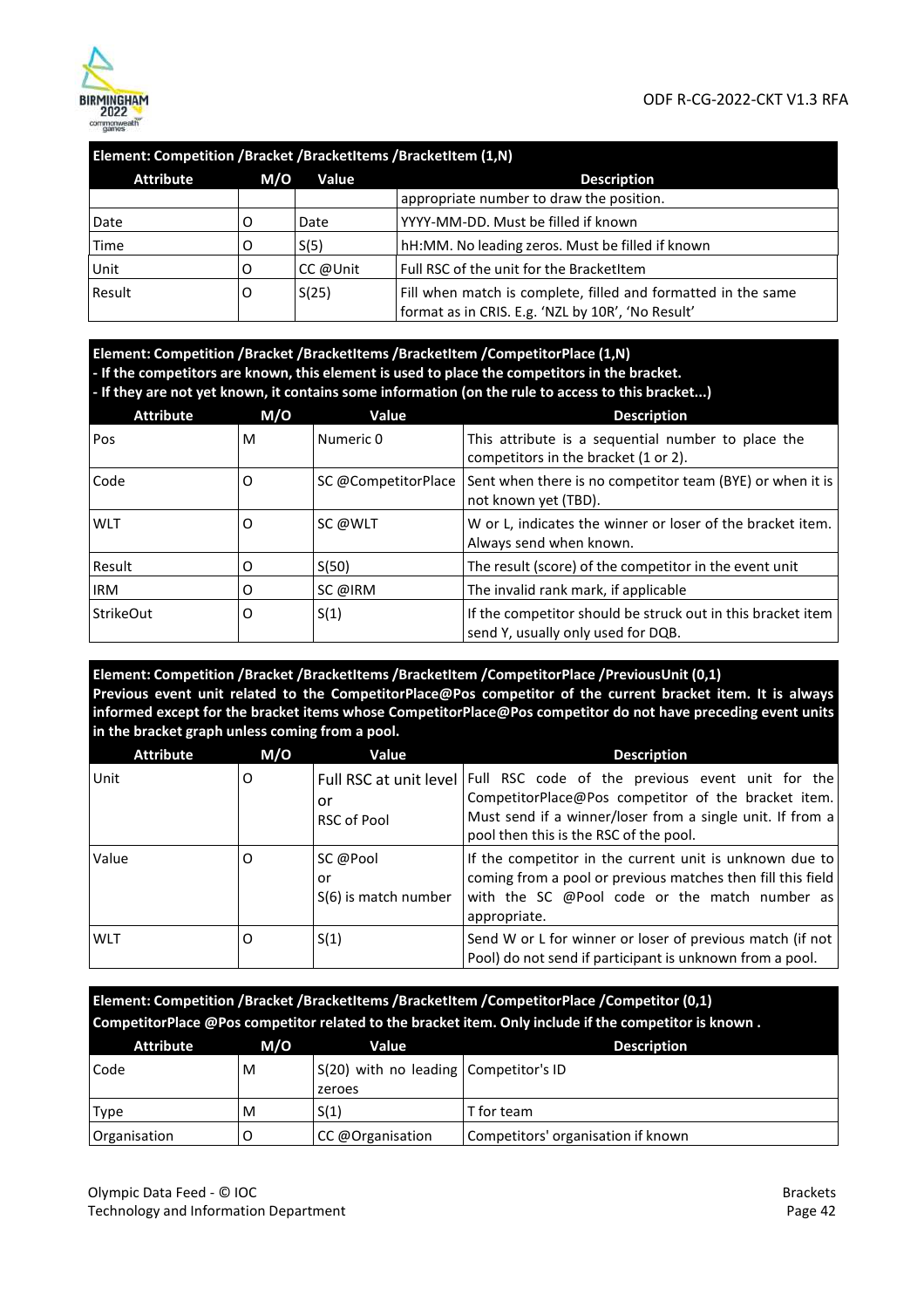

|                                           |                                             |                                                  | Element: Competition /Bracket /BracketItems /BracketItem /CompetitorPlace /Competitor /Description (0,1)                                                                        |  |  |  |
|-------------------------------------------|---------------------------------------------|--------------------------------------------------|---------------------------------------------------------------------------------------------------------------------------------------------------------------------------------|--|--|--|
| <b>Attribute</b>                          | M/O                                         | Value                                            | <b>Description</b>                                                                                                                                                              |  |  |  |
| <b>TeamName</b>                           | M                                           | S(73)                                            | Name of the team.                                                                                                                                                               |  |  |  |
| Sample (General)                          |                                             |                                                  |                                                                                                                                                                                 |  |  |  |
| <bracket code="FNL-"></bracket>           |                                             |                                                  |                                                                                                                                                                                 |  |  |  |
| <bracketitems code="SFNL"></bracketitems> |                                             |                                                  |                                                                                                                                                                                 |  |  |  |
|                                           |                                             |                                                  | <bracketitem code="33" date="2012-08-10" order="1" position="1" time="15:00" unit=" CKTWT20--------------&lt;/td&gt;&lt;/tr&gt;&lt;tr&gt;&lt;td&gt;SFNL000100--"></bracketitem> |  |  |  |
|                                           | <competitorplace pos="1"></competitorplace> |                                                  |                                                                                                                                                                                 |  |  |  |
|                                           |                                             |                                                  | <competitor code="CKTWTEAM----ENG01" organisation="ENG" type="T"></competitor>                                                                                                  |  |  |  |
|                                           |                                             | <description teamname="England"></description>   |                                                                                                                                                                                 |  |  |  |
|                                           |                                             |                                                  |                                                                                                                                                                                 |  |  |  |
|                                           |                                             |                                                  |                                                                                                                                                                                 |  |  |  |
|                                           | <competitorplace pos="2"></competitorplace> |                                                  |                                                                                                                                                                                 |  |  |  |
|                                           |                                             |                                                  | <competitor code="CKTWTEAM----AUS01" organisation="AUS" type="T"></competitor>                                                                                                  |  |  |  |
|                                           |                                             | <description teamname="Australia"></description> |                                                                                                                                                                                 |  |  |  |
|                                           |                                             |                                                  |                                                                                                                                                                                 |  |  |  |
|                                           |                                             |                                                  |                                                                                                                                                                                 |  |  |  |
|                                           |                                             |                                                  |                                                                                                                                                                                 |  |  |  |
|                                           |                                             |                                                  |                                                                                                                                                                                 |  |  |  |

## **2.2.7.5 Message Sort**

Bracket @Code then BracketItems @Code then BracketItems /BracketItem /Unit @Phase and then BracketItem /Unit @Unit are sorted according to their scheduled start time.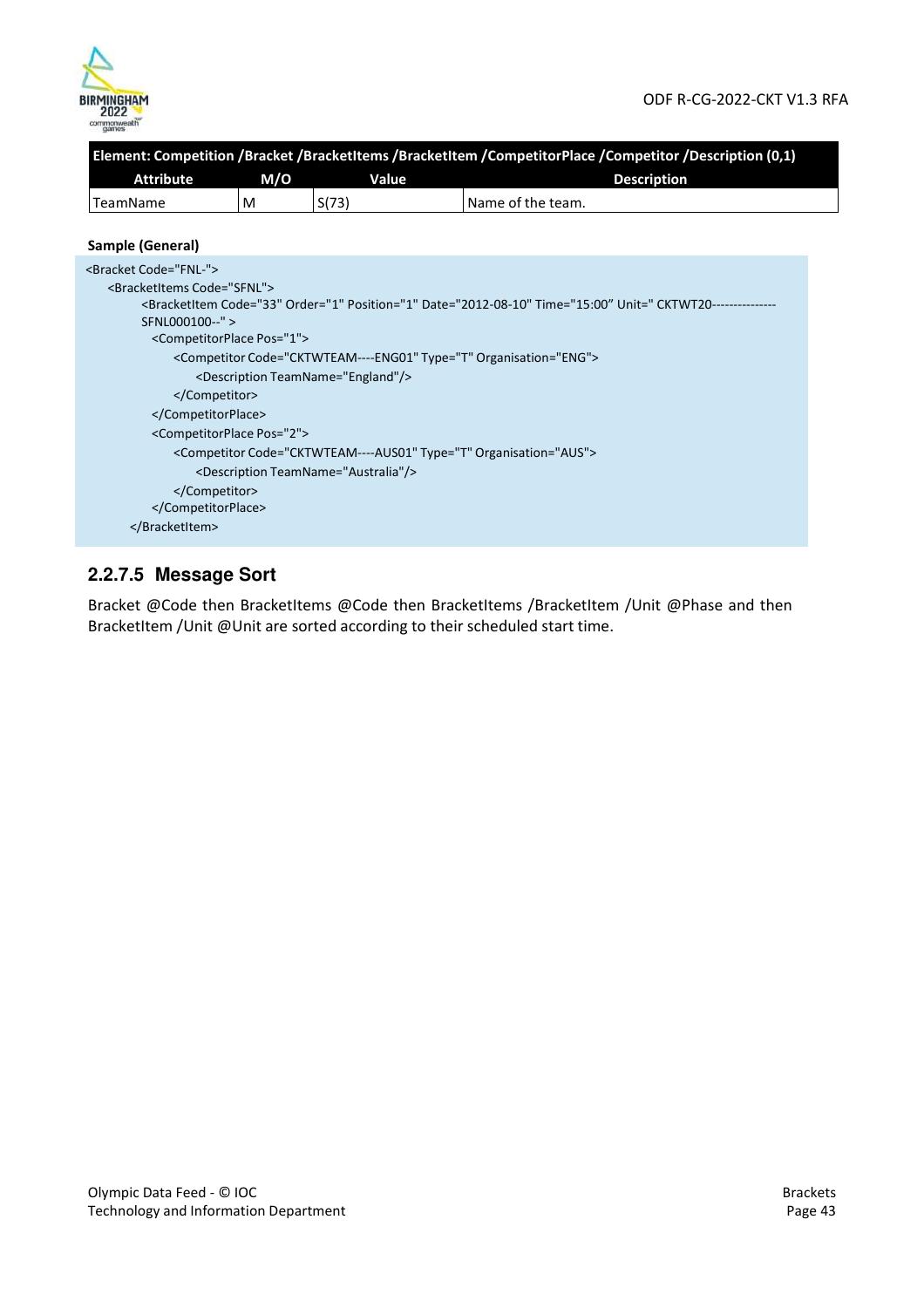

#### **2.2.8 Statistics**

#### **2.2.8.1 Description**

The Statistics message contains a list of statistics for a competitor (could be an individual athlete or a team), that applies at a DocumentCode level, which could be for an event unit, a phase or an event.

There will be a separate message (identified by the header's DocumentSubtype and DocumentSubcode) for every table where multiple statistics apply.

#### **2.2.8.2 Header Values**

| <b>Attribute</b>                | Value                        | <b>Comment</b>                                                                                                                                                                                                                          |
|---------------------------------|------------------------------|-----------------------------------------------------------------------------------------------------------------------------------------------------------------------------------------------------------------------------------------|
| CompetitionCode                 | CC @Competition              | Unique ID for competition                                                                                                                                                                                                               |
| DocumentCode                    | CC @Event                    | Full event-level RSC.                                                                                                                                                                                                                   |
| DocumentSubcode                 | S(4)                         | The DocumentSubcode is the Organisation code of the team,<br>concatenated with the Team Number if there is more than one<br>team from the organisation. E.g. IND or IND1, IND2.<br>DocumentSubcode is used only in the that case<br>The |
|                                 | DT STATS                     | DocumentSubtype is "CUM"                                                                                                                                                                                                                |
| DocumentType<br>DocumentSubtype | <b>SC</b><br>@Statistic<br>S | Statistics message<br>- IND RANKING: Individual tournament statistics and<br>ranks for the best athletes. All teams and athletes in<br>one message.<br>- TEAM_RANKING: Ranks of teams in the tournament. All teams in<br>one message.   |
| Version                         | 1V                           | Version number associated to the message's content.<br>Ascendant number                                                                                                                                                                 |
| ResultStatus                    | SC @ResultStatus             | It indicates whether the result is official or intermediate.<br>INTERMEDIATE (used after the competition has started andis not<br>finished)<br>OFFICIAL (after the last unit which effects the statistics is official)                  |
| FeedFlag                        | "P"-Production<br>"T"-Test   | Test message or production message.                                                                                                                                                                                                     |
| Date                            | Date                         | Date when the message is generated, expressed in the localtime<br>zone where the message was produced.                                                                                                                                  |
| Time                            | Time                         | Time up to milliseconds when the message is generated,<br>expressed in the local time zone where the message was<br>produced.                                                                                                           |
| LogicalDate                     | Date                         | Logical Date of events. This is the same as the physical day except<br>when the unit or message transmission extends after midnight.<br>See full explanation in ODF Foundation.                                                         |
| Source                          | SC @Source                   | Code indicating the system which generated the message.                                                                                                                                                                                 |

The following table describes the message header attributes.

#### **2.2.8.3 Trigger and Frequency**

After the final match of each day.

Trigger for any unexpected change to the data, e.g. correction of data or disqualification

Olympic Data Feed - © IOC Technology and Information Department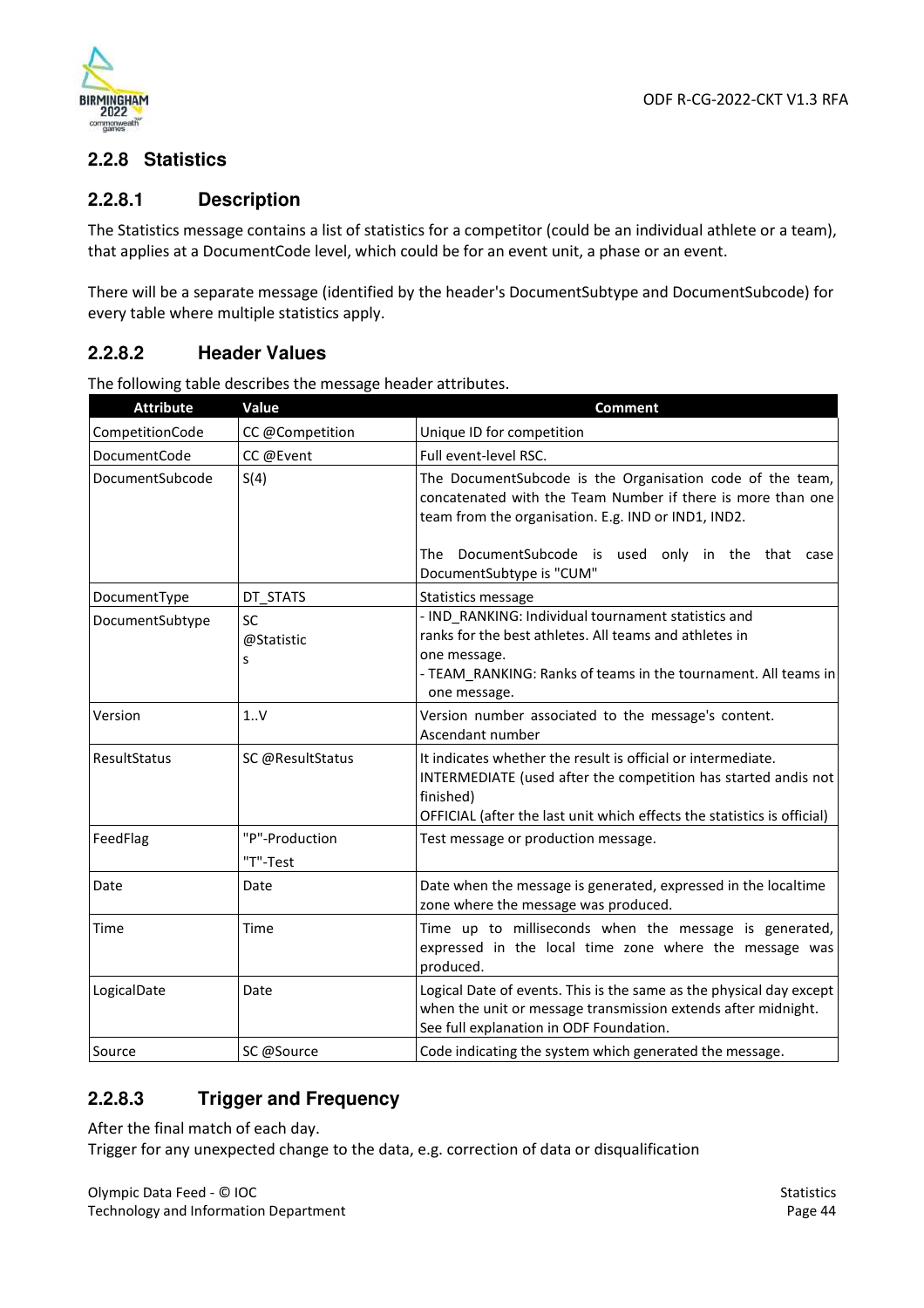

## **2.2.8.4 Message Values**

| <b>Element: Competition (0,1)</b> |     |                                                             |                                                                  |  |  |  |
|-----------------------------------|-----|-------------------------------------------------------------|------------------------------------------------------------------|--|--|--|
|                                   |     | Mandatory except in the case statistics need to be deleted. |                                                                  |  |  |  |
| <b>Attribute</b>                  | M/O | Value                                                       | <b>Description</b>                                               |  |  |  |
| Gen                               |     | S(20)                                                       | Version of the General Data Dictionary applicable to the message |  |  |  |
| Sport                             |     | S(20)                                                       | Version of the Sport Data Dictionary applicable to the message   |  |  |  |
| Codes                             |     | S(20)                                                       | Version of the Codes applicable to the message                   |  |  |  |

| Element: Competition / Extended Infos / Sport Description (1,1) |     |                      |                                              |  |  |  |
|-----------------------------------------------------------------|-----|----------------------|----------------------------------------------|--|--|--|
| Attribute                                                       | M/O | Value                | <b>Description</b>                           |  |  |  |
| DisciplineName                                                  | M   | S(40)                | Discipline name (not code) from Common Codes |  |  |  |
| EventName                                                       | M   | S(40)                | Event name (not code) from Common Codes.     |  |  |  |
| Gender                                                          | M   | CC @DisciplineGender | Gender code for the event unit               |  |  |  |

| <b>Element: Competition / Stats (1,1)</b> |     |                |                                                           |  |  |  |
|-------------------------------------------|-----|----------------|-----------------------------------------------------------|--|--|--|
| Attribute                                 | M/O | Value          | <b>Description</b>                                        |  |  |  |
| Code                                      | M   | SC @Statistics | Code to identify the statistics being listed – must match |  |  |  |
|                                           |     |                | DocumentSubtype                                           |  |  |  |

| Element: Competition /Stats /Competitor (1,N)          |   |                                                                             |                                                                                                |  |  |  |
|--------------------------------------------------------|---|-----------------------------------------------------------------------------|------------------------------------------------------------------------------------------------|--|--|--|
|                                                        |   | The team competitor - for all messages athletes are grouped by their teams. |                                                                                                |  |  |  |
| M/O<br><b>Attribute</b><br>Value<br><b>Description</b> |   |                                                                             |                                                                                                |  |  |  |
| Code                                                   | M | zeroes                                                                      | S(20) with no leading Code of the team from Participant Teams message                          |  |  |  |
| Type                                                   | M | S(1)                                                                        | T for team                                                                                     |  |  |  |
| Order                                                  | м | Numeric ##0                                                                 | Order of the competitor in the statistics $-1$ n in<br>alphabetical order of organisation code |  |  |  |
| Organisation                                           | M | CC @Organisation                                                            | Team's organisation                                                                            |  |  |  |

| Element: Competition /Stats /Competitor /Description (1,1) |     |       |                    |  |  |  |
|------------------------------------------------------------|-----|-------|--------------------|--|--|--|
| Attribute                                                  | M/O | Value | <b>Description</b> |  |  |  |
| TeamName                                                   | M   | S(73) | 'Name of the team. |  |  |  |

|                | Element: Competition /Stats /Competitor /StatsItems /StatsItem (1,N) |                |              |                                                                                                                       |  |  |
|----------------|----------------------------------------------------------------------|----------------|--------------|-----------------------------------------------------------------------------------------------------------------------|--|--|
|                | Type                                                                 | Code           | Pos          | <b>Description</b>                                                                                                    |  |  |
| <b>ST</b>      |                                                                      | <b>IRM</b>     | N/A          | Element Expected: If the team has received an IRM<br>and is no longer considered for statistics, for all<br>messages. |  |  |
|                | <b>Attribute</b>                                                     | M/O            | Value        | <b>Description</b>                                                                                                    |  |  |
|                | Value                                                                | M              | SC @IRM      | <b>IRM</b>                                                                                                            |  |  |
| <b>ST</b>      |                                                                      | <b>MP</b>      | N/A          | <b>Element Expected: Always</b>                                                                                       |  |  |
|                | <b>Attribute</b>                                                     | M/O            | <b>Value</b> | <b>Description</b>                                                                                                    |  |  |
|                | Value                                                                | M              | Numeric #0   | Matches played by the team                                                                                            |  |  |
| <b>BATTING</b> |                                                                      | <b>INNINGS</b> | N/A          | <b>Code Description:</b><br>INNINGS = total Innings batted                                                            |  |  |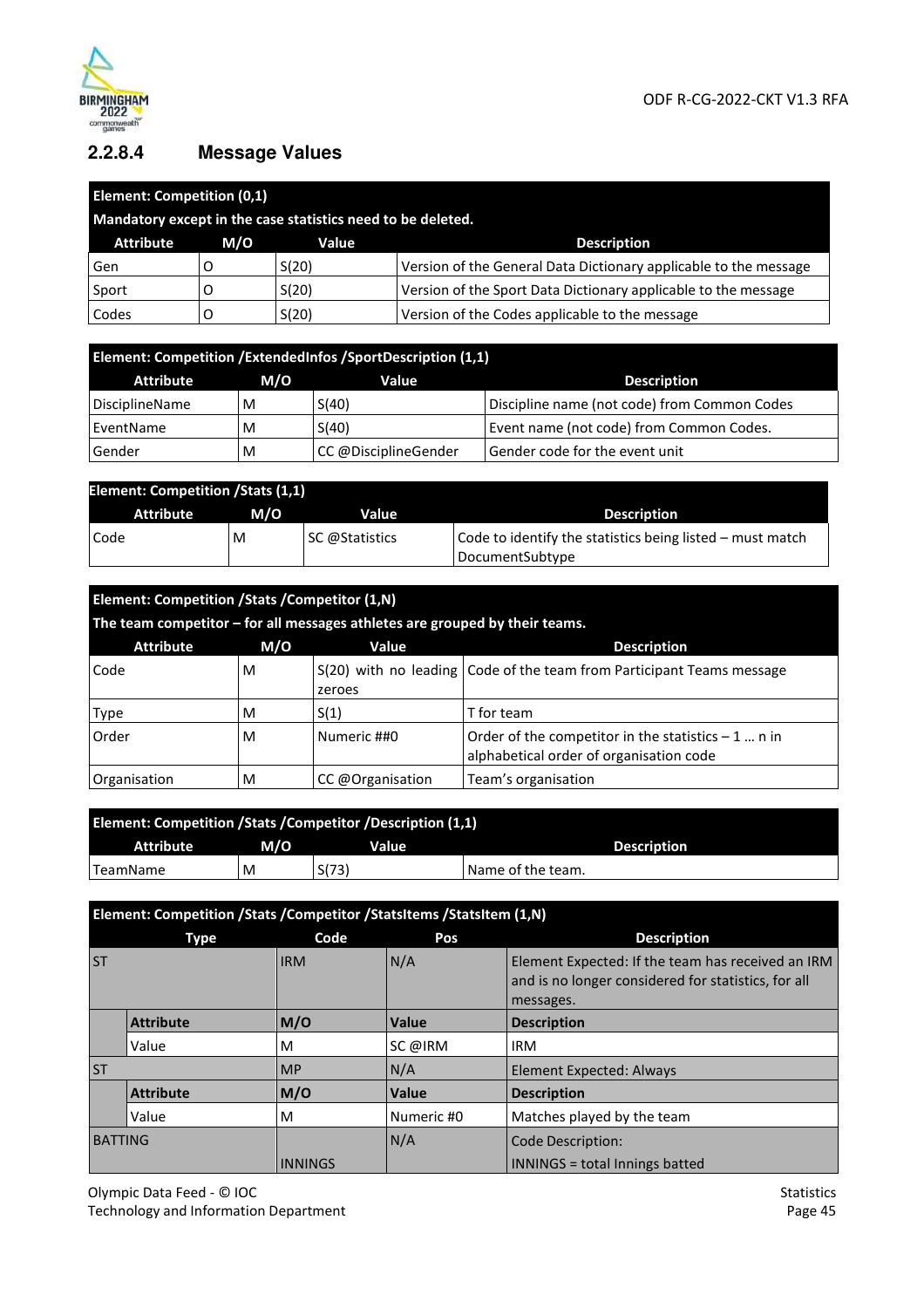

| Element: Competition /Stats /Competitor /StatsItems /StatsItem (1,N) |                  |                                                                                                                                                                |                                                      |                                                                                                                                                                                                                                                                                                                                                                                                                  |
|----------------------------------------------------------------------|------------------|----------------------------------------------------------------------------------------------------------------------------------------------------------------|------------------------------------------------------|------------------------------------------------------------------------------------------------------------------------------------------------------------------------------------------------------------------------------------------------------------------------------------------------------------------------------------------------------------------------------------------------------------------|
|                                                                      | <b>Type</b>      | Code                                                                                                                                                           | Pos                                                  | <b>Description</b>                                                                                                                                                                                                                                                                                                                                                                                               |
|                                                                      |                  | RUNS_TOT<br>OVERS TOT<br>RR TOT<br><b>HS</b><br>HS_MATCH<br>4S<br>6S<br><b>BOUNDARIES</b><br><b>RUNS PP</b><br><b>OVERS PP</b><br><b>INNINGS PP</b><br>RR_PP   |                                                      | RUNS TOT = total runs scored<br>OVERS TOT = total overs played<br>RR_TOT = Run Rate for all overs<br>HS = Highest Score<br>HS_MATCH = match of the highest score<br>$4S = 4s$ scored<br>$6S = 6s$ scored<br>BOUNDARIES = $4s + 6s$ scored<br>RUNS $PP =$<br>OVERS $PP =$<br>INNINGS PP =<br>$RR PP =$<br>Element Expected: When available, non-zero, for<br>DocumentSubtype=TEAM_RANKING                         |
|                                                                      | <b>Attribute</b> | M/O                                                                                                                                                            | Value                                                | <b>Description</b>                                                                                                                                                                                                                                                                                                                                                                                               |
|                                                                      | Value            | M                                                                                                                                                              | Numeric ##0<br>Numeric #0.00<br>## $0 - 0$<br>S(150) | INNINGS, RUNS_TOT, OVERS_TOT, 4S, 6S,<br>BOUNDARIES, RUNS_PP, OVERS_PP<br>RR_TOT, RR_PP<br><b>HS</b><br>HS_MATCH                                                                                                                                                                                                                                                                                                 |
|                                                                      | Rank             | O                                                                                                                                                              | Numeric #0                                           | Rank of the team in batting.<br>Only applicable in TEAM_RANKING message for<br>RUNS, HS, BOUNDARIES, RR PP                                                                                                                                                                                                                                                                                                       |
|                                                                      | SortOrder        | O                                                                                                                                                              | Numeric #0                                           | Sort order based on rank.<br>Only applicable in TEAM_RANKING message for<br>RUNS, HS, BOUNDARIES, RR_PP                                                                                                                                                                                                                                                                                                          |
| <b>FIELDING</b>                                                      |                  | <b>INNINGS</b><br><b>RUNS</b><br><b>OVERS</b><br><b>RR</b><br><b>BOWLED</b><br><b>LBW</b><br><b>CAUGHT</b><br><b>STUMPED</b><br><b>OTHER</b><br><b>WICKETS</b> | N/A                                                  | Code Description:<br><b>INNINGS = Innings</b><br><b>RUNS = Runs conceded</b><br><b>OVERS = Overs bowled</b><br>RR = Bowling Run Rate<br><b>BOWLED = Number Bowled out</b><br>LBW = Number out LBW<br>CAUGHT = Number Caught out<br>STUMPED = Number stumped out<br>OTHER = Other dismissals<br><b>WICKETS = Total Wickets</b><br>Element Expected: When available, non-zero, for<br>DocumentSubtype=TEAM_RANKING |
|                                                                      | <b>Attribute</b> | M/O                                                                                                                                                            | <b>Value</b>                                         | <b>Description</b>                                                                                                                                                                                                                                                                                                                                                                                               |
|                                                                      | Value            | M                                                                                                                                                              | Numeric ##0<br>or #0.00                              | Send the value of the statistic.                                                                                                                                                                                                                                                                                                                                                                                 |
|                                                                      | Rank             | O                                                                                                                                                              | Numeric #0                                           | Rank of the team in fielding.<br>Only applicable in TEAM_RANKING message                                                                                                                                                                                                                                                                                                                                         |
|                                                                      | SortOrder        | 0                                                                                                                                                              | Numeric #0                                           | Sort order related to rank.<br>Only applicable in TEAM_RANKING message                                                                                                                                                                                                                                                                                                                                           |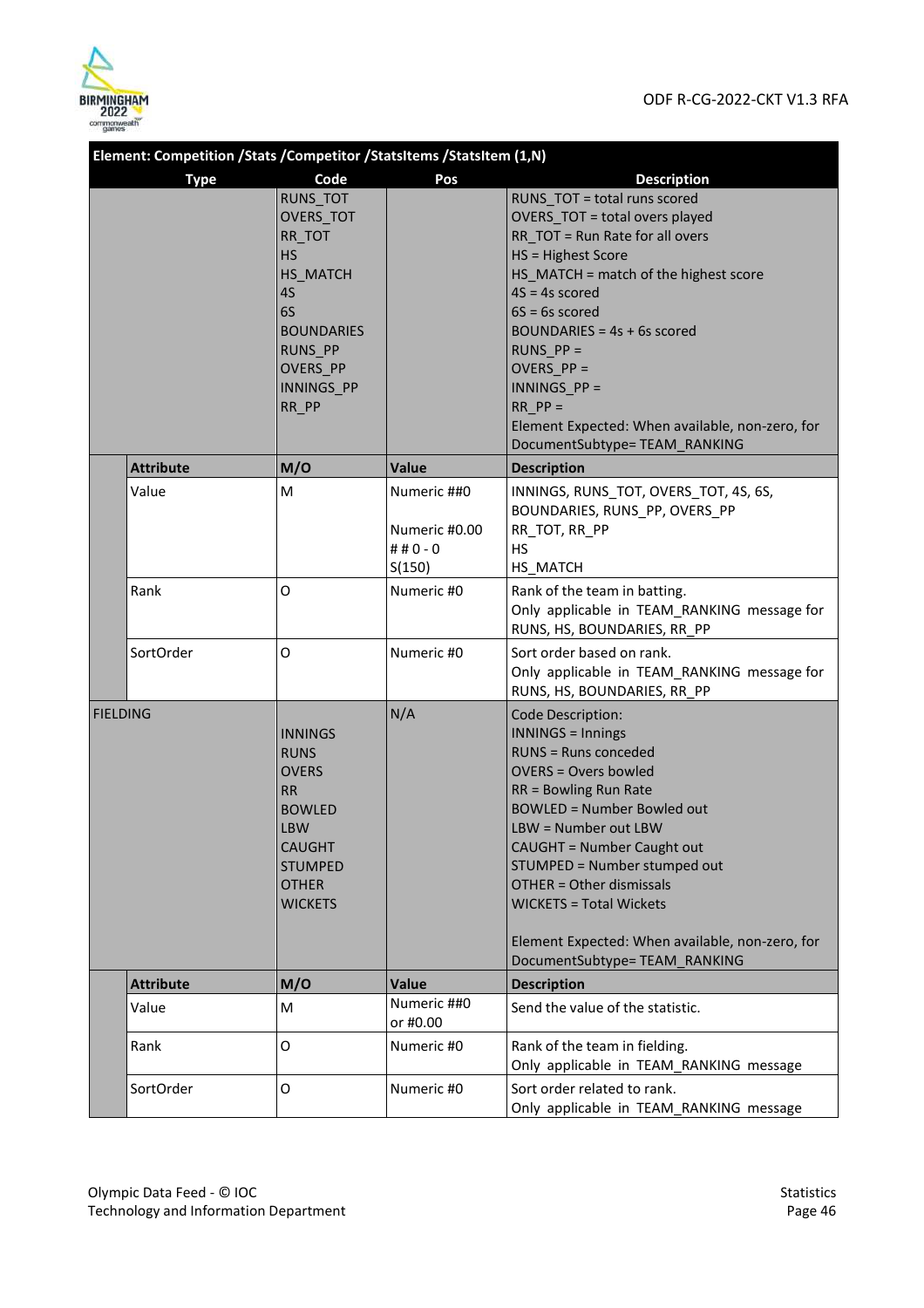

#### **Sample (TEAM\_RANKING)**

#### <StatsItems>

<StatsItem Type="BATTING" Code="INNINGS" Value="6" /> <StatsItem Type="BATTING " Code="RUNS\_TOT" Value="259" /> <StatsItem Type="BATTING " Code="OVERS\_TOT" Value="120" /> <StatsItem Type="BATTING " Code="HS" Value="198-2" />

……. </StatsItems>

#### **Element: Competition /Stats /Competitor /Composition /Athlete (1,N)**

**Include all squad members and any concussion replacements for CUM and IND\_RANKING. Not included for TEAM\_RANKING.** 

| <b>Attribute</b> | M/O | <b>Value</b> | <b>Description</b>                                                   |
|------------------|-----|--------------|----------------------------------------------------------------------|
| Code             | M   | zeroes       | S(20) with no leading Athlete's ID, corresponding to the team member |
| l Order          | M   | Numeric ##0  | Sort order:<br><b>IND RANKING: Shirt number</b>                      |

| Element: Competition /Stats /Competitor /Composition /Athlete /Description (1,1) |     |                  |                                                                            |  |  |
|----------------------------------------------------------------------------------|-----|------------------|----------------------------------------------------------------------------|--|--|
| <b>Attribute</b>                                                                 | M/O | Value            | <b>Description</b>                                                         |  |  |
| GivenName                                                                        | O   | S(25)            | Given name in WNPA format (mixed case)                                     |  |  |
| FamilyName                                                                       | M   | S(25)            | Family name in WNPA format (mixed case)                                    |  |  |
| Gender                                                                           | M   | CC @PersonGender | Gender of the athlete                                                      |  |  |
| Organisation                                                                     | M   | CC @Organisation | Athletes' organisation                                                     |  |  |
| BirthDate                                                                        | O   | Date             | Birth date (example: YYYY-MM-DD). Must include if the<br>data is available |  |  |
| <b>IFId</b>                                                                      |     | S(16)            | International Federation ID                                                |  |  |

|                | Element: Competition /Stats /Competitor /Composition /Athlete /StatsItems /StatsItem (1,N) |                                                                                                                |              |                                                                                                                                                                                                                                                                                                                                                                                    |
|----------------|--------------------------------------------------------------------------------------------|----------------------------------------------------------------------------------------------------------------|--------------|------------------------------------------------------------------------------------------------------------------------------------------------------------------------------------------------------------------------------------------------------------------------------------------------------------------------------------------------------------------------------------|
|                | <b>Type</b>                                                                                | Code                                                                                                           | Pos          | <b>Description</b>                                                                                                                                                                                                                                                                                                                                                                 |
| <b>ST</b>      |                                                                                            | <b>IRM</b>                                                                                                     | N/A          | Element Expected: If applicable, for the Document Subtype =<br><b>IND RANKING</b>                                                                                                                                                                                                                                                                                                  |
|                | <b>Attribute</b>                                                                           | M/O                                                                                                            | <b>Value</b> | <b>Description</b>                                                                                                                                                                                                                                                                                                                                                                 |
|                | Value                                                                                      | м                                                                                                              | SC @IRM      | Send in case of the athlete has IRM                                                                                                                                                                                                                                                                                                                                                |
| <b>ST</b>      |                                                                                            | <b>MP</b>                                                                                                      | N/A          | Element Expected: Always for the DocumentSubtype =<br><b>IND RANKING</b>                                                                                                                                                                                                                                                                                                           |
|                | <b>Attribute</b>                                                                           | M/O                                                                                                            | Value        | <b>Description</b>                                                                                                                                                                                                                                                                                                                                                                 |
|                | Value                                                                                      | M                                                                                                              | Numeric #0   | Matches played by this athlete                                                                                                                                                                                                                                                                                                                                                     |
| <b>BATTING</b> |                                                                                            | <b>MAT</b><br><b>INNINGS</b><br>RUNS_TOT<br><b>RUNS AVG</b><br><b>HS</b><br>HS MATCH<br><b>SR</b><br>100<br>50 | N/A          | <b>Code Description:</b><br>MAT = number of matches this player has batted in<br>INNINGS = Number of innings batted. [Does a super over<br>count as one?]<br>RUNS_TOT = total runs<br>RUNS AVG = Average runs per innings<br>HS = Highest Score in an innings<br>HS_MATCH = match of the highest score<br>SR = Strike Rate<br>$100 =$ Number of $100's$<br>$50 =$ Number of $50's$ |

Olympic Data Feed - © IOC Technology and Information Department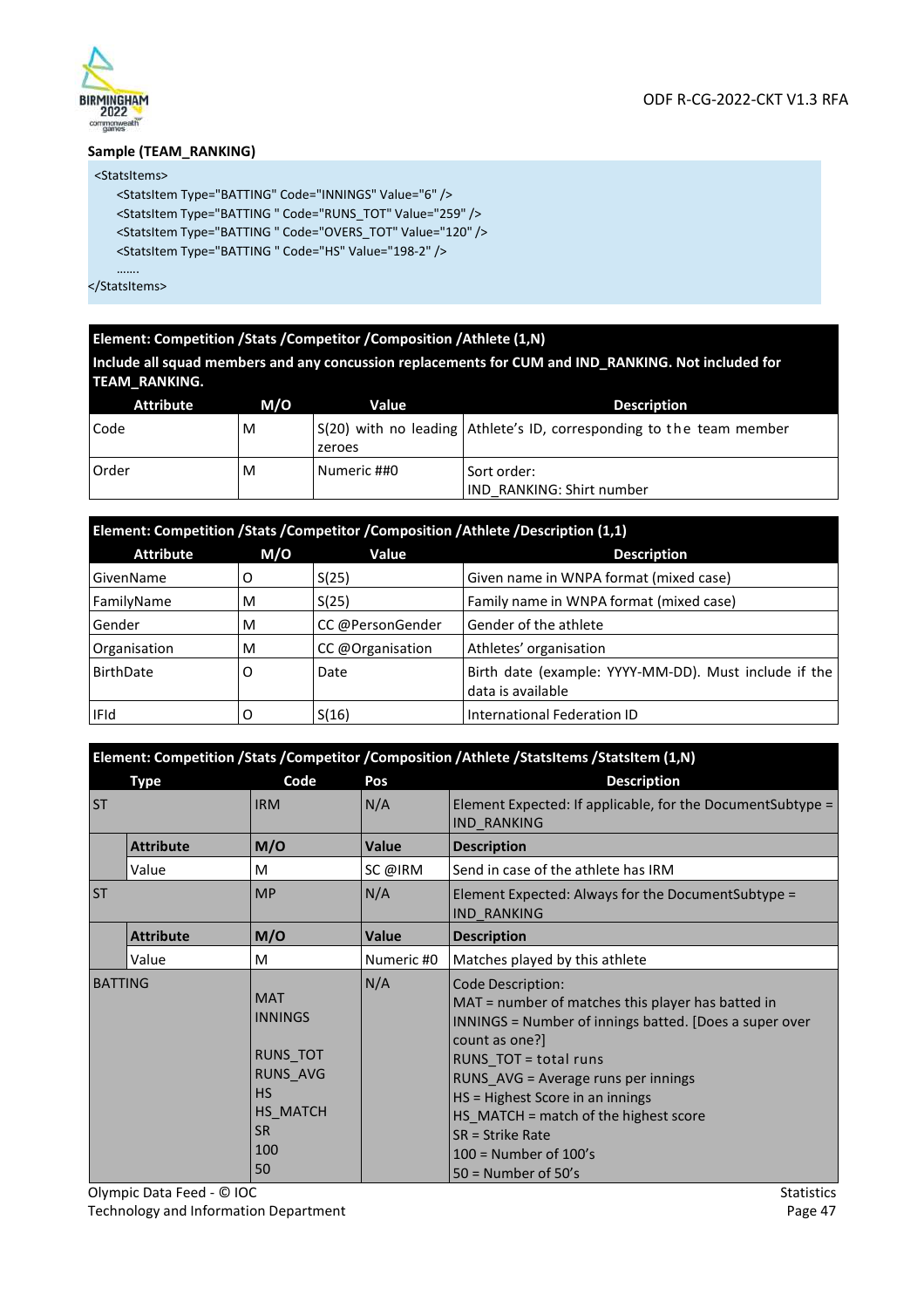

|                 | Element: Competition /Stats /Competitor /Composition /Athlete /StatsItems /StatsItem (1,N) |                                                                                                                              |                                               |                                                                                                                                                                                                                                                                                                                                                                             |  |
|-----------------|--------------------------------------------------------------------------------------------|------------------------------------------------------------------------------------------------------------------------------|-----------------------------------------------|-----------------------------------------------------------------------------------------------------------------------------------------------------------------------------------------------------------------------------------------------------------------------------------------------------------------------------------------------------------------------------|--|
|                 | <b>Type</b>                                                                                | Code                                                                                                                         | Pos                                           | <b>Description</b>                                                                                                                                                                                                                                                                                                                                                          |  |
|                 |                                                                                            | 4S<br>6S<br><b>BOUNDARIES</b><br>HS_BALLS<br>$HS_4S$<br>$HS_6S$<br>HS_SR                                                     |                                               | 4S = Number of fours<br>6S = Number of sixes<br>BOUNDARIES = Number of $4s + 6s$<br>HS BALLS = Total balls in HS match<br>HS 4S = number of 4s in HS match<br>HS_6S = number of 6s in HS match<br>HS_SR = strike rate in HS match<br>Element Expected: When available, non-zero, for<br>DocumentSubtype= IND RANKING                                                        |  |
|                 | <b>Attribute</b>                                                                           | M/O                                                                                                                          | Value                                         | <b>Description</b>                                                                                                                                                                                                                                                                                                                                                          |  |
|                 | Value                                                                                      | м                                                                                                                            | Numeric ##0<br>or ##0.00<br>or S(150)         | Send the value of the statistic.<br>For HS_MATCH send the two Team Names separated by 'v'                                                                                                                                                                                                                                                                                   |  |
|                 | Rank                                                                                       | O                                                                                                                            | Numeric#0                                     | Rank of the player in this across all teams statistic.<br>Only applicable in for RUNS TOT, RUNS AVG, HS,<br>BOUNDARIES for those ranked 10 or higher                                                                                                                                                                                                                        |  |
|                 | SortOrder                                                                                  | O                                                                                                                            | Numeric#0                                     | Sort order related to rank.<br>Only applicable in for RUNS_TOT, RUNS_AVG, HS,<br>BOUNDARIES for those ranked 10 or higher                                                                                                                                                                                                                                                   |  |
| <b>BOWLING</b>  |                                                                                            | <b>MAT</b><br><b>WICKETS</b><br><b>OVERS</b><br><b>BBI</b><br><b>BBI_MATCH</b><br><b>ECON</b><br><b>AVERAGE</b><br><b>SR</b> | N/A                                           | <b>Code Description:</b><br>MAT = number of matches player bowled in<br><b>WICKETS = Wickets</b><br><b>OVERS = Number of overs bowled</b><br><b>BBI</b> = Best Bowling<br>BBI_MATCH = match of the Best Bowling<br><b>ECON = Economy</b><br><b>AVERAGE = Average</b><br>SR = Strike Rate<br>Element Expected: When available, non-zero, for<br>DocumentSubtype= IND_RANKING |  |
|                 | <b>Attribute</b>                                                                           | M/O                                                                                                                          | <b>Value</b>                                  | <b>Description</b>                                                                                                                                                                                                                                                                                                                                                          |  |
|                 | Value                                                                                      | м                                                                                                                            | or #0.00<br>or #0.0<br>or #0/##0<br>or S(150) | Numeric ##0 Send the value of the statistic.                                                                                                                                                                                                                                                                                                                                |  |
|                 | Rank                                                                                       | O                                                                                                                            | Numeric#0                                     | Rank of the player in this statistic (considering allcriteria).<br>Only applicable for WICKETS and ECON. Only if rank is 10 or<br>higher.                                                                                                                                                                                                                                   |  |
|                 | SortOrder                                                                                  | O                                                                                                                            | Numeric#0                                     | Sort order based on rank across all teams sorting any ties.<br>Only applicable for WICKETS, BBI and ECON. Only if rank is<br>10 or higher.                                                                                                                                                                                                                                  |  |
| <b>FIELDING</b> |                                                                                            | <b>MAT</b><br><b>CATCHES</b><br><b>STUMPINGS</b><br><b>DISMISSALS</b>                                                        | N/A                                           | Code Description:<br>MAT = number of match fielded<br><b>CATCHES = Catches</b><br><b>STUMPINGS = Stumpings</b><br><b>DISMISSALS = Dismissal</b>                                                                                                                                                                                                                             |  |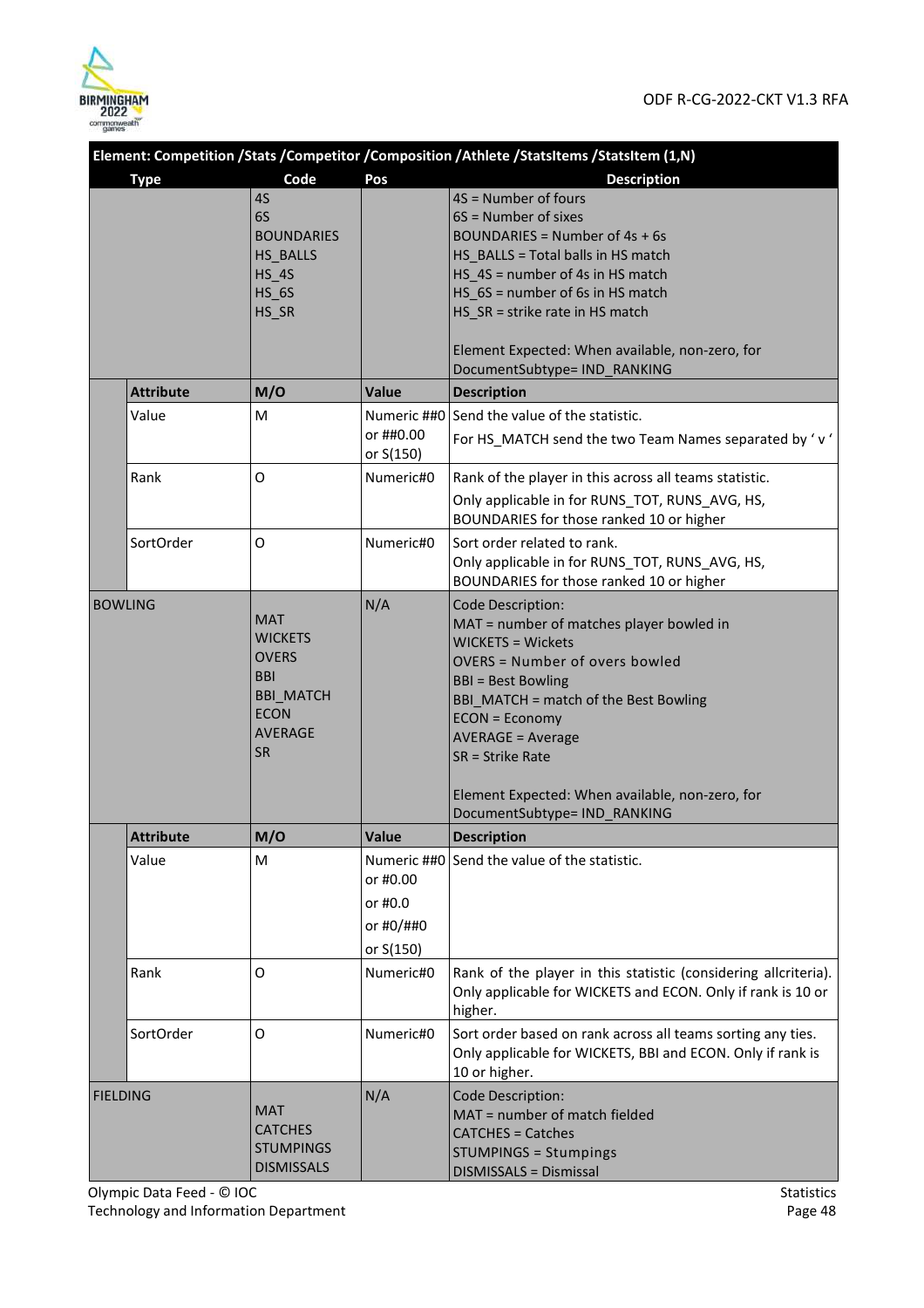

|  | Element: Competition /Stats /Competitor /Composition /Athlete /StatsItems /StatsItem (1,N) |      |               |                                                                                                                                             |  |
|--|--------------------------------------------------------------------------------------------|------|---------------|---------------------------------------------------------------------------------------------------------------------------------------------|--|
|  | <b>Type</b>                                                                                | Code | Pos           | <b>Description</b>                                                                                                                          |  |
|  |                                                                                            |      |               | Element Expected: When available, non-zero, for<br>DocumentSubtype= IND RANKING                                                             |  |
|  | <b>Attribute</b>                                                                           | M/O  | Value         | <b>Description</b>                                                                                                                          |  |
|  | Value                                                                                      | M    |               | Numeric ##0 Send the value of the statistic.                                                                                                |  |
|  | Rank                                                                                       | O    | Numer<br>ic#0 | Rank of the player in this statistic (considering allcriteria).<br>Only applicable for DISMISSALS – only include if rank is 10 or<br>higher |  |
|  | SortOrder                                                                                  | O    | Numer<br>ic#0 | Sort order related to rank.<br>Only applicable for DISMISSALS – only include if rank is 10 or<br>higher                                     |  |

#### **Sample (IND\_RANKING)**

<StatsItems> <StatsItem Type="BATTING" Code="MAT" Value="6" /> <StatsItem Type="BATTING" Code="INNINGS" Value="6" /> <StatsItem Type="BATTING" Code="RUNS\_TOT" Value="259" Rank="1" SortOrder="1" /> <StatsItem Type="BATTING" Code="RUNS\_AVG" Value="64.75" /> …….

</StatsItems>

## **2.2.8.5 Message Sort**

Sort according to the @Order attributes.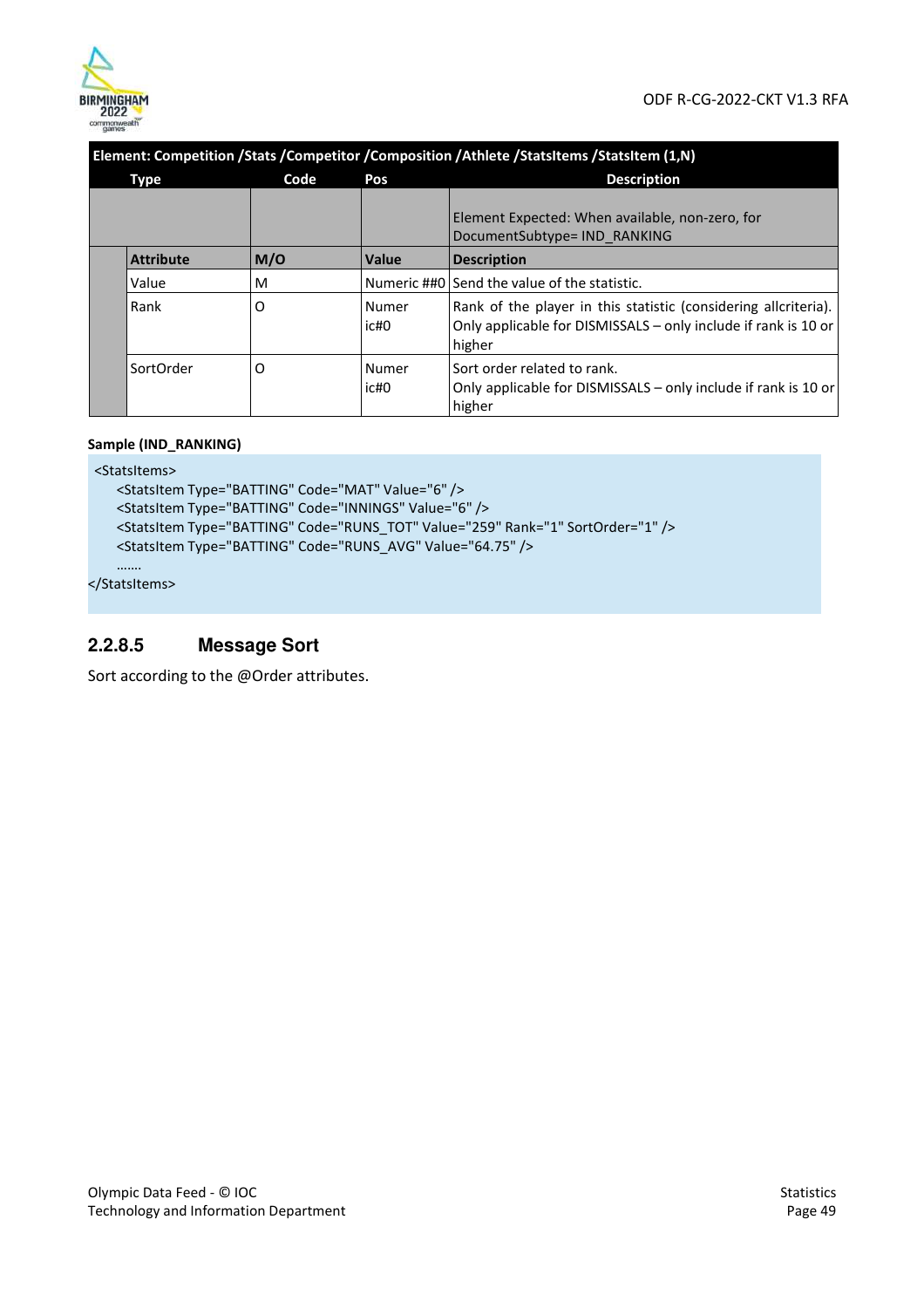

#### **2.2.9 Event Final Ranking**

#### **2.2.9.1 Description**

The event final ranking is a message containing the final results and ranking at the completion of one particular event, either for individual athletes or for aggregated athletes.

The final ranking message is a generic message for all sports, including the full event final result for all competitors who were either ranked, got an Invalid Rank Mark (disqualified, etc.), or both.

#### **2.2.9.2 Header Values**

| <b>Attribute</b> | Value                      | <b>Comment</b>                                                                                                                                                                  |
|------------------|----------------------------|---------------------------------------------------------------------------------------------------------------------------------------------------------------------------------|
| CompetitionCode  | CC @Competition            | Unique ID for competition                                                                                                                                                       |
| DocumentCode     | CC @Event                  | Full (34) RSC of the event                                                                                                                                                      |
| DocumentType     | DT_RANKING                 | Event Final ranking message                                                                                                                                                     |
| Version          | 1.0V                       | Version number associated to the message's content. Ascendant<br>number                                                                                                         |
| ResultStatus     | SC @ResultStatus           | Result status, indicates whether the data is official or partial.<br><b>OFFICIAL</b><br><b>PARTIAL</b>                                                                          |
| FeedFlag         | "P"-Production<br>"T"-Test | Test message or production message.                                                                                                                                             |
| Date             | Date                       | Date when the message is generated, expressed in the local time zone<br>where the message was produced.                                                                         |
| Time             | Time                       | Time up to milliseconds when the message is generated, expressed in<br>the local time zone where the message was produced.                                                      |
| LogicalDate      | Date                       | Logical Date of events. This is the same as the physical day except when<br>the unit or message transmission extends after midnight.<br>See full explanation in ODF Foundation. |
| Source           | SC @Source                 | Code indicating the system which generated the message.                                                                                                                         |

The following table describes the message header attributes.

#### **2.2.9.3 Trigger and Frequency**

This message is only triggered after a unit which affects the final ranking is official and that particular ranking is not subject to change.

• After each final position is known.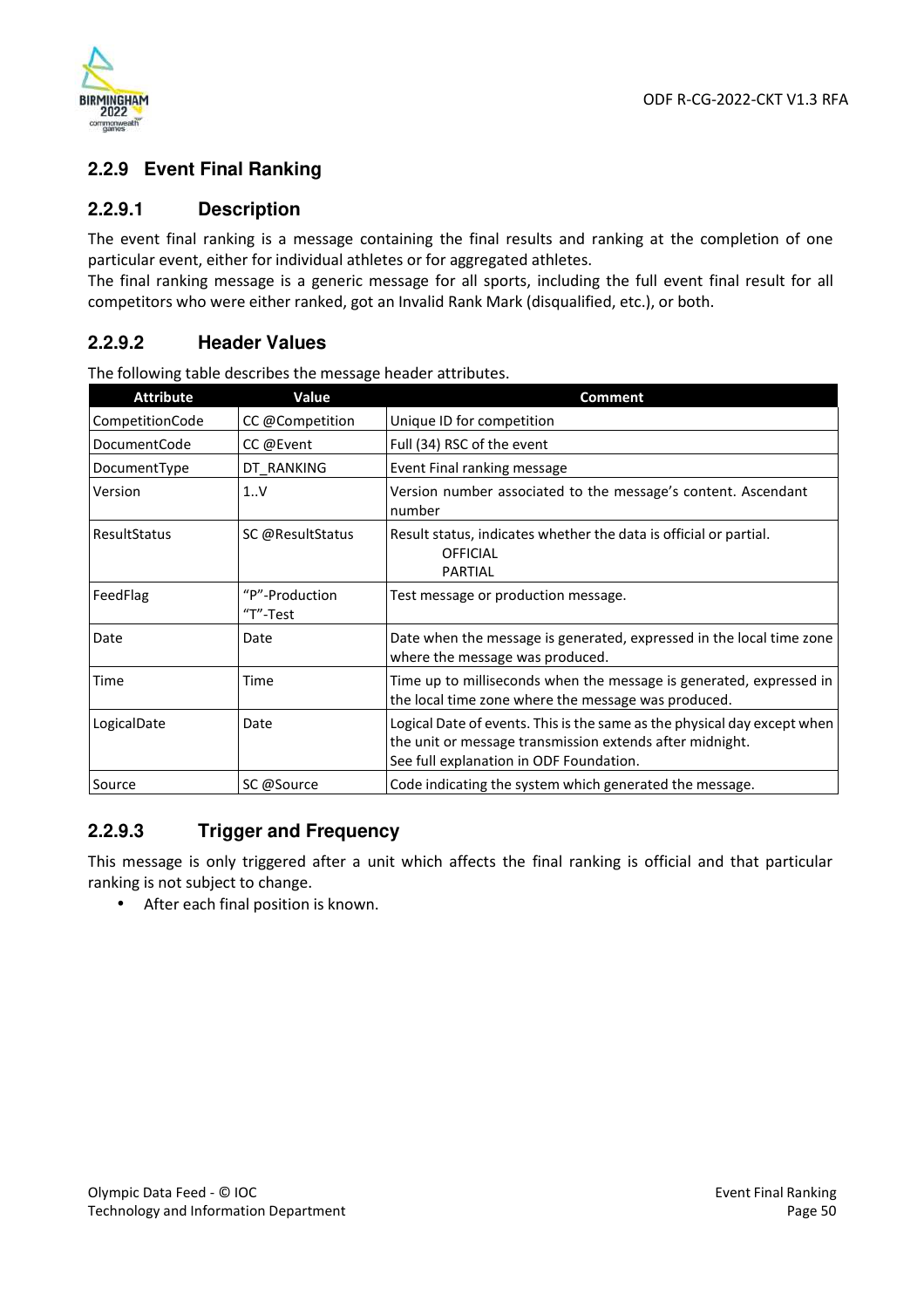

## **2.2.9.4 Message Values**

| <b>Element: Competition (0,1)</b> |     |       |                                                                  |
|-----------------------------------|-----|-------|------------------------------------------------------------------|
| <b>Attribute</b>                  | M/O | Value | <b>Description</b>                                               |
| Gen                               |     | S(20) | Version of the General Data Dictionary applicable to the message |
| Sport                             |     | S(20) | Version of the Sport Data Dictionary applicable to the message   |
| Codes                             |     | S(20) | Version of the Codes applicable to the message                   |

| Element: Competition / ExtendedInfos / Progress (1,1) |   |             |                                                                        |  |
|-------------------------------------------------------|---|-------------|------------------------------------------------------------------------|--|
| <b>Attribute</b>                                      |   | M/O Value   | <b>Description</b>                                                     |  |
| LastUnit                                              | M | CC @Unit    | Send the full RSC of the most recently completed unit in the<br>event. |  |
| UnitsTotal                                            | M | Numeric ##0 | Total number of units to be played in the event                        |  |
| <b>UnitsComplete</b>                                  | M | Numeric ##0 | Total number of units which are official of the UnitsTotal.            |  |

## **Element: Competition /ExtendedInfos /SportDescription (0,1) Sport Description in text**

| <b>Attribute</b>            | M/O | Value                | <b>Description</b>                           |
|-----------------------------|-----|----------------------|----------------------------------------------|
| <sup>1</sup> DisciplineName | M   | S(40)                | Discipline name (not code) from Common Codes |
| EventName                   | M   | S(40)                | Text short description, not code             |
| Gender                      | M   | CC @DisciplineGender | Gender code for the event unit.              |

| Element: Competition / ExtendedInfos / Venue Description (1,1) |     |               |                                                |  |
|----------------------------------------------------------------|-----|---------------|------------------------------------------------|--|
| <b>Venue Description in text</b>                               |     |               |                                                |  |
| <b>Attribute</b>                                               | M/O | Value         | <b>Description</b>                             |  |
| Venue                                                          | M   | CC @VenueCode | Venue code                                     |  |
| VenueName                                                      | M   | S(25)         | Venue description (not code) from Common Codes |  |

|                  | Element: Competition / Result (1,N)<br>For any event final ranking message, there should be at least one competitor being awarded a result for the event. |                |                                                                                                                                                                                                                               |  |
|------------------|-----------------------------------------------------------------------------------------------------------------------------------------------------------|----------------|-------------------------------------------------------------------------------------------------------------------------------------------------------------------------------------------------------------------------------|--|
| <b>Attribute</b> | M/O                                                                                                                                                       | Value          | <b>Description</b>                                                                                                                                                                                                            |  |
| Rank             | O                                                                                                                                                         | Text           | Rank of the competitor in the result.<br>It is optional because the team can be disqualified                                                                                                                                  |  |
| RankEqual        | O                                                                                                                                                         | S(1)           | Send "Y" if the Rank is equaled else do not send.                                                                                                                                                                             |  |
| <b>IRM</b>       | O                                                                                                                                                         | SC @IRM        | Send just if the team has been disqualified                                                                                                                                                                                   |  |
| SortOrder        | м                                                                                                                                                         | <b>Numeric</b> | This attribute is a sequential number with the order of the<br>competitors at the end of the event, if they were to be presented. It is<br>mostly based on the rank, but it should be used to sort out disqualified<br>teams. |  |

| Element: Competition / Result / Competitor (1,1)<br>Competitor related to one final event result. |     |                                 |                                                                                                               |
|---------------------------------------------------------------------------------------------------|-----|---------------------------------|---------------------------------------------------------------------------------------------------------------|
| <b>Attribute</b>                                                                                  | M/O | Value                           | <b>Description</b>                                                                                            |
| Code                                                                                              | M   | S(20) with no leading<br>zeroes | Competitor's ID.<br>"NOCOMP" in the case where there is no competitor in the rank<br>due to disqualification. |
| Type                                                                                              | M   | S(1)                            | T for team                                                                                                    |

Olympic Data Feed - © IOC Technology and Information Department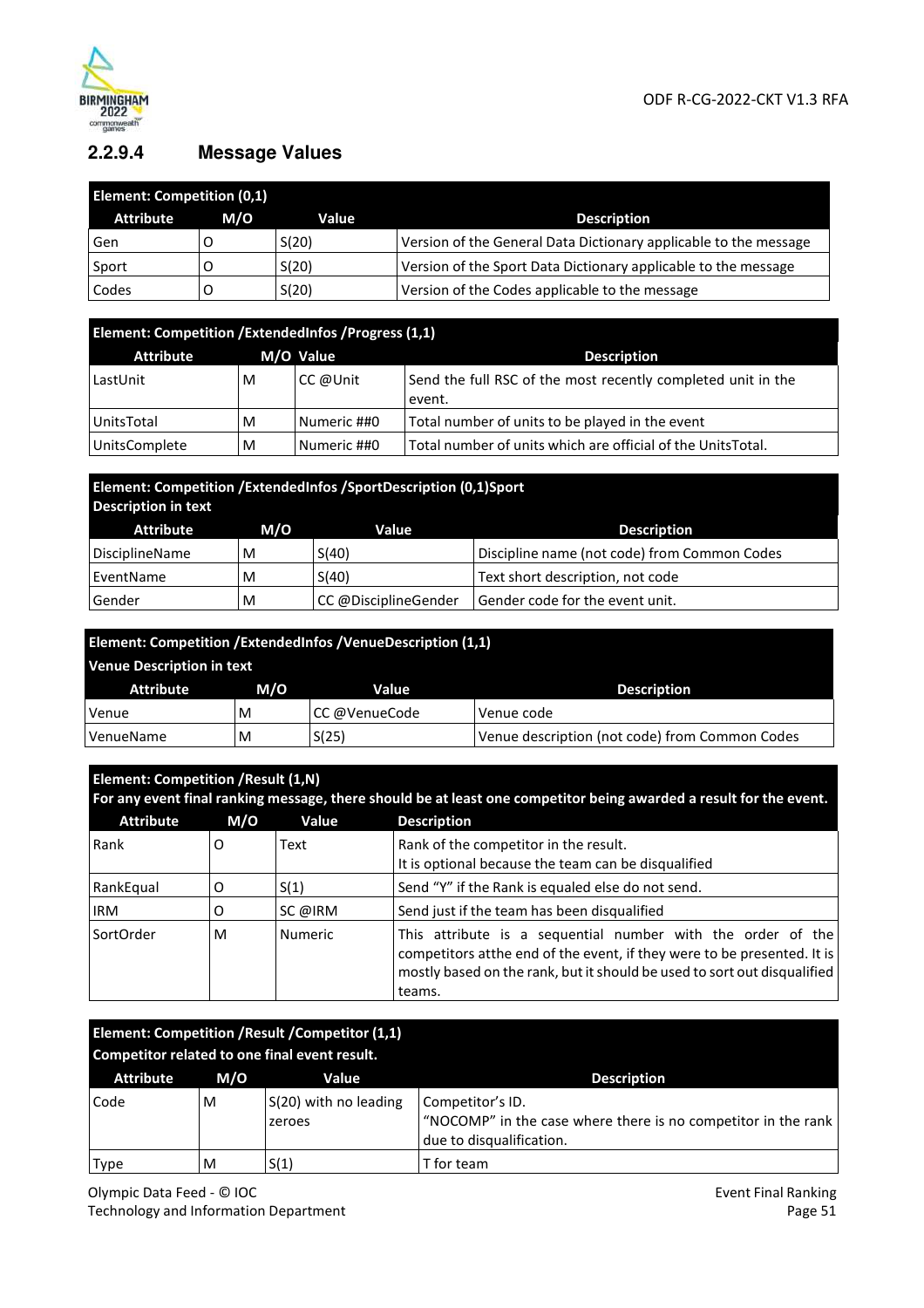

#### ODF R-CG-2022-CKT V1.3 RFA

| Element: Competition / Result / Competitor (1,1)<br>Competitor related to one final event result. |     |                  |                                                                          |
|---------------------------------------------------------------------------------------------------|-----|------------------|--------------------------------------------------------------------------|
| Attribute                                                                                         | M/O | Value            | <b>Description</b>                                                       |
| Organisation                                                                                      | O   | CC @Organisation | Organisation of the competitor – mandatory except where<br><b>NOCOMP</b> |

| Element: Competition / Result / Competitor / Description (0,1) |     |       |                    |
|----------------------------------------------------------------|-----|-------|--------------------|
| Attribute                                                      | M/O | Value | <b>Description</b> |
| TeamName                                                       | M   | S(73) | 'Name of the team  |

| Element: Competition / Result / Competitor / Composition / Athlete (1,N) |     |                                   |                                                                                                                              |  |
|--------------------------------------------------------------------------|-----|-----------------------------------|------------------------------------------------------------------------------------------------------------------------------|--|
| <b>Attribute</b>                                                         | M/O | Value                             | <b>Description</b>                                                                                                           |  |
| Code                                                                     | M   | $S(20)$ with no<br>leading zeroes | Athlete's ID, corresponding to an individual athlete or a team member.<br>Team members should be participating in the event. |  |
| Order                                                                    | M   | <b>Numeric</b>                    | Order attribute used to sort team members in a team                                                                          |  |
| Bib                                                                      | O   | S(2)                              | Shirt number.                                                                                                                |  |

| Element: Competition /Result /Competitor /Composition /Athlete /Description (1,1) |     |                  |                                                                            |
|-----------------------------------------------------------------------------------|-----|------------------|----------------------------------------------------------------------------|
| <b>Attribute</b>                                                                  | M/O | Value            | <b>Description</b>                                                         |
| GivenName                                                                         | O   | S(25)            | Given name in WNPA format (mixed case)                                     |
| FamilyName                                                                        | M   | S(25)            | Family name in WNPA format (mixed case)                                    |
| Gender                                                                            | M   | CC @PersonGender | Gender of the athlete                                                      |
| Organisation                                                                      | M   | CC @Organisation | Athletes' organisation                                                     |
| <b>BirthDate</b>                                                                  | O   | Date             | Birth date (example: YYYY-MM-DD). Must include if the<br>data is available |
| <b>IFId</b>                                                                       | O   | S(16)            | International Federation ID                                                |

#### **Sample**

```
<Result Rank="1" SortOrder="1" > 
   <Competitor Code="CKTWTEAM----ENG01" Type="T" Organisation="ENG"> 
       <Description TeamName="England"/> 
       <Composition> 
          <Athlete Code="1085534" Order="1" Bib="12" > 
           ……. 
       </Composition> 
   </Competitor>
```
## </Result>

## **2.2.9.5 Message Sort**

Sort by Result @SortOrder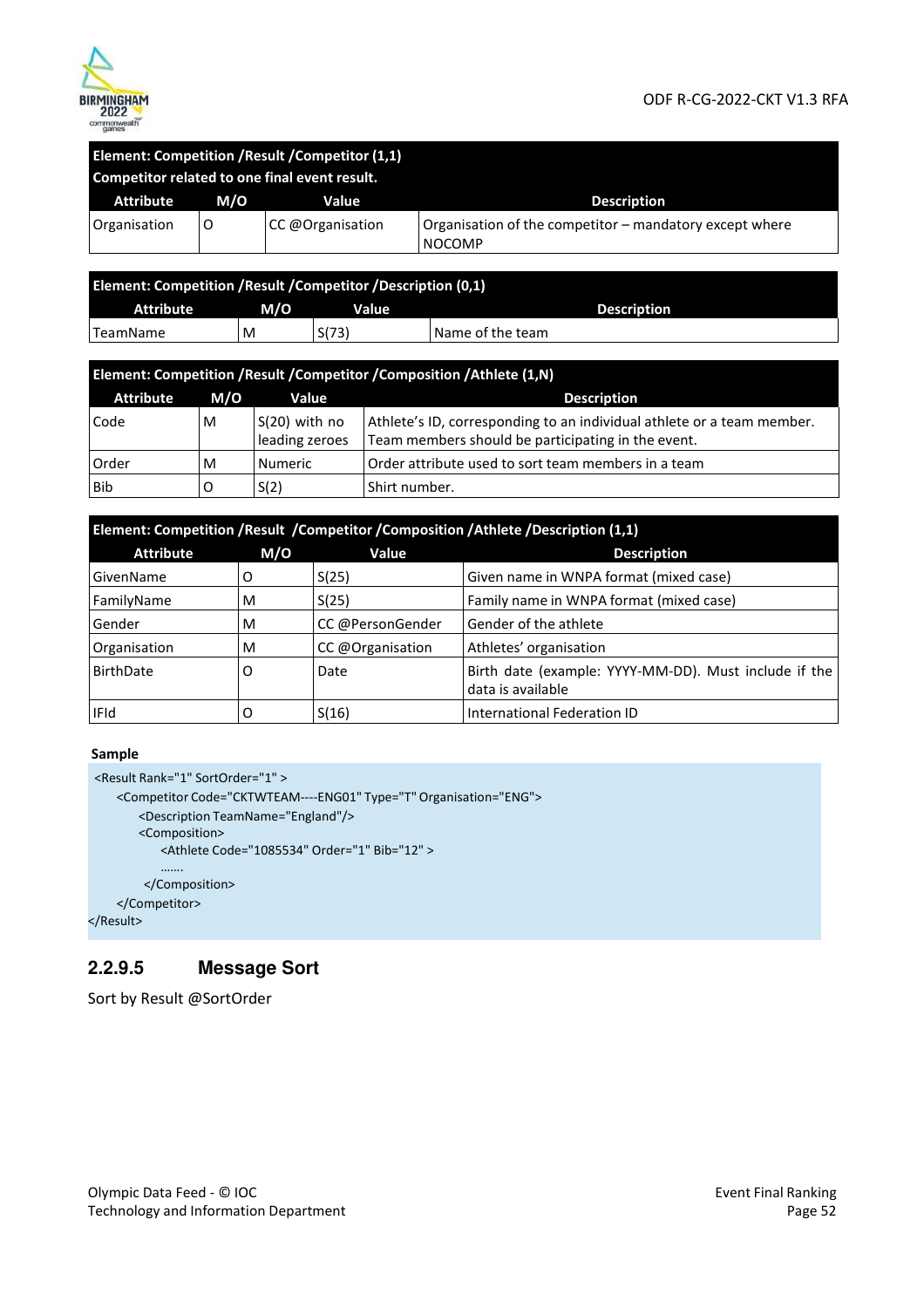

# **3 Document Control**

|                     |                  | <b>Version history</b>                                                                                                                                                                                                                                                                                                                                                               |
|---------------------|------------------|--------------------------------------------------------------------------------------------------------------------------------------------------------------------------------------------------------------------------------------------------------------------------------------------------------------------------------------------------------------------------------------|
| <b>Version Date</b> |                  | <b>Comments</b>                                                                                                                                                                                                                                                                                                                                                                      |
| v1.0                | 02 December 2021 | First version                                                                                                                                                                                                                                                                                                                                                                        |
| V1.1                | 17 January 2022  | Correction on<br>DT_SCHEDULE / DT_SCHEDULE_UPDATE<br>DT_PARTIC / DT_PARTIC_UPDATE<br>$\bullet$<br>DT_PARTIC_TEAMS / DT_PARTIC_TEAMS_UPDATE<br>$\bullet$<br>DT RESULT<br>$\bullet$<br>DT_PLAY_BY_PLAY                                                                                                                                                                                 |
| V1.2                | 8 February 2022  | Correction on<br>DT_SCHEDULE / DT_SCHEDULE_UPDATE<br>$\bullet$<br>DT_PARTIC / DT_PARTIC_UPDATE<br>$\bullet$<br>DT_PARTIC_TEAMS / DT_PARTIC_TEAMS_UPDATE<br>$\bullet$<br>DT RESULT<br>$\bullet$<br>DT_PLAY_BY_PLAY<br>$\bullet$<br>DT_POOL_STANDINGS<br>$\bullet$<br>DT_BRACKETS<br>$\bullet$<br>DT STATS<br>$\bullet$<br>DT RANKING<br>Remove<br>DT_CURRENT<br>DT IMAGE<br>$\bullet$ |
| V1.3                | 2 March 2022     | Correction on<br>DT RESULT<br>DT_PLAY_BY_PLAY<br>DT STATS                                                                                                                                                                                                                                                                                                                            |

#### **File Reference:** ODF R-CG-2022-CKT-1.2 APP

| <b>Change Log</b> |               |                                                                                                                                                                                                                                                                                                 |  |
|-------------------|---------------|-------------------------------------------------------------------------------------------------------------------------------------------------------------------------------------------------------------------------------------------------------------------------------------------------|--|
| <b>Version</b>    | <b>Status</b> | <b>Changes in version</b>                                                                                                                                                                                                                                                                       |  |
| v1.0              | <b>SFR</b>    | <b>First Version</b>                                                                                                                                                                                                                                                                            |  |
| V1.1              | <b>SFR</b>    | Correction on<br>DT_SCHEDULE / DT_SCHEDULE_UPDATE<br>$\bullet$<br>• DT_PARTIC / DT_PARTIC_UPDATE<br>• DT_PARTIC_TEAMS / DT_PARTIC_TEAMS_UPDATE<br>DT RESULT<br>$\bullet$<br>DT PLAY BY PLAY                                                                                                     |  |
| V1.2              | <b>SFR</b>    | Correction on<br>DT_SCHEDULE / DT_SCHEDULE_UPDATE<br>$\bullet$<br>• DT PARTIC / DT PARTIC UPDATE<br>DT PARTIC TEAMS / DT PARTIC TEAMS UPDATE<br>$\bullet$<br>DT RESULT<br>$\bullet$<br>· DT_PLAY_BY_PLAY<br>DT_POOL_STANDINGS<br>$\bullet$<br>DT BRACKETS<br>$\bullet$<br>DT STATS<br>$\bullet$ |  |